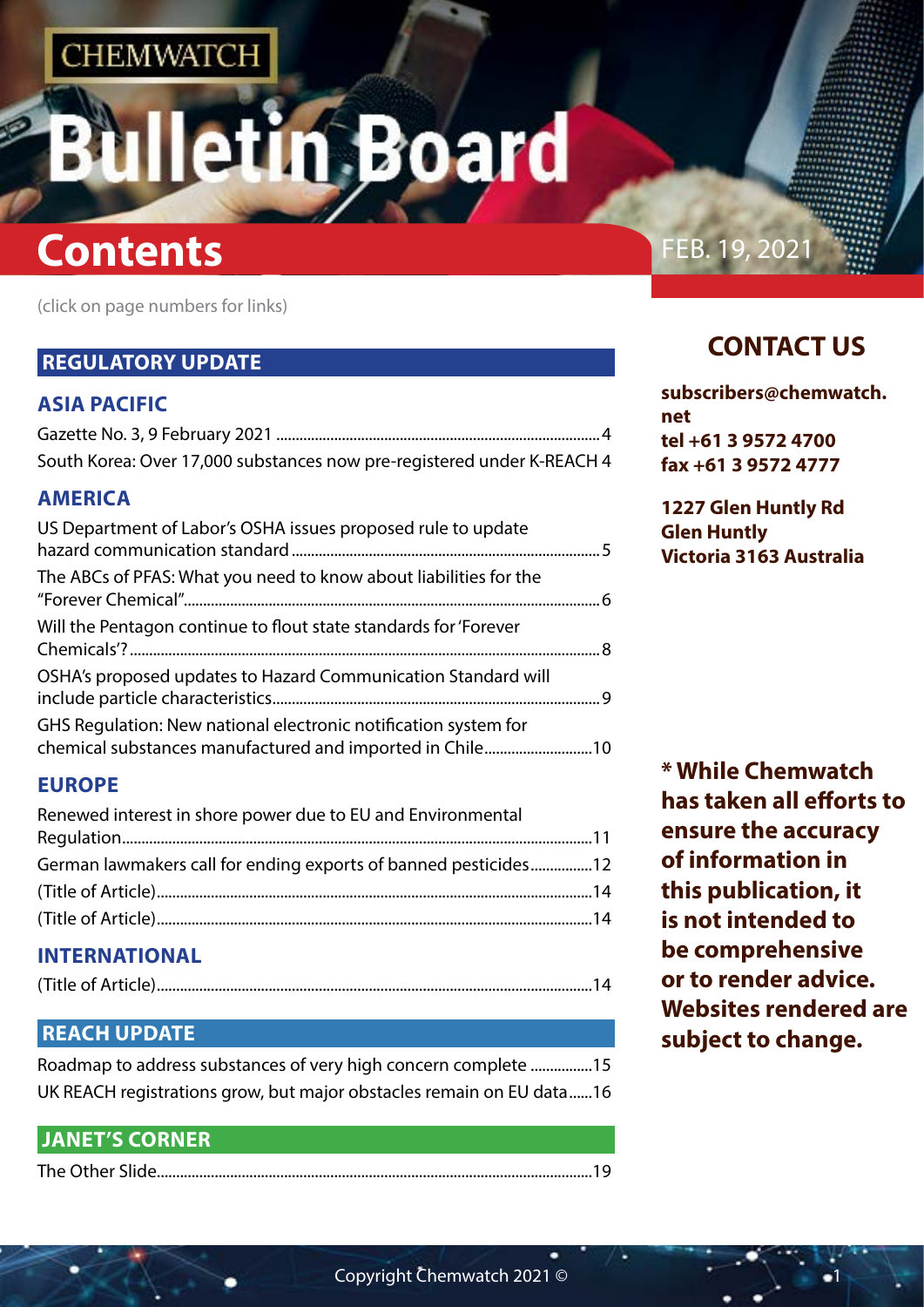# **Bulletin Board**



| 91 |
|----|
| 91 |
| 91 |



## **[HAZARD ALERT](#page-10-0)**

[Sodium Bicarbonate.......................................................................................................20](#page-10-0)

## **[GOSSIP](#page-11-0)**

| Anti-depressant found to promote healing in osteoarthritic joints28          |
|------------------------------------------------------------------------------|
| Protein discovery promises powerful new muscle regrowth treatments 29        |
| Transparent wood is coming, and it could make an energy-efficient            |
| Devious sperm 'poison' their rivals, forcing them to swim in cericles<br>.32 |
| 'Invisible killer': fossil fuels caused 8.7m deaths globally in 2018,<br>34  |
| EPA alleges Trump officials interfered in toxic chemical assessment37        |
|                                                                              |
| Asteroid the size of the Golden Gate Bridge will whiz past Earth in March46  |
| The race to treat a rare, fatal syndrome may help others with                |
|                                                                              |

## **[CURIOSITIES](#page-27-0)**

| How paving with plastic could make a dent in the global waste problem58   |     |
|---------------------------------------------------------------------------|-----|
|                                                                           |     |
| Assisting evolution: how far should we go to help species adapt? 68       |     |
| Illicit centipede raises thorny question: Should journals have            | .73 |
| Can privacy coexist with technology that reads and changes brain          | .75 |
| 8282 Could there be a cluster of antimatter starts orbiting our galaxy?82 |     |
| Lizards may be protecting people from Lyme disease in the                 |     |
|                                                                           | .85 |
|                                                                           |     |

## **[TECHNICAL NOTES](#page-45-0)**

| (Note: Open your Web Browser and click on Heading to link to section)91 |
|-------------------------------------------------------------------------|
|                                                                         |

# **Contents** FEB. 19, 2021 **Contents** FEB. 19, 2021 **Contents**

**CHEMWATCH**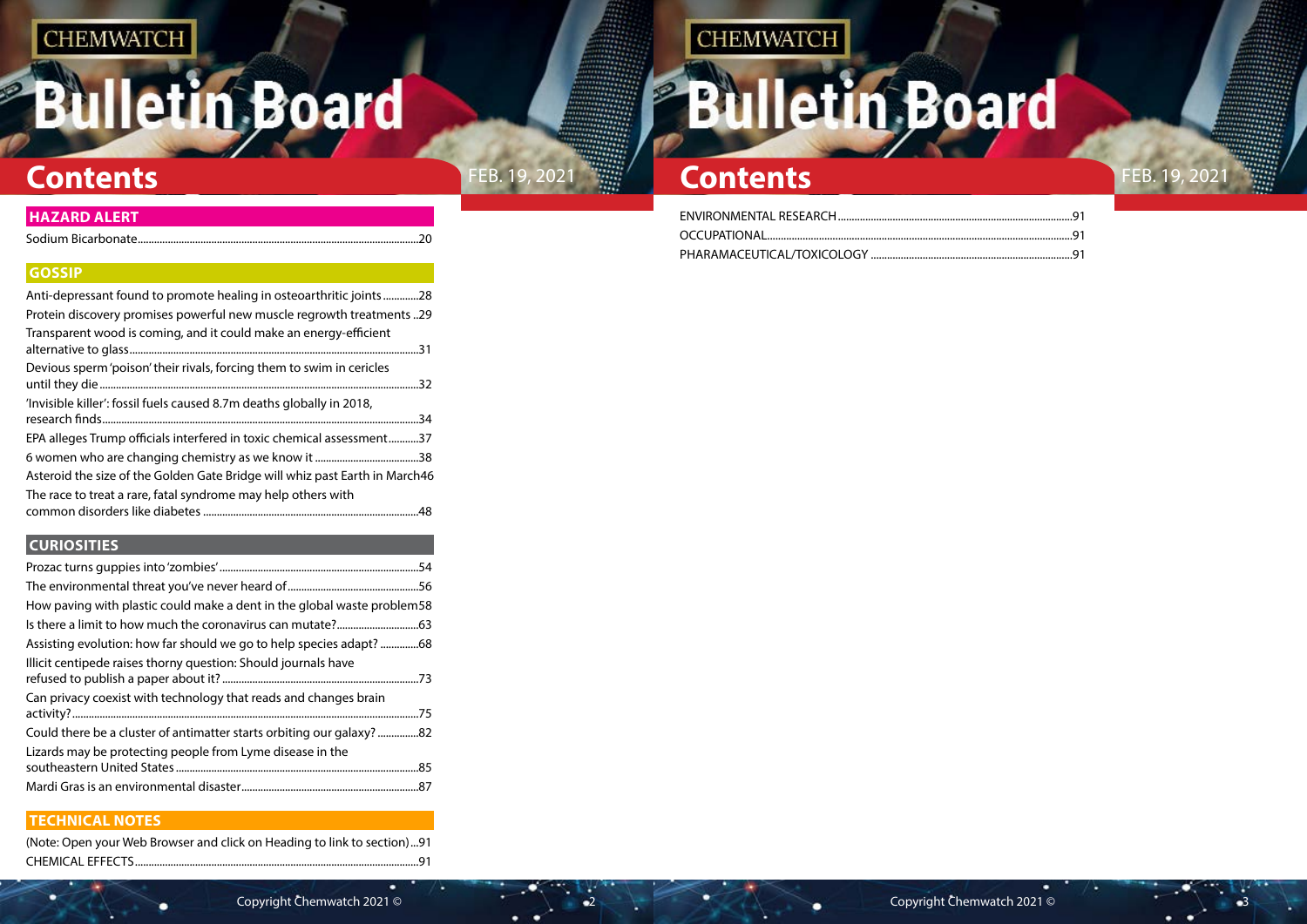# <span id="page-2-0"></span>**Bulletin Board**

## **The deadline for submitting comments is April 19, 2021.**

**9 February 2021 - PDF (976.86 KB) | DOCX (133.79 KB)**

**.**

# FEB. 19, 2021 **Regulatory Update** FEB. 19, 2021

substance each year must pre-register it to obtain a [grace period](https://chemicalwatch.com/67457/south-koreas-draft-implementation-rules-arrive-for-updated-k-reach) for full registration.

## [Read More](https://chemicalwatch.com/205170/south-korea-over-17000-substances-now-pre-registered-under-k-reach)

Chemical Watch, 21 January 2021

**CHEMWATCH** 

[https://chemicalwatch.com/205170/south-korea-over-17000-substances](https://chemicalwatch.com/205170/south-korea-over-17000-substances-now-pre-registered-under-k-reach)[now-pre-registered-under-k-reach](https://chemicalwatch.com/205170/south-korea-over-17000-substances-now-pre-registered-under-k-reach)

## **AMERICA**

## **US Department of Labor's OSHA issues proposed rule to update hazard communication standard**

*2021-02-05*

**WASHINGTON, DC** – The U.S. Department of Labor's Occupational Safety and Health Administration (OSHA) today issued a proposed rule to update the agency's Hazard Communication Standard (HCS) to align with the seventh revision of the Globally Harmonized System of Classification and Labelling of Chemicals (GHS).

OSHA expects the HCS update will increase worker protections, and reduce the incidence of chemical-related occupational illnesses and injuries by further improving the information on the labels and Safety Data Sheets for hazardous chemicals. Proposed modifications will also address issues since implementation of the 2012 standard, and improve alignment with other federal agencies and Canada.

Individuals may submit comments identified by Docket No. OSHA-2019- 0001, electronically at [http://www.regulations.gov,](http://www.regulations.gov/) which is the Federal e-Rulemaking Portal. Read the [Federal Register notice](https://www.federalregister.gov/public-inspection/2020-28987/hazard-communication-standard) for details. The deadline for submitting comments is April 19, 2021.

OSHA has preliminarily determined that the proposed modifications would enhance the effectiveness of the standard by improving dissemination of hazard information so employees are more appropriately apprised of exposure to chemical hazards in the workplace.

Established in 1983, the Hazard Communication Standard provides a standardized approach to workplace hazard communications associated with exposure to hazardous chemicals. OSHA updated the standard in 2012 to align with the third revision of the United Nations' GHS to



## **ASIA PACIFIC**

## **Gazette No. 3, 9 February 2021**

*2021-02-09* 9 February 2021 - [PDF \(976.86 KB\)](https://apvma.gov.au/sites/default/files/gazette_20210209.pdf) | [DOCX \(133.79 KB\)](https://apvma.gov.au/sites/default/files/gazette_20210209.docx)

**Contents** 

Agricultural Chemical Products and Approved Labels – 4

Veterinary Chemical Products and Approved Labels – 18

Approved Active Constituents – 22

### **Content last updated:**

9 February 2021

**Content last reviewed:**

9 February 2021

[Read More](https://apvma.gov.au/node/79831)

APMVA, 9 February 2021

<https://apvma.gov.au/node/79831>

## **South Korea: Over 17,000 substances now preregistered under K-REACH**

*2021-01-21*

## **Tally increases by 140 since July**

South Korea's Ministry of Environment (MoE) has updated the list of pre-registered substances under K-REACH, which now stands at 17,045 substances – up from 16,905 in [July.](https://chemicalwatch.com/130527/south-korea-almost-17000-substances-pre-registered-under-k-reach)

Although the pre-registration deadline was June 2019, more substances have since been added to the list as companies began manufacturing or importing existing substances for the first time.

Published on 11 January, the revised list covers:

The list is designed to encourage joint registration, by helping companies to identify others looking to register the same substance. Under K-REACH, those manufacturing or importing one tonne or more of an existing

# **Regulatory Update**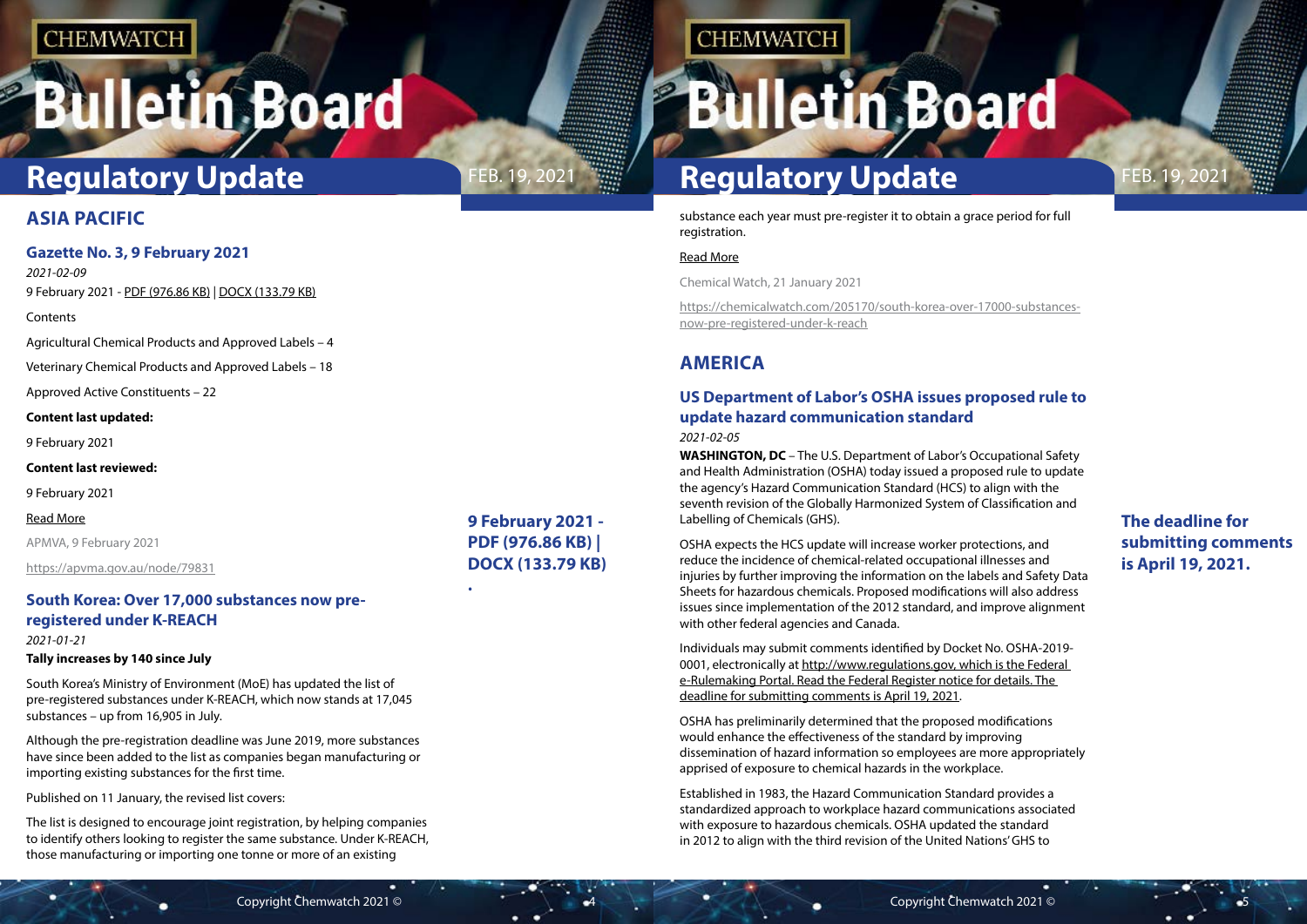# <span id="page-3-0"></span>**Bulletin Board**

**These man-made chemicals are prevalent and are also known for their longevity in the environment.**

# **CHEMWATCH**

# **Bulletin Board**

# FEB. 19, 2021 **Regulatory Update** FEB. 19, 2021

# **Regulatory Update Regulatory Update**

PFAS have been used in a multitude of products since they were created by a DuPont scientist in 1938.[3] For example, PFAS have been utilized as stain resistant coatings (e.g., Teflon, Scotchguard and Gore-Tex); in chemical, automotive and electronic industries; in firefighting foam; in food packaging to resist oil and moisture; and in polishes, waxes and cleaning products. Studies suggest that up to 99% of all people have detectable levels of PFAS in their blood serum.[4] Some studies have linked PFAS to such illnesses as kidney cancer, liver damage, testicular cancer, thyroid disease and pregnancy induced hypertension. There are also studies which suggest that PFAS affect birth weight, cholesterol levels and immune systems.[5]

### **Regulatory Framework**

Fueled by increasing public awareness of the threat from these substances, federal and state environmental authorities, along with legislative bodies, have begun to regulate PFAS under environmental statutes and regulations.

The federal government's response to the PFAS problem is summed up in the EPA's "Action Plan" adopted in April 2019.[6] The Action Plan established several "priority actions" the EPA intends to undertake when feasible. One is to begin designating PFAS as "hazardous substances" under CERCLA (the Superfund statute). This would subject parties responsible for PFAS contamination to the suite of enforcement actions available to the EPA under CERCLA, including administrative orders to clean up PFAS contaminated sites. A second and related action item is to establish a "Maximum Contaminant Level" (MCL) for PFAS in soil and groundwater. This would provide the basis for enforcement and would serve as a guideline for state action, unless a state has set a more stringent standard.

https://content.govdelivery.com/accounts/USDOL/bulletins/2bfb902?ck\_ subscriber\_id=1169090193

> It usually takes several years for a contaminant to be designated as a hazardous substance and to have an MCL assigned. In the meantime, the EPA has established a drinking water health advisory for water systems in the United States. The EPA advises that where concentrations of PFAS in drinking water exceed 70 part per trillion (PPT), the water system should advise consumers of the risk and consider taking action to remediate the contamination.[7]

> Congress has also gotten into the act. Pressure has been placed on Congress to address PFAS as a result of the widespread publicity and the increasing bodily injury litigation involving these substances. In 2020, Congress imposed new requirements and restrictions regarding PFAS in the National Defense Authorization Act, including requiring public water



provide a common and coherent approach to classifying chemicals and communicating hazard information.

Under the Occupational Safety and Health Act of 1970, employers are responsible for providing safe and healthful workplaces for their employees. OSHA's role is to help ensure these conditions for America's working men and women by setting and enforcing standards, and providing training, education and assistance. [Learn more about OSHA.](https://www.osha.gov/)

### [Read More](https://content.govdelivery.com/accounts/USDOL/bulletins/2bfb902?ck_subscriber_id=1169090193)

US Department of Labor, 5 February 2021

## **The ABCs of PFAS: What you need to know about liabilities for the "Forever Chemical"**

### *2021-02-08*

Perfluoroalkyl and polyfluoroalkyl substances, commonly referred to as PFAS or PFOS, have been a key ingredient in numerous industrial and consumer products for decades. These man-made chemicals are prevalent and are also known for their longevity in the environment. More recently, PFAS have been the focus of thousands of lawsuits alleging personal injury and property damage. Some insurers have already questioned whether PFAS could rival asbestos in scope and bottom-line impacts. It is a legacy that confronts manufacturers and other defendants and insurers today.

This article provides a primer on PFAS, including the current regulatory framework and litigation landscape. We also identify some key emerging coverage issues insurers should be aware of when dealing with PFAS claims under liability and first-party property policies.

### **Background on PFAS**

PFAS are a group of synthetic chemicals that have been used in various industries since the 1940s.[1] PFAS have a chemical structure that makes them useful for certain applications, but also particularly problematic as an environmental contaminant. In simple terms, PFAS molecules have an affinity for both water and soil.[2] Once released into the environment, PFAS can cause significant and long-lasting contamination, such that they are commonly referred to as the "forever chemical."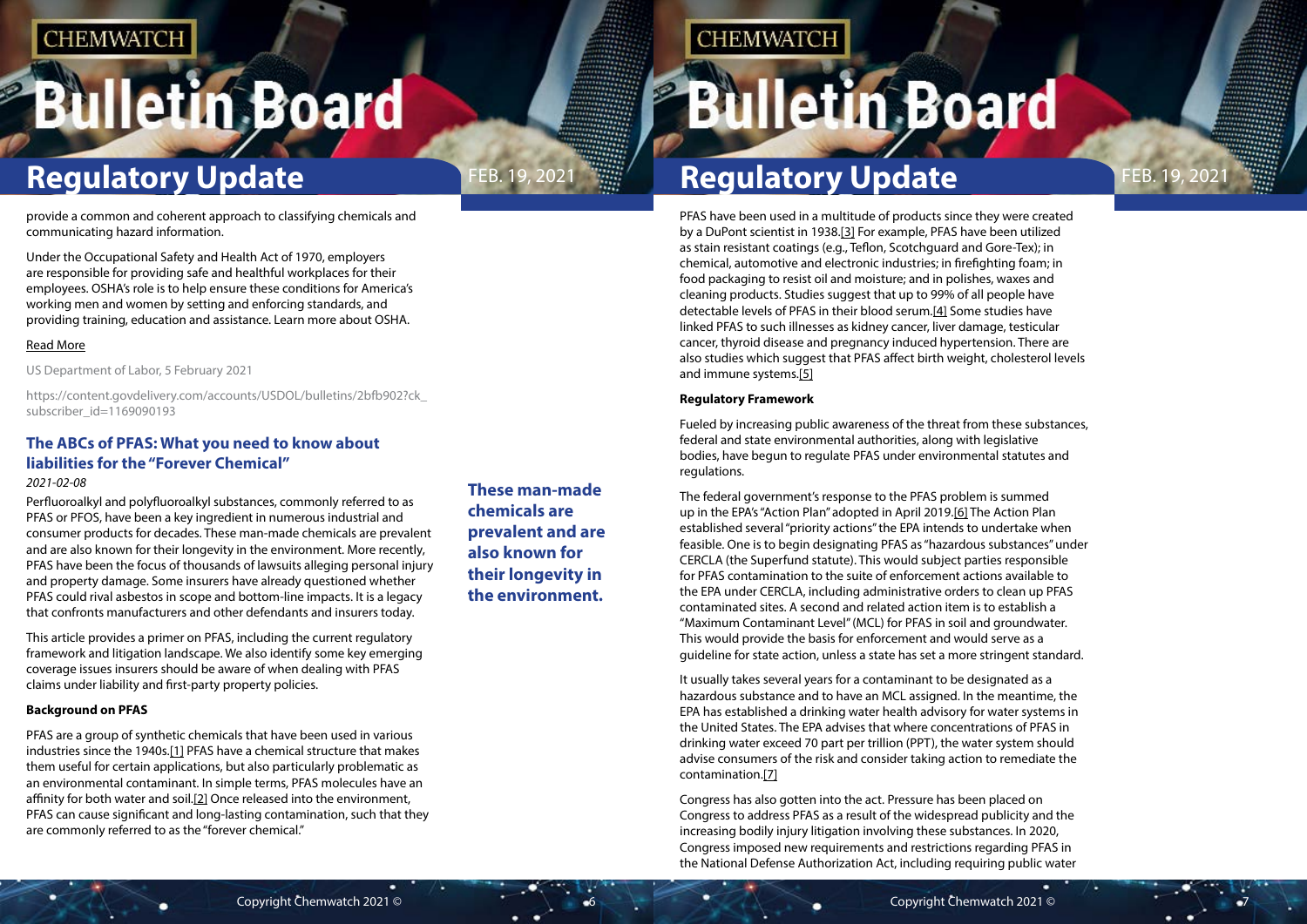# <span id="page-4-0"></span>**Bulletin Board**

# **Regulatory Update**

**According to the NPRM, "[t]his should, among other things, improve the hazard information required for nanomaterials."**

## **A recent study by the Centers for Disease Control and Prevention showed that communities living near current or former military sites had, on average, significantly higher levels of PFAS in their blood than the average American.**

## **CHEMWATCH**

# **Bulletin Board**

# FEB. 19, 2021 **Regulatory Update** FEB. 19, 2021

After reviewing the impacts of PFAS on the body, including harm to the immune system, reduced fertility, altered lipid metabolism and liver toxicity, New Hampshire officials set **[legal limits](https://www4.des.state.nh.us/nh-pfas-investigation/wp-content/uploads/Stakeholder-Talk-07-09-2019.pdf)** for PFAS in drinking water between 11 parts per trillion, or ppt, and 18 ppt – far lower than the 70 ppt health advisory levels the EPA set in 2016 for the two most notorious members of the chemical family, PFOA and PFOS.

### [Read More](https://www.ewg.org/news-and-analysis/2021/02/will-pentagon-continue-flout-state-standards-forever-chemicals)

EWG, 10/02/2021

[https://www.ewg.org/news-and-analysis/2021/02/will-pentagon](https://www.ewg.org/news-and-analysis/2021/02/will-pentagon-continue-flout-state-standards-forever-chemicals)[continue-flout-state-standards-forever-chemicals](https://www.ewg.org/news-and-analysis/2021/02/will-pentagon-continue-flout-state-standards-forever-chemicals)

## **OSHA's proposed updates to Hazard Communication Standard will include particle characteristics** *21-02-11*

The Occupational Safety and Health Administration (OSHA) is scheduled to publish a [notice of proposed rulemaking](https://www.federalregister.gov/public-inspection/2020-28987/hazard-communication-standard) (NPRM) on **February 16, 2021**, that would modify the Hazard Communication Standard (HCS) to conform to the United Nations' Globally Harmonized System of Classification and Labelling of Chemicals (GHS) Revision 7 "to address issues that arose during the implementation of the 2012 update to the HCS, and provide better alignment with other U.S. agencies and international trading partners, without lowering overall protections of the standard." The NPRM notes that "the change in section 9 (physical characteristics to include particle characteristics) will identify exposure issues that are not addressed by the current format." According to the NPRM, "[t]his should, among other things, improve the hazard information required for nanomaterials."

The NPRM states that in addition to directly enhancing worker protections through improved hazard communication, updating the HCS will also improve the availability of information to support larger efforts to address workplace hazards such as the use of aggregate exposures and cumulative risk models for use in setting occupational exposure limits and assessing impacts on worker health. The NPRM uses the increased use of nanosilver in consumer products as a "real-world example of the potential effects of aggregate exposure." The NPRM cites a 2018 National Institute for Occupational Safety and Health (NIOSH) review of nanosilver and states that the review "indicates that the current OSHA [permissible exposure limit (PEL)] for silver is adequate to protect workers from silver's adverse health effects." The NPRM claims that the increased presence of nanosilver



agencies to monitor for PFAS contamination.[8] Also, Congress has been pressuring the EPA to accelerate its process for formally designating PFAS as CERCLA hazardous substances and establishing an MCL.

There is also a great deal of regulatory activity at the state level. Fifteen states have established some type of standard and guideline for PFAS in soil and groundwater. For example, this past summer, New York and New Jersey listed PFAS as hazardous substances under their regulatory regimes and set an MCL of 10 PPT in the case of New York and 13-14 PPT in New Jersey, depending upon the particular substance.[9]

Also, a number of states have filed lawsuits or initiated enforcement actions against manufacturers and users of PFAS for causing contamination at various sites. Over the next several years, we can expect to see an acceleration of state regulation of PFAS and enforcement actions.

### [Read More](https://www.jdsupra.com/legalnews/the-abcs-of-pfas-what-you-need-to-know-8584037/)

JD Supra, 8 February 2021

[https://www.jdsupra.com/legalnews/the-abcs-of-pfas-what-you-need-to](https://www.jdsupra.com/legalnews/the-abcs-of-pfas-what-you-need-to-know-8584037/)[know-8584037/](https://www.jdsupra.com/legalnews/the-abcs-of-pfas-what-you-need-to-know-8584037/)

### **Will the Pentagon continue to flout state standards for 'Forever Chemicals'?**

### *2021-02-10*

In 2019, in the absence of enforceable federal limits, New Hampshire became one of the first states to set its own drinking water standards for the toxic **["forever chemicals"](https://www.ewg.org/pfaschemicals/)** known as PFAS.

But so far, the Department of Defense has refused to comply with these new state standards – reinforcing **[the department's long history](https://www.ewg.org/dodpfastimeline/)** of putting service members and nearby communities at risk from PFAS, a large family of fluorinated chemicals, some of which have been linked to cancer, reproductive harm, immune system damage and other **[serious](http://www.c8sciencepanel.org/prob_link.html)  [health problems.](http://www.c8sciencepanel.org/prob_link.html)** A recent study by the **[Centers for Disease Control](https://www.atsdr.cdc.gov/pfas/activities/assessments/sites.html)  [and Prevention](https://www.atsdr.cdc.gov/pfas/activities/assessments/sites.html)** showed that communities living near current or former military sites had, on average, significantly higher levels of **[PFAS in their](https://www.atsdr.cdc.gov/pfas/communities/factsheet/Spokane-County-Community-Level-Results-Factsheet.html)  [blood](https://www.atsdr.cdc.gov/pfas/communities/factsheet/Spokane-County-Community-Level-Results-Factsheet.html)** than the average American.

Shortly after New Hampshire's standards went into effect, state officials **[notified the Air Force](https://static1.squarespace.com/static/565b6fe8e4b0f0c1a028adc4/t/5f6c14b09ca0975099d57f44/1600918705014/AGQS+Notification+and+Compliance+Request+8.20.20.pdf)**, which ran the former Pease Air Force Base in Newington, N.H, about the state standards, which are tougher than the **[advisory levels](https://www.epa.gov/sites/production/files/2016-06/documents/drinkingwaterhealthadvisories_pfoa_pfos_updated_5.31.16.pdf)** set by the federal Environmental Protection Agency.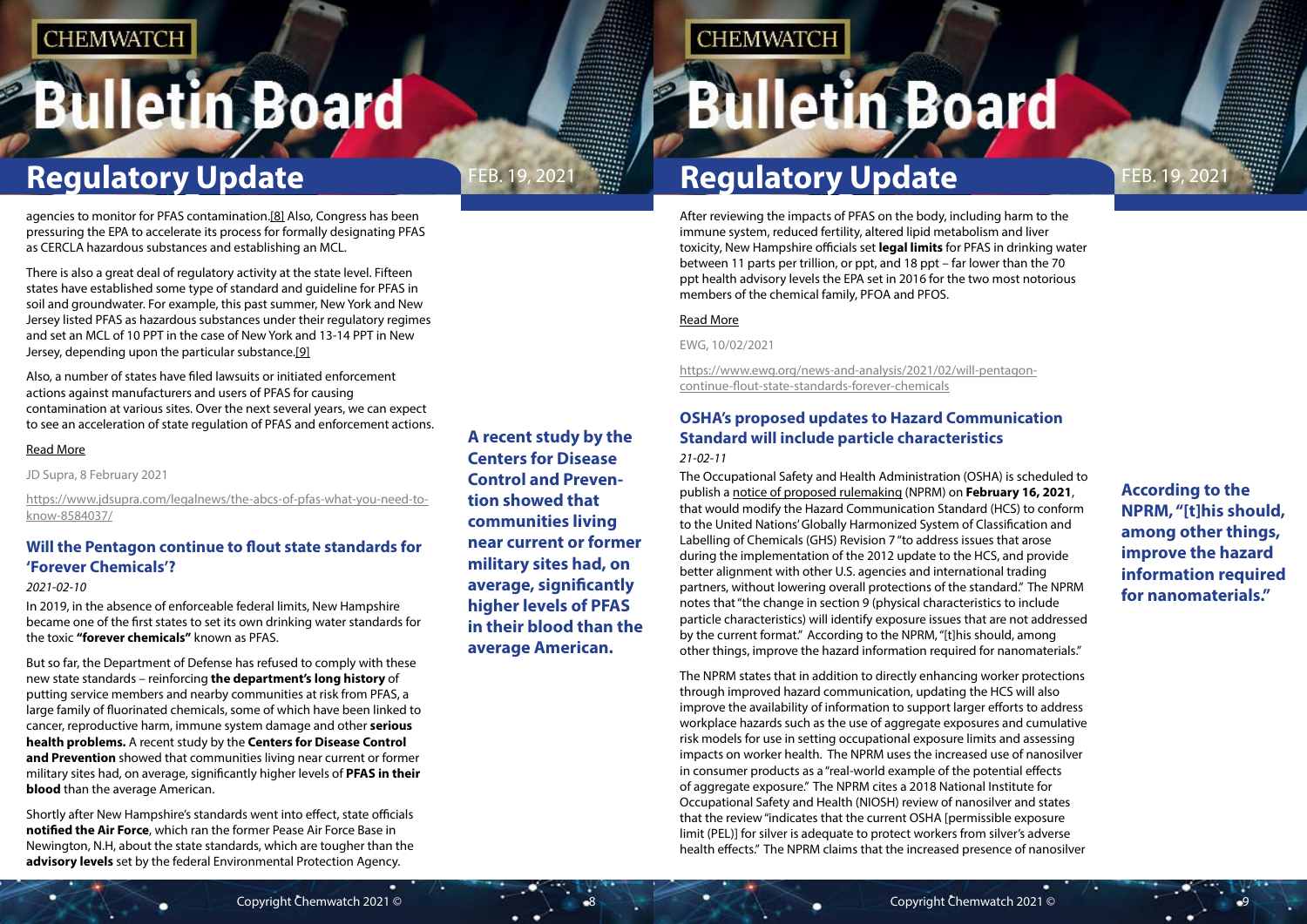# <span id="page-5-0"></span>**Bulletin Board**

**"Now, however, with new regulations and grants supporting shipowner's shore power investments, we are back in the business of shore power."**

## **The regulation was prepared by the Ministry of the Environment in conjunction with the Ministry of Health, with an important participation and contribution from Civil Society and Industry.**

# **CHEMWATCH Bulletin Board**

# FEB. 19, 2021  $\frac{1}{2}$  Regulatory Update PEB. 19, 2021

# **Regulatory Update Regulatory Update**

### [Read More](https://www.diariosustentable.com/2021/02/reglamento-ghs-nuevo-sistema-nacional-de-notificacion-electronico-de-sustancias-quimicas-fabricadas-e-importadas-en-chile/)

Diario Sustentable, 9 January 2021

[https://www.diariosustentable.com/2021/02/reglamento-ghs-nuevo](https://www.diariosustentable.com/2021/02/reglamento-ghs-nuevo-sistema-nacional-de-notificacion-electronico-de-sustancias-quimicas-fabricadas-e-importadas-en-chile/)[sistema-nacional-de-notificacion-electronico-de-sustancias-quimicas](https://www.diariosustentable.com/2021/02/reglamento-ghs-nuevo-sistema-nacional-de-notificacion-electronico-de-sustancias-quimicas-fabricadas-e-importadas-en-chile/)[fabricadas-e-importadas-en-chile/](https://www.diariosustentable.com/2021/02/reglamento-ghs-nuevo-sistema-nacional-de-notificacion-electronico-de-sustancias-quimicas-fabricadas-e-importadas-en-chile/)

## **EUROPE**

## **Renewed interest in shore power due to EU and Environmental Regulation**

### *2021-02-11*

The EU parliament's actions calling for a ban on greenhouse gas emissions from berthing ships at berth is adding a renewed impetuous in the drive towards installing shore power capabilities on ships. While the technology for cold ironing is well established, the EU initiatives and the overall efforts to improve the environment around major ports are contributing to an increase in the market.

"We used to do shore power projects on ships some years ago, but the market was too slow," says Aleksander Askeland CSO at Yara Marine Technologies. "Now, however, with new regulations and grants supporting shipowner's shore power investments, we are back in the business of shore power."

The EU proposed ban which would be in effect by 2030 was included in the first reading of the proposed revisions to the MRV Regulation. The ban would include any ships with a gross tonnage of 5,000 or more arriving at, within, or departing from ports under the jurisdiction of an EU Member State. Requiring the elimination of GHG emissions within less than nine years means ships connecting to power from shore, and possibly batteries.

In addition to the EU Parliament initiative, several ports are already introducing a ban on GHG emissions due to take effect by 2025. In China, they are setting the rules so that shore power shall be used if a cruise ship is at berth with onshore power supply capacity for more than three hours in the emission control areas. Numerous ports in Europe, North America, and Asia have also announced plans to install or expand their shore power capabilities.

"This is a major step for the industry.," says Askerland. "It will cut emissions tremendously. Both GHG emissions, but also local air pollution, like black



in consumer products, as well as the increased environmental exposures from the manufacture, use, and disposal of these consumer products, "indicates that the OSHA PEL may be inadequate to protect workers if nanosilver continues to be added to new consumer products." According to the NPRM, "[t]his example highlights the importance of an effective overarching hazard communication strategy in understanding and managing exposures and risk."

Comments on the NPRM, including requests for hearing, will be due 60 days after publication in the *Federal Register*. OSHA states that it will schedule an informal public hearing on the NPRM if a request is made during the comment period. If a hearing is requested, OSHA will announce the details in the *Federal Register*.

### [Read More](https://nanotech.lawbc.com/2021/02/oshas-proposed-updates-to-hazard-communication-standard-will-include-particle-characteristics/?utm_source=Bergeson+%26+Campbell%2C+P.C.+-+Nano+and+Other+Emerging+Chemical+Technologies+Blog&utm_campaign=382b47e708-RSS_EMAIL_CAMPAIGN&utm_medium=email&utm_term=0_9a895e87b2-382b47e708-73807113)

Nano and Other Emerging Chemical Technologies blog, 11/02/2021

[https://nanotech.lawbc.com/2021/02/oshas-proposed-updates-to-hazard](https://nanotech.lawbc.com/2021/02/oshas-proposed-updates-to-hazard-communication-standard-will-include-particle-characteristics)[communication-standard-will-include-particle-characteristics](https://nanotech.lawbc.com/2021/02/oshas-proposed-updates-to-hazard-communication-standard-will-include-particle-characteristics)

## **GHS Regulation: New national electronic notification system for chemical substances manufactured and imported in Chile**

### *2021-01-09*

The GHS regulation (Globally Harmonized System of Classification and Labeling of Chemical Products) was published in the Official Gazette.

The regulation was prepared by the Ministry of the Environment in conjunction with the Ministry of Health, with an important participation and contribution from Civil Society and Industry.

The GHS regulation considers aspects such as the evaluation, notification and communication of hazards of chemical substances, a new national electronic notification system of chemical substances manufactured and imported in Chile, and a process of prioritization and risk assessment of those substances of greater Dangerous for the Environment.

This regulation will help reduce the risks to the environment and human health that dangerous chemical substances can cause, also to improve the environmental information available on chemical substances, and above all to reduce accidents and chemical emergencies, which will facilitate trade and export of chemical substances produced in Chile.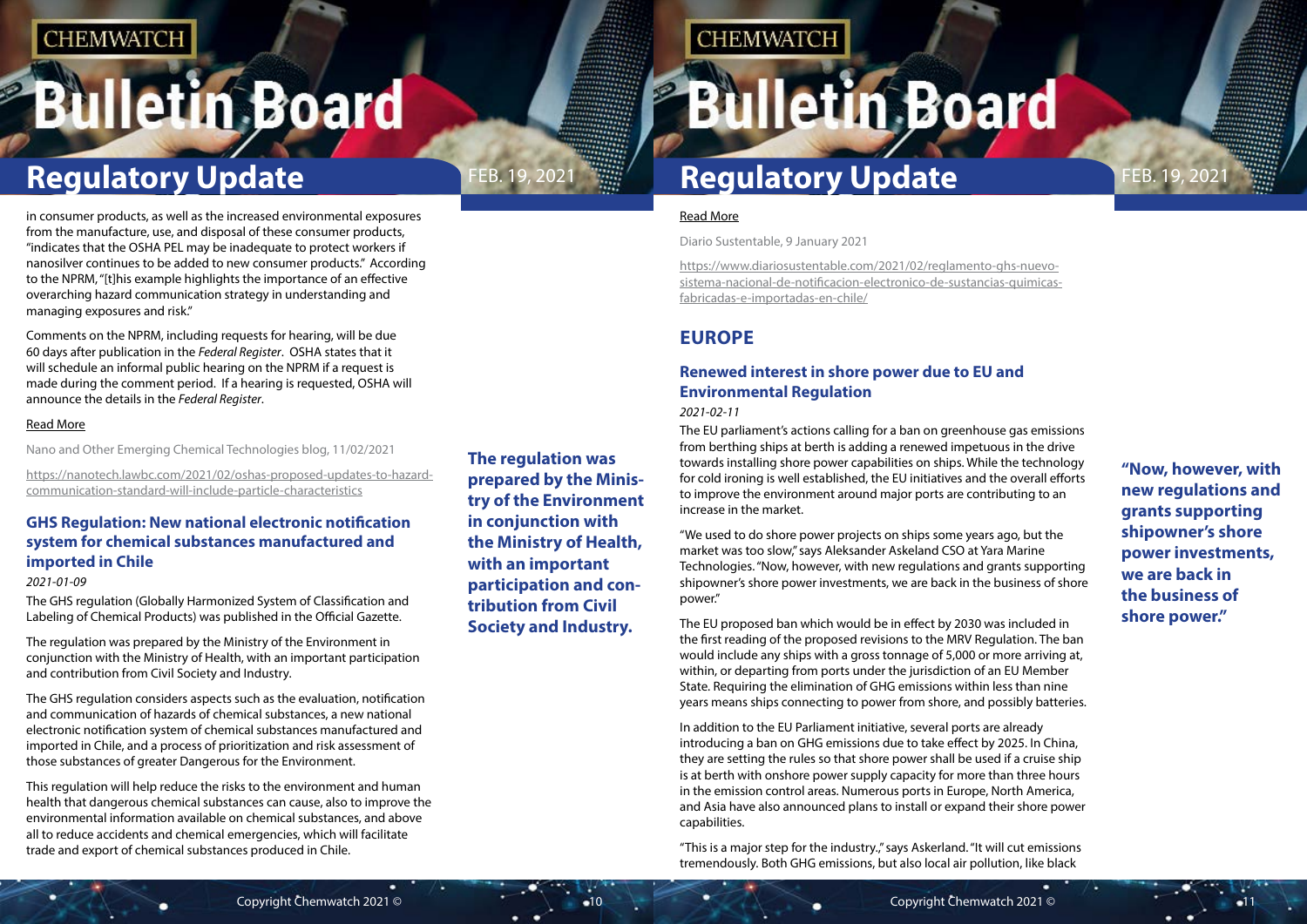# <span id="page-6-0"></span>**Bulletin Board**

# **Regulatory Update**

**To reduce the number of cases, the Greens and Die Linke are calling on the government to impose an export ban on pesticides banned for use in Germany.**

# **Illetin Board**

# FEB. 19, 2021  $\frac{1}{2}$  Regulatory Update FEB. 19, 2021

**CHEMWATCH** 

To reduce the number of cases, the Greens and Die Linke are calling on the government to impose an export ban on pesticides banned for use in Germany.

Although there are international agreements on pesticide trade and guidelines on occupational health and safety in pesticide use, the two parliamentary groups argue these are neither legally binding on exporters. Moreover, the guidelines "only concern certain groups of substances or only provide for information obligations towards the importing country."

BASF, one of Germany's largest pesticide producers, defended its export practices. In emerging markets, the company sells crop protection products only "if they simultaneously meet the requirements of the Code of Conduct of the World Health Organization (WHO) and the Food and Agriculture Organisation of the United Nations (FAO)," the company told EURACTIV in a statement.

The German chemical multinational also says it provides training on safe storage and use of pesticides for employees in countries where it sells its products.

"BASF is confident in the safety of its products and their safe usability when used correctly according to label instructions and product stewardship guidelines," the company said.

But according to Schreiber, safe handling of pesticides is almost impossible in some developing countries due to local temperatures or the working conditions prevailing on site. And even if they were handled safety, they would still be damaging to the environment, she told EURACTIV.

The parliamentary motion does not aim to amend the law, but simply calls for an existing law to be applied. [§25 Section 3 sentence 2](https://www.gesetze-im-internet.de/pflschg_2012/BJNR014810012.html) of the Plant Protection Act allows the German Ministry of Agriculture, in consultation with other ministries, to "prohibit or restrict the export of certain plant protection products […] to countries outside the European Union."

In Europe, France is seen as a trailblazer, with a [law](https://www.legifrance.gouv.fr/loda/id/JORFTEXT000037547946/) banning the production, storage and export of unauthorised pesticides coming into force in 2022.

Schreiber hopes that Germany will follow suit and is looking to Brussels where the issue has long been on the table.



carbon, SOx, and NOx, saving thousands of lives, cleaning up the air in our cities."

Responding to the renewed opportunities, Yara Marine recently formed a partnership with NG3 to relaunch cold ironing in their green tech portfolio. "Yara Marine's ship-to-shore technology can help to save fuel that would otherwise be used to power vessels while in port. According to the Fourth IMO GHG Study, shore power can reduce overall GHG emissions from ships quite a bit. In addition, it will contribute to better air quality in the proximate port area, facilitate maintenance of the ship's engines and generators, and reduce noise from the vessel at berth," Askeland explains.

### [Read More](https://www.maritime-executive.com/article/renewed-interest-in-shore-power-due-to-eu-and-environmental-regulation)

The Maritime Executive

[https://www.maritime-executive.com/article/renewed-interest-in-shore](https://www.maritime-executive.com/article/renewed-interest-in-shore-power-due-to-eu-and-environmental-regulation)[power-due-to-eu-and-environmental-regulation](https://www.maritime-executive.com/article/renewed-interest-in-shore-power-due-to-eu-and-environmental-regulation)

## **German lawmakers call for ending exports of banned pesticides**

### *2021-02-11*

Pesticides that are currently banned in Europe may still be exported to foreign countries, an issue which highlights the EU's lack of coherence, according to the leftist Die Linke and the Greens. EURACTIV Germany reports.

What is harmful to people and nature in Europe cannot be good for the Global South, argues Eva-Maria Schreiber of the Die Linke's parliamentary group in the Bundestag.

In a [joint motion](https://dip21.bundestag.de/dip21/btd/19/239/1923988.pdf) that will be debated in the Bundestag on Thursday (11 February), Die Linke and the Greens say 41 million unintentional pesticide poisonings are estimated to occur worldwide each year, of which up to 40,000 are fatal.

These figures are extracted from a [report](https://pan-germany.org/download/giftige-exporte-ausfuhr-hochgefaehrlicher-pestizide-von-deutschland-in-die-welt/) by Pesticide Action Network Germany, which covers all pesticides, not just those banned in the EU. It suggests the problem occurs primarily in the Global South.

"Although only about 25% of global pesticide use occurs in developing countries, 99% of all fatal pesticide poisoning incidents occur there," the report says.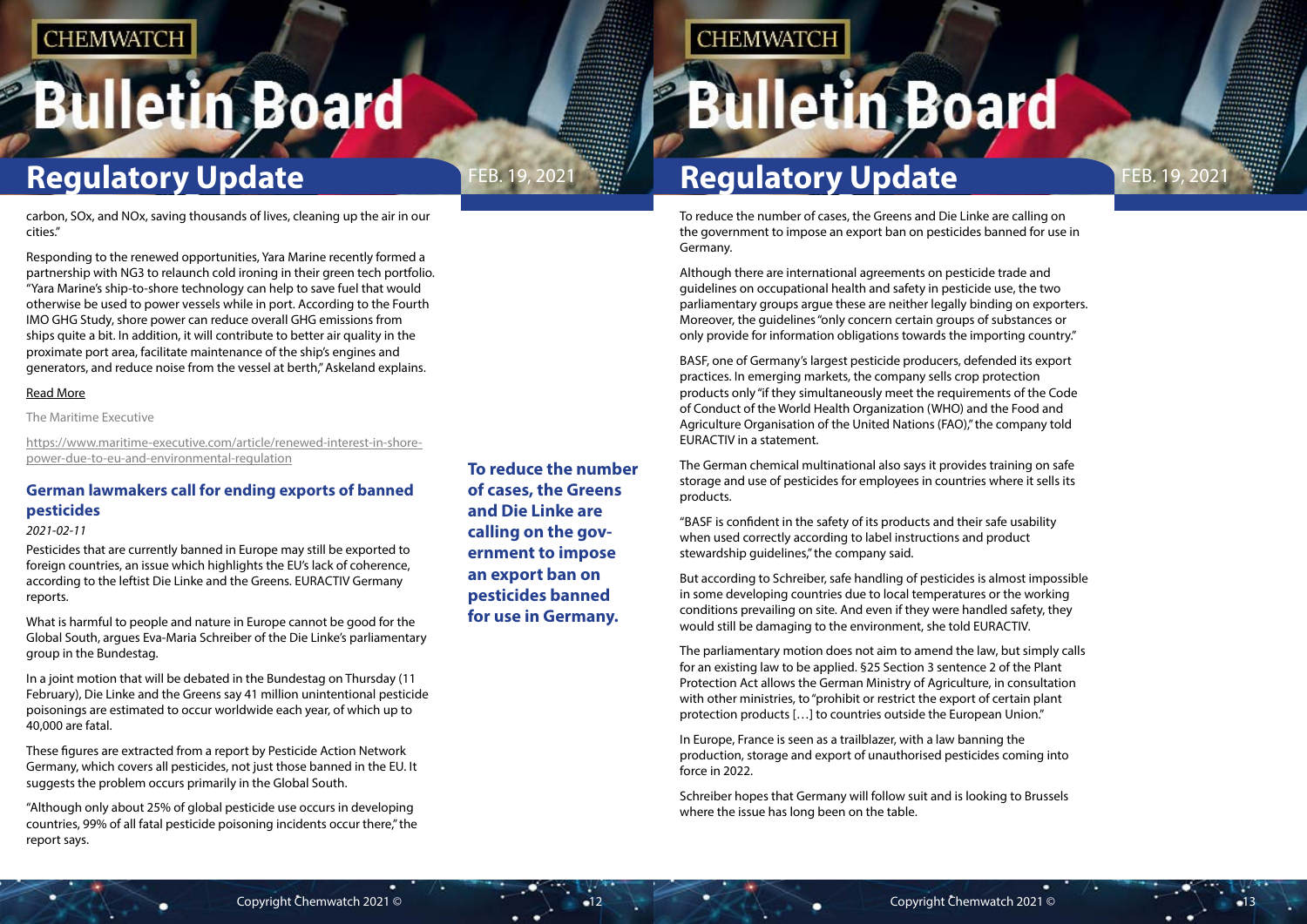# <span id="page-7-0"></span>**Bulletin Board**



Feb. 19, 2021

## **CHEMWATCH**

# **Illetin Board**

## **The Candidate List now contains 211 substances.**

**(If sidebar quote not required remove the ~q, if don't want auto generated sidebar quote leave ~q and no quote will be added)**

# **Regulatory Update**

## **Roadmap to address substances of very high concern complete**

*2021-02-04*

As part of the SVHC 2020 Roadmap launched by the Council of the EU in 2013, all relevant, currently known substances of very high concern have been identified and included on the Candidate List. Systematic screening of registered substances has been key in identifying new chemicals of concern.

Helsinki, 4 February 2021 – ECHA has today published a brochure summarising the achievements of the SVHC 2020 Roadmap, following its completion.

The goal of the SVHC Roadmap was to identify all relevant, currently known substances of very high concern (SVHCs) and include them on the Candidate List by 2020. SVHCs are chemicals that are carcinogenic, mutagenic or toxic to reproduction (CMRs), persistent, bioaccumulative and toxic or very persistent and very bioaccumulative (PBTs/vPvBs) and chemicals that pose an equivalent level of concern like endocrine disruptors (EDs) and sensitisers. The Candidate List now contains 211 substances.

The roadmap also aimed to efficiently identify new chemicals of concern. EU Member States and ECHA have systematically screened information on registered substances. By the end of 2020, Member States had carried out regulatory management option analysis (RMOA) on around 220 chemicals of potential concern and identified a need for further regulatory action for about 80 % of them.

As an example, *dibutylbis(pentane-2,4-dionato-O,O')tin*, which is used as a catalyst and an additive for producing plastics, was first picked up as a potential carcinogenic, mutagenic or reprotoxic (CMR) substance through screening and RMOA. Its human health hazards were then confirmed by harmonised classification and labelling and it was included in the Candidate List in 2020.

For a large proportion of screened chemicals, more information from registrants is needed for authorities to be able to conclude on their hazards. When the information becomes available through substance or dossier evaluations, some of the substances are expected to have SVHC properties and will be addressed with the best regulatory instrument (e.g. authorisation, restriction, or other legislation).

# **REACH Update**

The European Commission is currently considering an export ban for substances that are banned in the EU as part of a chemicals strategy that includes pesticides.

### [Read More](https://www.euractiv.com/section/agriculture-food/news/germanys-die-linke-and-greens-want-to-prohibit-exports-of-banned-pesticides/)

EURACTIV, 11 February 2021

[https://www.euractiv.com/section/agriculture-food/news/germanys-die](https://www.euractiv.com/section/agriculture-food/news/germanys-die-linke-and-greens-want-to-prohibit-exports-of-banned-pesticides/)[linke-and-greens-want-to-prohibit-exports-of-banned-pesticides/](https://www.euractiv.com/section/agriculture-food/news/germanys-die-linke-and-greens-want-to-prohibit-exports-of-banned-pesticides/)

## **(Title of Article)**

*YYYY-MM-DD* (Body of article – no highlighting, single space unless double space needed)

(source and date)

(source link)

## **(Title of Article)**

*YYYY-MM-DD* (Body of article – no highlighting, single space unless double space needed)

(source and date)

(source link)

## **INTERNATIONAL**

**(Title of Article)**

*YYYY-MM-DD* (Body of article – no highlighting, single space unless double space needed)

(source and date)

(source link)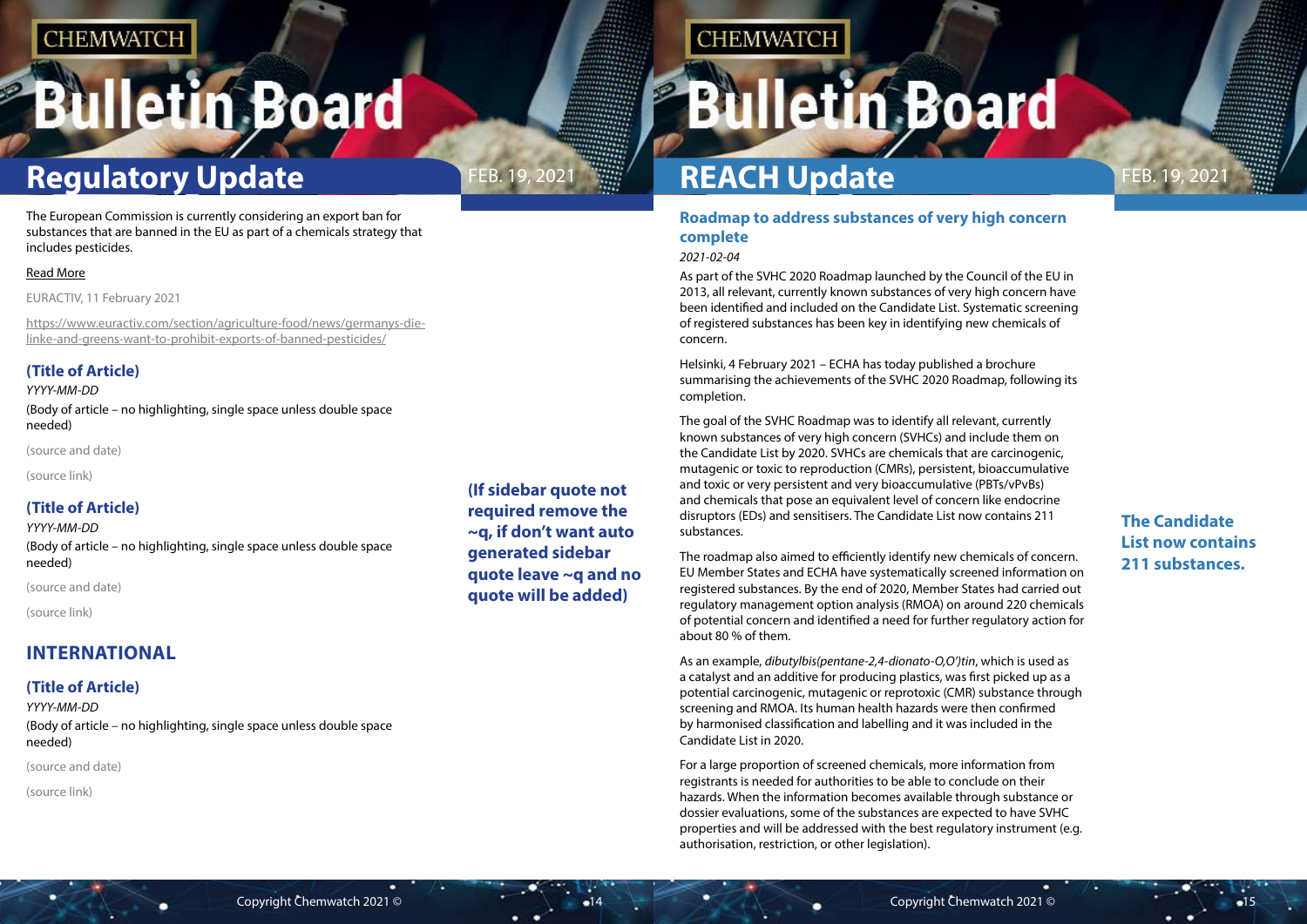# **Bulletin Board**

<span id="page-8-0"></span>

## **But the European Commission refused to grant it during the Brexit trade negotiations due to the UK's "clear stance" against regulatory alignment, on which it was conditional.**

## **CHEMWATCH**

# **Bulletin Board**

Data sharing is "the most sensible thing to do", Mr Eustace told the Lords' EU environment subcommittee. But the European Commission refused to grant it during the Brexit trade negotiations due to the UK's "clear stance" against regulatory alignment, on which it was conditional.

Industry and [NGOs](https://chemicalwatch.com/209708/ngo-platform-why-uk-chemical-regulators-should-align-with-eu-decisions-on-chemical-control) are still hoping for the government to clinch an agreement with the EU on data in return for alignment, or for UK authorities to [relax](https://chemicalwatch.com/201985/uk-reach-downstream-industry-proposal-seeks-to-lighten-data-burden) the 'no data, no market' principle.

However, Mark Thompson, deputy director of EU strategy and negotiations at the Department for Environment, Food and Rural Affairs (Defra), said the EU's demand for regulatory alignment is tied to the involvement of the European Court of Justice (ECJ) in dispute settlement – a red line for the UK.

Even if UK REACH closely followed EU REACH developments, he said, "what they are always looking for is to codify that and to have a role for the [ECJ] and all the other EU architecture. Without that, they wouldn't accept and we wouldn't be able to [get ...] that data."

That said, Mr Eustace remained optimistic that because some EU entities also have to [register](https://chemicalwatch.com/205247/industry-sees-limited-impact-from-eu-reach-revocations-of-uk-dossiers) under UK REACH, there is "a good prospect" for companies on both sides to come to an agreement on data during consortia discussions.

"They may, when they finally sit down and look at it, realise that there is not much for any of them to gain by trying to hold one another to ransom over data they might have," he said.

As well as companies submitting dossiers for 1,250 chemicals, downstream users have made 350 notifications to UK REACH, he added.

### **Question of alignment**

Responding to a question on how aligned the UK regime would be with EU REACH in the short to medium term, Mr Eustace said there would be "great similarities" between the two. While initially there would be a smaller number of chemicals registered under UK REACH, it would grow to be "quite similar" over time, he added.

However, he ruled out full alignment. "It's just not appropriate for an economy of the size of the UK," he said. But the government would keep an open door to the EU should the trade bloc "want to adopt a more constructive stance" on data.

The SVHC Roadmap has increased the speed at which new chemicals of concern are identified as ECHA and Member States have started focusing on groups of chemically similar substances. It has also made the work of authorities more transparent by, for example, providing an overview of their work on chemicals of concern through the public activities coordination tool (PACT).

Jack de Bruijn, Director for Risk Management sums up: *"While the SVHC 2020 Roadmap is complete, work will continue within ECHA's Integrated Regulatory Strategy, which brings together various EU regulations to manage the risks of hazardous chemicals. The next goal has been set for 2027. By then, we aim to have screened all substances registered under REACH. This work contributes directly to the EU's Chemicals Strategy for Sustainability and to the United Nations' Sustainable Development Goals concerning chemicals."*

Progress on the Integrated Regulatory Strategy is provided in annual reports, with the next one published in April 2021.

### [Read More](https://echa.europa.eu/-/roadmap-to-address-substances-of-very-high-concern-complete)

ECHA, 4 February 2021

[https://echa.europa.eu/-/roadmap-to-address-substances-of-very-high](https://echa.europa.eu/-/roadmap-to-address-substances-of-very-high-concern-complete)[concern-complete](https://echa.europa.eu/-/roadmap-to-address-substances-of-very-high-concern-complete)

## **UK REACH registrations grow, but major obstacles remain on EU data**

### *2021-02-05*

UK REACH registrations are showing a "gradual, consistent growth" with companies so far submitting dossiers covering close to 1,250 chemicals under the independent regime, environment secretary George Eustace has said, while telling of major [obstacles](https://chemicalwatch.com/197431/brexit-deal-fails-to-address-data-sharing-concerns-leaves-way-open-to-regulatory-divergence) to gaining access to Echa-held data.

The dossiers consist of basic information needed as part of the process to complete the grandfathering of dossiers copied over from EU REACH. More [substantive](https://chemicalwatch.com/150605/uk-reach-data-submission-deadlines-extended-to-up-to-six-years) data is expected to be required over the coming years.

An oral evidence session on post-Brexit UK and EU environmental relations, in the House of Lords yesterday, heard that companies had long grace periods under the system to secure the data for registration, but that conditions imposed by the EU on data access may be more insurmountable than previously thought.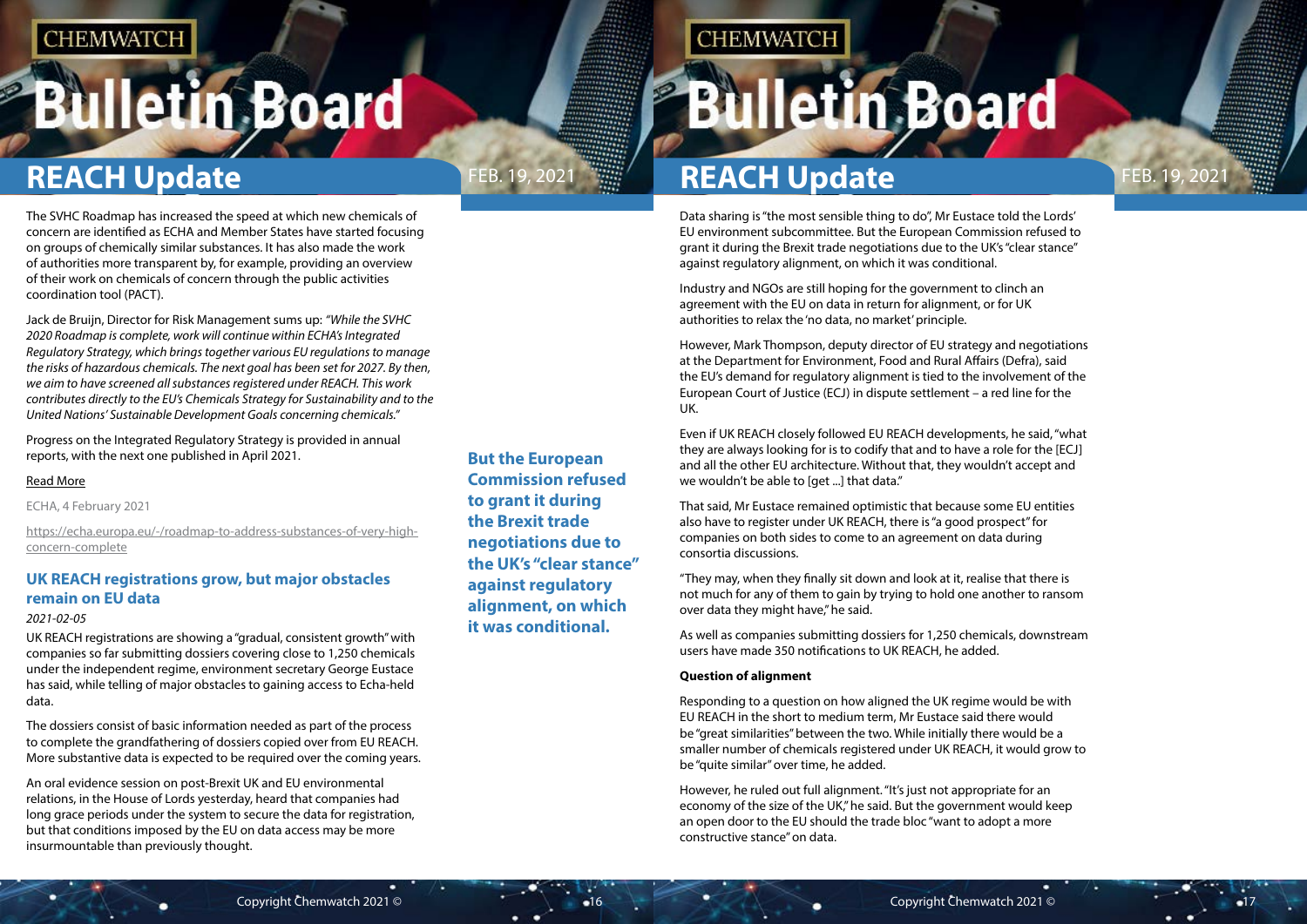# <span id="page-9-0"></span>**Bulletin Board**

# **REACH Update** FEB. 19, 2021

## Feb. 19, 2021



**The Other Slide** *2021-02-19*

https://www.coolpun.com/topic/marine+biology#&gid=1&pid=19



**Janet's Corner**

**CHEMWATCH** 

# **CROSS THE**



He gave assurances on non-regression over environmental standards and protections, even though last week the UK Parliament [rejected](https://chemicalwatch.com/208396/uk-parliament-rejects-non-regression-on-reach-protections) an amendment to the environment bill that provided more safeguards against regression. Industry and NGOs see non-regression as a way to secure alignment.

The bill means the UK will go further than the EU on those protections, Mr Eustace said, "so this is largely a theoretical concern".

However, the UK's commitment to environmental non-regression under the trade and cooperation agreement "certainly doesn't amount to regulatory alignment", he said.

Meanwhile, the UK will monitor if the EU makes any changes that retreat from current standards. It will also make sure that member states adequately enforce the EU law, and could escalate the issue to the European Commission if they fall short of their legal requirements, Mr Eustace added.

Prior to Brexit much of the expertise on chemical laws came from the UK, he said, and "we do have to make sure that the EU does not start behaving differently now that we have left".

The Lords' evidence session was the last for the subcommittee, which is dissolving following the end of the Brexit transition period.

### Read More

Chemical Watch, 5 February 2021

https://chemicalwatch.com/211440/uk-reach-registrations-grow-butmajor-obstacles-remain-on-eu-data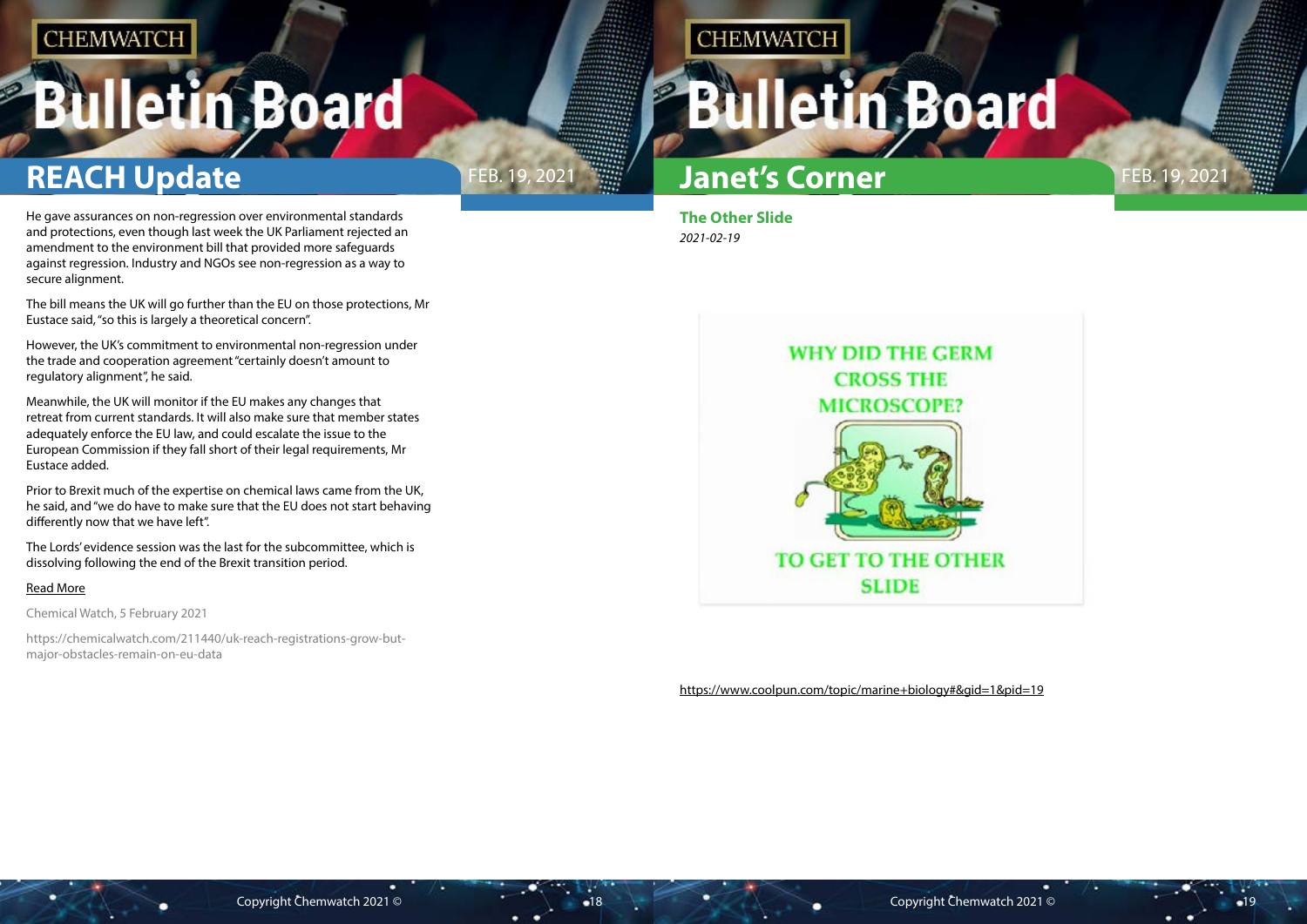# <span id="page-10-0"></span>**Bulletin Board**



**Sodium bicarbonate, aka baking soda, bicarbonate of soda or bicarb, is a white crystalline power.**

# **CHEMWATCH**

# **Iletin Board**

### **SAFETY**

### **First Aid Measures [5]**

- Ingestion: First aid for this chemical compound not usually required. If in doubt, contact a medical professional.
- Skin contact: Remove contaminated clothing and footwear. Do not re-wear until they have been thoroughly de-contaminated. Rinse skin with plenty of soap and water for at least 15 minutes. If irritation continues, contact a doctor.
- Eye contact: Rinse eyes for at least 15 minutes; don't forget to wash under both upper and lower eyelids. Removal of contact lenses should only be done by skilled personnel. Immediate medical attention is required.
- Inhaled: Remove person from contaminated area and take them to the nearest fresh air source and monitor their breathing. Other measures are usually unnecessary; if in doubt, contact the emergency service.
- General: Never administer anything by mouth to an unconscious, exposed person.

The Occupational Safety and Health Administration (OSHA) has set an 8-hour time weighted average (TWA) concentration for sodium bicarbonate of 5mg/m<sup>3</sup>.

### **Exposure Controls/Personal Protection [5]**

- Engineering controls: Emergency eyewash fountains and safety showers should be accessible in the immediate area of the potential exposure. Ensure there is adequate ventilation.
- Personal protection: Impervious protective clothing, including gloves, boots, a lab coat, and an apron or coveralls. Wear appropriate eye protection, such as chemical goggles. For specifications on PPE, check regulations in your jurisdiction.

### **REGULATION [6]**

### **United States:**

### **Australia [8]**

Safe Work Australia does not have a specific TWA for sodium bicarbonate.

**Sodium Bicarbonate**

### *2021-02-19*

Sodium bicarbonate, aka baking soda, bicarbonate of soda or bicarb, is a white crystalline power. Its formula is NaHCO<sub>3</sub>.In water, this chemical compound breaks down and forms sodium and bicarbonate, making an alkaline solution [1,2,3]

### **USES [1,2,3,4,5]**

There are two major uses for sodium bicarbonate: as a baking ingredient (food additive E500), and as a medication. In baking, it is used as a leavening agent that become activated when it is combined with an acid and a liquid. For example, when making Irish soda bread, the buttermilk reacts with the baking soda to create carbon dioxide which pushes the batter up, making bread rise. In the medical world, sodium bicarbonate is used for a variety of conditions, including heartburn, indigestion and tooth discolouration. Sodium bicarbonate is also used in fireworks and in dry powder fire extinguishers.

### **ROUTES OF EXPOSURE [5]**

• The primary route of sodium bicarbonate is via ingestion, either through a tablet or through food.

### **HEALTH EFFECTS**

Sodium bicarbonate is not through to produce any adverse health effects.

## **Acute Effects [5]**

Severity of symptoms depend on the level and type of exposure.

- Following short term exposure, bicarb may cause mild skin irritation.
- If this bicarbonate of soda enters an open wound, lesion or abrasion, it could cause damage.

### **Chronic Effects [5]**

Sodium bicarbonate is not thought to result in any kind of chronic negative health effects. However, as a matter of course, use of the chemical compound should be monitored.

# **Hazard Alert**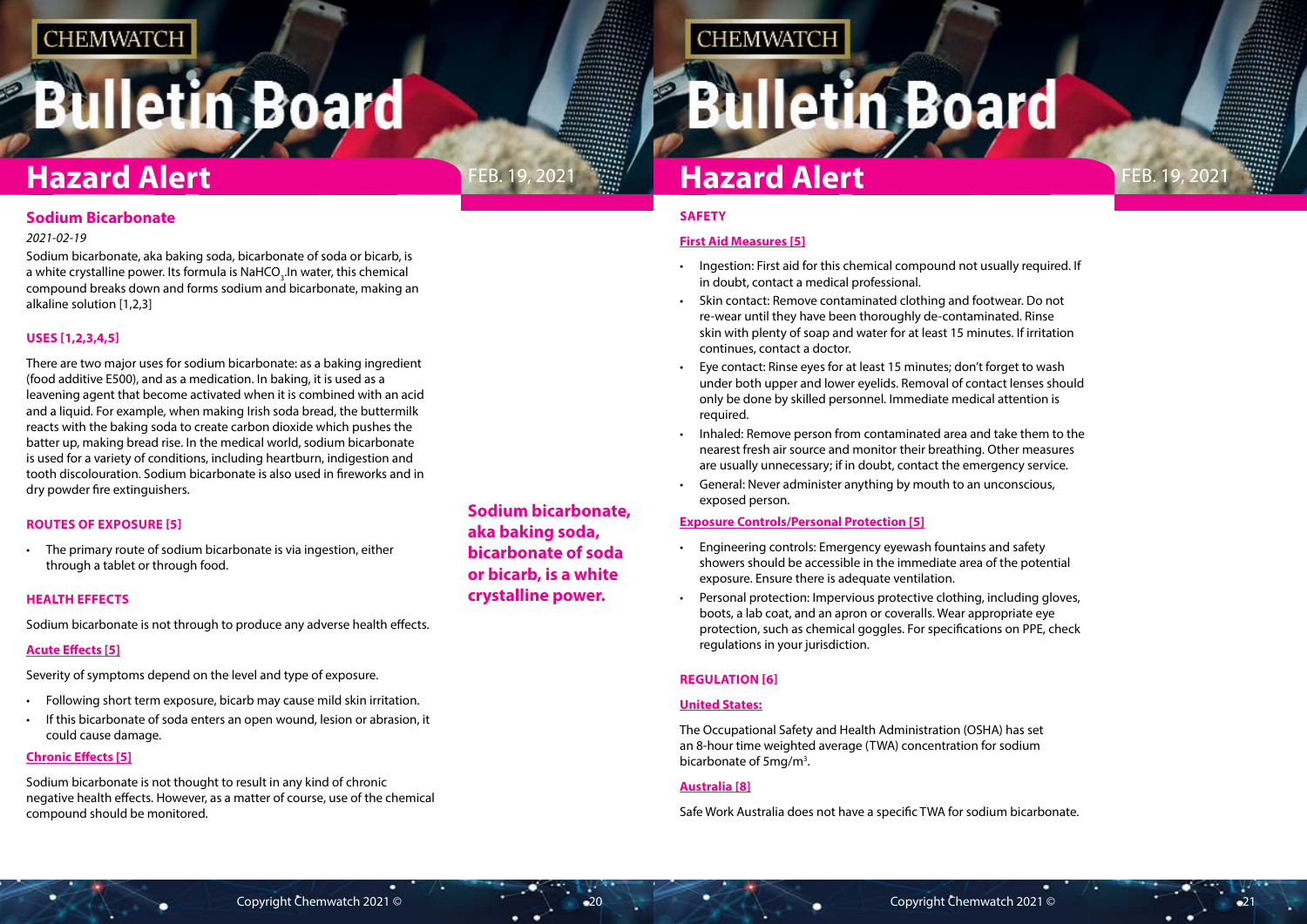# <span id="page-11-0"></span>**Bulletin Board**



Feb. 19, 2021

**"You're talking about 65-70% of the palette that a tattoo artist uses."**

# **Hazard Alert**

As scientists study tattoo ink safety, Europe bans two widely used pigments

### *2021-02-13*

Tattoo artists in Europe are [fighting](https://www.europarl.europa.eu/petitions/en/petition/content/1072%252F2020/html/Petition-No%25C2%25A01072%252F2020-by-Erich-M%25C3%25A4hnert-%2528Austrian%2529-on-maintaining-different-pigments-in-Regulation-%2528EC%2529-No%25C2%25A01907%252F2006-%2528REAC?fbclid=IwAR1OLzlRqU7wLe3MMOcwFJdK7s8KpagR7UGg3GCnPmGCWhea5wKxOUebe2o) a new ban on two commonly-used green and blue pigments, saying that losing these ink ingredients would be a disaster for their industry and their art.

Meanwhile, in the United States, where about [a third of Americans](https://www.ipsos.com/en-us/news-polls/more-americans-have-tattoos-today) have a tattoo, tattoo ink is almost completely [unregulated](https://www.fda.gov/cosmetics/cosmetic-products/tattoos-permanent-makeup-fact-sheet) and there›s little known about what›s in tattoo ink.

Some artists here say the European restrictions don't make any sense.

"It's strange. You almost feel that, how are you only allowed to use certain inks?" says [Matt Knopp](https://tattooparadisedc.com/section/44509_Matt_Knopp.html), owner of Tattoo Paradise in Washington, D.C. "You can't tell me that all these other inks are bad, especially when I'm using them in the states."

For years, individual countries in Europe have required labeling of tattoo ink ingredients and have limited certain chemicals that are thought to cause cancer, damage DNA, or trigger allergic reactions.

Now the European Union is [harmonizing](https://ec.europa.eu/growth/content/chemicals-eu-takes-action-safer-tattooing-inks-and-permanent-make_en) tattoo ink rules across the continent. The new rules say that pigments called Blue 15:3 and Green 7 must be phased out over the next year. «That just went into action but is highly disputed,» says [Ines Schreiver](https://www.schreiverlab.com/team/), who studies tattoo ink at the German Federal Institute for Risk Assessment.

Her institute recently [examined](https://www.eurekalert.org/pub_releases/2020-10/bfif-tir100620.php) the two pigments and said they appeared to have «a comparatively low level of toxicity» but that it wasn›t possible to provide a reliable health risk assessment because of a lack of data.

[Mario Barth,](https://mariobarthtattoo.com/pages/about) the owner and founder of Intenze Tattoo Ink, made a [video](https://www.instagram.com/p/CLI7MbclVx-/) warning that the ban would have dire consequences. «It does not only affect all your green tones, or all your blue tones. It›s also going to affect purples, some browns, a lot of the mixed tones, the muted tones, your skin tones, all this stuff,» he says. «You›re talking about 65-70% of the palette that a tattoo artist uses.»

Barth previously helped found a group called the [Coalition For Tattoo](https://coalitionfortattoosafety.org/)  [Safety,](https://coalitionfortattoosafety.org/) which has lobbied against proposed [legislation](https://www.feinstein.senate.gov/public/index.cfm/2019/3/feinstein-collins-introduce-bill-to-strengthen-oversight-of-personal-care-products) that would strengthen oversight of tattoo inks in the U. S.

# **Gossip**

**CHEMWATCH** 

### **REFERENCES**

- 1. <https://www.healthline.com/nutrition/baking-soda-vs-baking-powder>
- 2. [https://en.wikipedia.org/wiki/Sodium\\_bicarbonate](https://en.wikipedia.org/wiki/Sodium_bicarbonate)
- 3. [https://www.webmd.com/vitamins/ai/ingredientmono-1470/sodium](https://www.webmd.com/vitamins/ai/ingredientmono-1470/sodium-bicarbonate)[bicarbonate](https://www.webmd.com/vitamins/ai/ingredientmono-1470/sodium-bicarbonate)
- 4. [https://www.bbc.co.uk/food/bicarbonate\\_of\\_soda](https://www.bbc.co.uk/food/bicarbonate_of_soda)
- 5. [Jr.chematch.net](https://jr.chemwatch.net/)
- 6. <https://datasheets.scbt.com/sc-203271.pdf>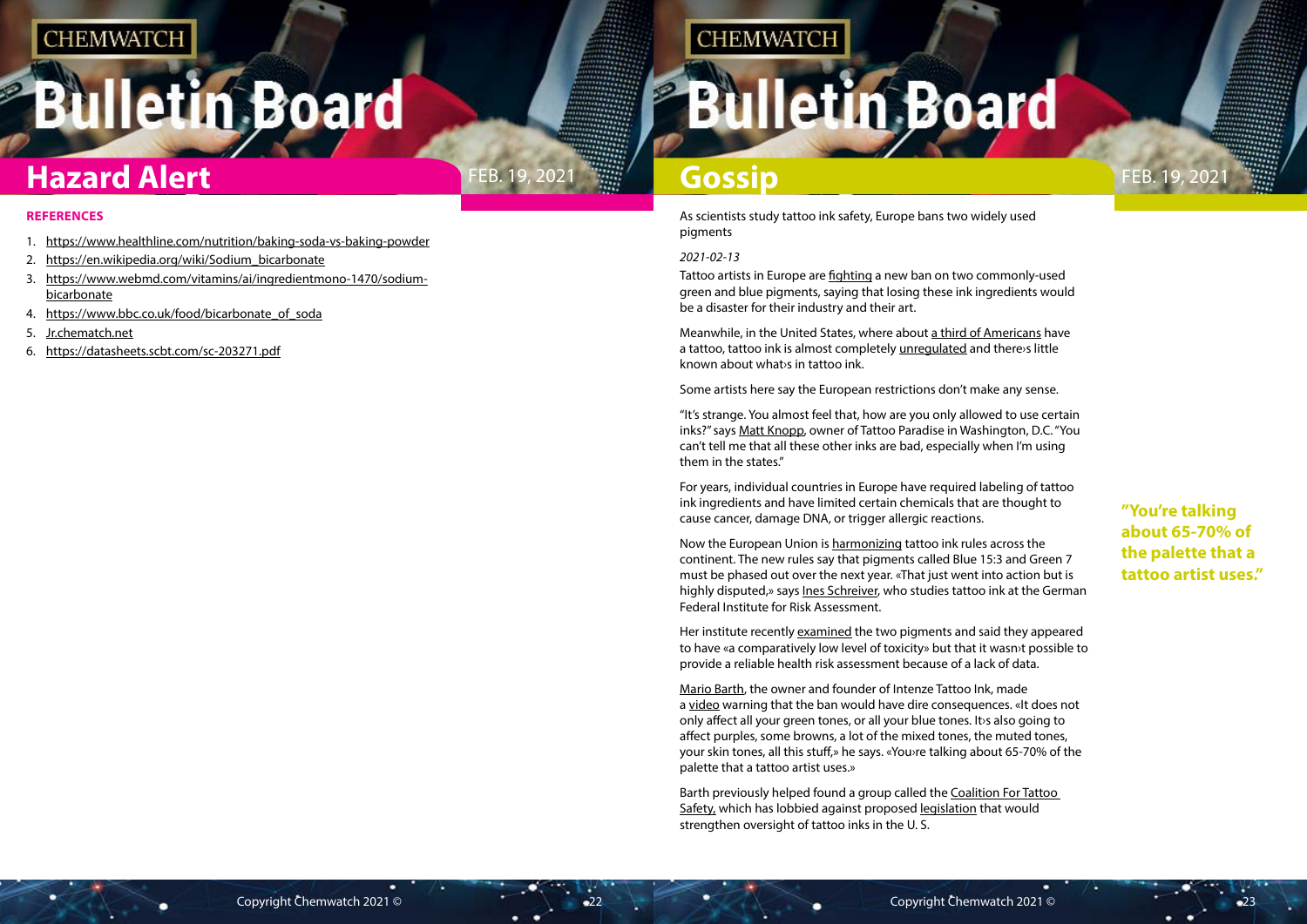# **Iletin Board**

**CHEMWATCH** 



### appears that sometimes even some manufacturers might also have the same problem, even though they produce the inks."

Raw ingredients purchased to make ink can have impurities, she says. And when one of her colleagues tested tattoo inks sold in Europe, it turned out that a third had labels didn't accurately reflect the pigments inside.

A search of a European consumer safety [website](https://ec.europa.eu/consumers/consumers_safety/safety_products/rapex/alerts/repository/content/pages/rapex/index_en.htm) shows that dozens of tattoo inks have been pulled from markets there in the last few years, because of violations like excessive amounts of copper, nickel, lead, cobalt, and arsenic.

In the U. S., "ink manufacturers aren't even required to disclose what they put into the inks," says Swierk. "Within the U. S., there really hasn't been a lot of effort placed into understanding what goes into these inks."

Then there's the question of what happens to these inks over time, he says, and whether sunlight or the body can break the chemicals down into byproducts that have their own potential effects.

Swierk has been working to analyze commercially available inks and wants to [make](http://whatsinmyink.com/) information about them public. «I want to empower artists and clients to really make informed decisions,» he says.

As his lab tries to break down the inks for analysis, some are proving resistant to techniques that involve acids, high pressure, and high temperatures. "We actually can't completely break down some of these inks, which is a little bit concerning," says Swierk. "Based on what is supposed to be in these inks, we should be able to break them down all the way."

All of this leads to a second open question that researchers are trying to answer:

### **How do the inks interact with the body?**

It's only been in the last few years that scientists have understood which cells in the skin actually take up and hold tattoo pigment.

[Sandrine Henri](http://www.cnrs.fr/fr/personne/sandrine-henri) of the Centre d'Immunologie de Marseille-Luminy says that she and her colleagues were interested in melanin, a natural skin pigment, and as part of that work they started wondering how the skin deals with the injected pigments in a tattoo.

"We looked at the literature and nothing was known," says Henri.

[Walter Liszewski](https://www.feinberg.northwestern.edu/sites/dermatology/faculty/profile.html?xid=44813), a dermatologist and cancer researcher at Northwestern University who treats reactions to tattoos, says he's in favor of government oversight to ensure public safety. But he says extrapolating from lab studies to potential real-world health dangers in people can be difficult.

"The EU has really moved to be on the cautious side, and really sort of ban anything that even has the slightest suggestion that it could be a carcinogen," he says.

All of this is happening as tattoos have surged in popularity in recent years. One [survey](https://www.ipsos.com/en-us/news-polls/more-americans-have-tattoos-today) found that 40 percent of Americans aged 18 to 34 have a tattoo.

The art form goes back thousands of years, with tattoos found on [mummies.](https://www.npr.org/sections/thetwo-way/2018/03/02/590347574/some-of-the-oldest-ever-tattoos-found-on-egyptian-mummies) But the small number of researchers working on questions related to its safety say that a lot about tattooing remains mysterious.

"The whole kind of picture, right down to what a tattoo actually looks like in the body, is still a surprisingly open research question," says [John](https://www.binghamton.edu/chemistry/faculty/profile.html?id=jswierk)  [Swierk](https://www.binghamton.edu/chemistry/faculty/profile.html?id=jswierk), a chemist at Binghamton University who just got a grant from the National Institutes of Health to study how the chemicals in tattoo inks can be changed by exposure to light.

One basic question that scientists have is:

### **What is actually in the ink?**

Knopp recalls that that 30 years ago, it was hard to come by any information about what a tattoo shop was using. "They poured stuff out of these bottles that were wrapped and hidden, and you couldn't know what it was or you didn't know where they got it from," he says.

Sometimes artists made their own ink, testing it on themselves. "And then they would see if there was any kind of reaction," Knopp explains. "You know, did it bubble up, did it just come out, did it cause itchiness, did it do stuff like that? That was, you know, kind of your trial and error."

These days, lots of manufacturers offer a rainbow of ink colors. People can even go online and order a bottle. The Food and Drug Administration has not regulated the pigments in tattoo inks so far, but agency officials will [investigate](https://www.fda.gov/cosmetics/cosmetics-recalls-alerts/fda-advises-consumers-tattoo-artists-and-retailers-avoid-using-or-selling-certain-tattoo-inks) and recall tattoo inks if they hear of a specific safety concern, like bacterial contamination that could lead to infections.

"We are still at a point where we don't know all the ingredients that are in the inks," says Schreiver. "And, unfortunately, it has to be said that it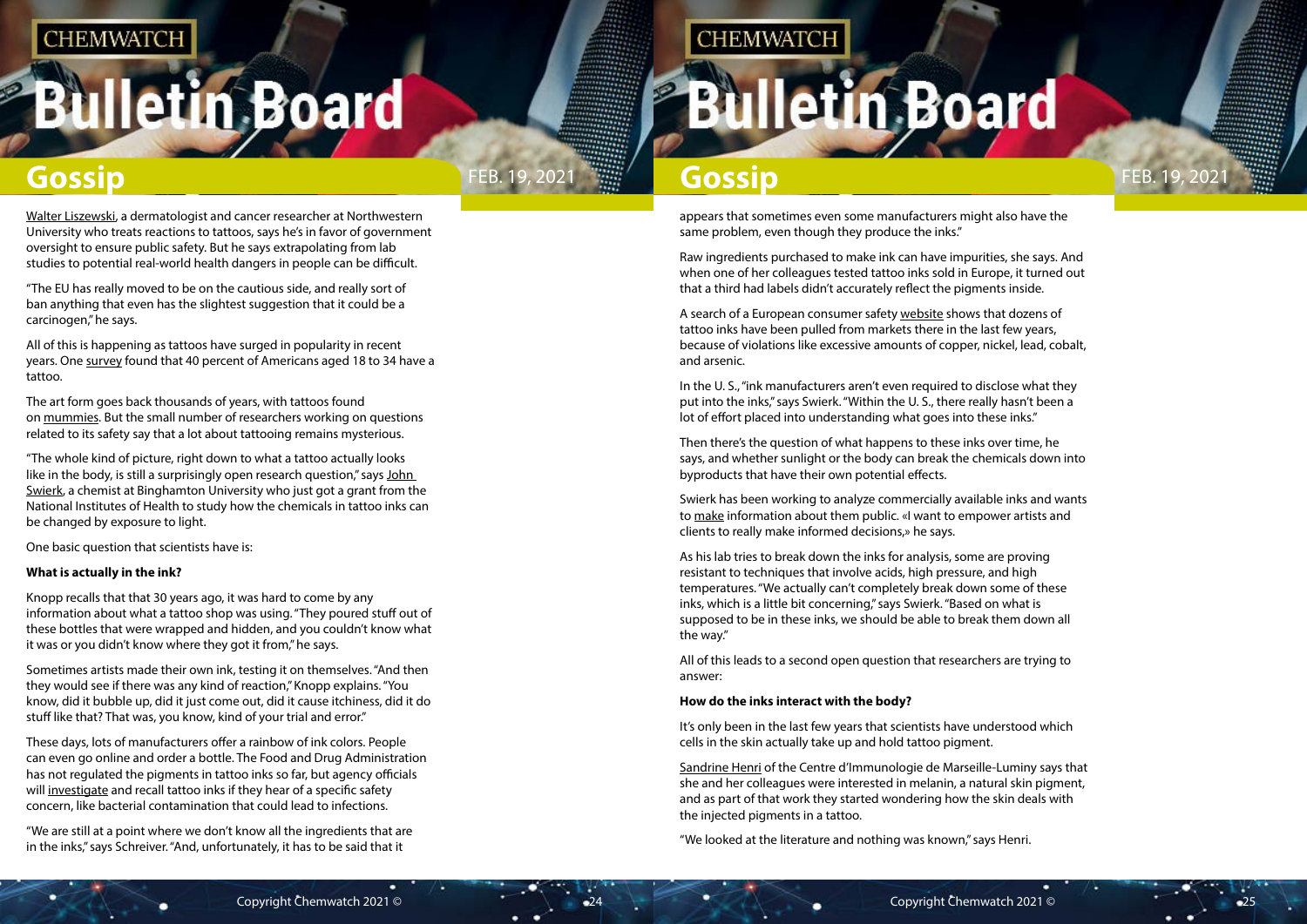# **Illetin Board**



A [survey](https://onlinelibrary.wiley.com/doi/abs/10.1111/cod.12425) of 300 tattooed people in New York›s Central Park found that 6% reported having a chronic reaction — such as itchiness, swelling, scaliness, or raised skin — involving a specific color such as black or red that lasted for more than four months.

One participant "described a red reaction developing two weeks after a new tattoo, with subsequent development of a similar response in the red ink portion of an 8-year-old tattoo," the researchers wrote.

Red seems to be the color most often associated with reactions, says Liszewski, but he points out that lots of compounds could be [used](https://www.jaad.org/article/S0190-9622(19)30189-6/abstract) to make red.

"If someone is allergic to red, you've got no idea which one they're allergic to. Because individuals who are tattooed, they don't know the ink that was used," he explains. "There is no record keeping because their tattoo artist isn't required to, and tattoo artists may use multiple different inks. It's really hard to tell which ink is at play."

While an allergic reaction might not be a big deal for a small tattoo, that's not true if someone has a whole sleeve or any other kind of large tattoo. "That can be very, very uncomfortable. It alters your quality of life," says Liszewski. One [study](https://pubmed.ncbi.nlm.nih.gov/25066612/) found the level of discomfort could be similar to that caused by skin diseases like psoriasis and eczema.

Liszewski, who also is a cancer epidemiologist, says it's hard to investigate whether or not tattoo pigments in the body lead to any long-term increased risk of diseases like cancer.

Any effort to find out would have to factor in all the different inks used, the differing amount of skin area covered, and the different amounts of time that people had their tattoos.

"I would love some way to get data to really look and see if there is an association between malignancy and tattoos," says Liszewski, "but there's just multiple layers of data that we don't have, and complexities that make it very, very difficult."

Still, some researchers in Europe are now [looking](https://sci-hub.do/https:/doi.org/10.1016/j.canep.2019.101655) to see if tattoos have any links to immune-related cancers or skin cancers.

Liszewski is not anti-tattoo. He says they can have a lot of personal meaning for people and that body art can be an important way to memorialize "someone who may have died, or an event that they had."

Some thought tattoo ink colored a common type of skin cell called a [fibroblast.](https://pubmed.ncbi.nlm.nih.gov/3654039/) Others noted that some ink was going into immune cells called macrophages, a type of white blood cell that engulfs foreign substances or microbes.

Henri knew that macrophages were not living for as long as a tattoo could persist. "There is no way macrophages in a tissue will live for 50 years," she says.

Her research team ended up doing a mouse [study](https://rupress.org/jem/article/215/4/1115/42419/Unveiling-skin-macrophage-dynamics-explains-both) showing that macrophages do gobble up large amounts of tattoo pigment. But when these cells die, they release the pigment. It gets taken up by new macrophages in a continuous cycle of capture, release, and re-capture.

"We believe it's a constant turnover," says Henri. "It's a very dynamic process."

In a follow-up study, she and her colleagues [found](https://www.karger.com/Article/Abstract/506540) that fibroblasts also will take up tattoo ink, but they don›t hold as much as the macrophages.

The body may try to break some tattoo ink components down, but the main strategy seems to seal it off and keep it in the skin. This isn't a perfect process.

Surgeons who do biopsies have long noted that tattooed people can have lymph nodes that are stained with color. A few years ago, Schreiver and her colleagues [analyzed](https://www.nature.com/articles/s41598-017-11721-z?utm_medium=affiliate&utm_source=commission_junction&utm_campaign=3_nsn6445_deeplink_PID100052172&utm_content=deeplink) tattooed human skin and lymph nodes from corpses. They found evidence that smaller pigment particles can indeed migrate from the skin towards the lymph nodes.

What's more, during the tattooing process it's not uncommon for drops of blood to appear, showing that blood vessels can be damaged and give the ink access to the bloodstream.

"It's very, very likely that tattoo pigments will also end up in other organs, but in a very minor amount compared to the skin and lymph nodes," says Schreiver.

So, if some tattoo ink components can move through the body, researchers want to know:

### **Are there any long-term health risks?**

Sometimes people have reactions to tattoo inks, and these can occur months or years after the ink goes in — although it's not clear why.

**CHEMWATCH**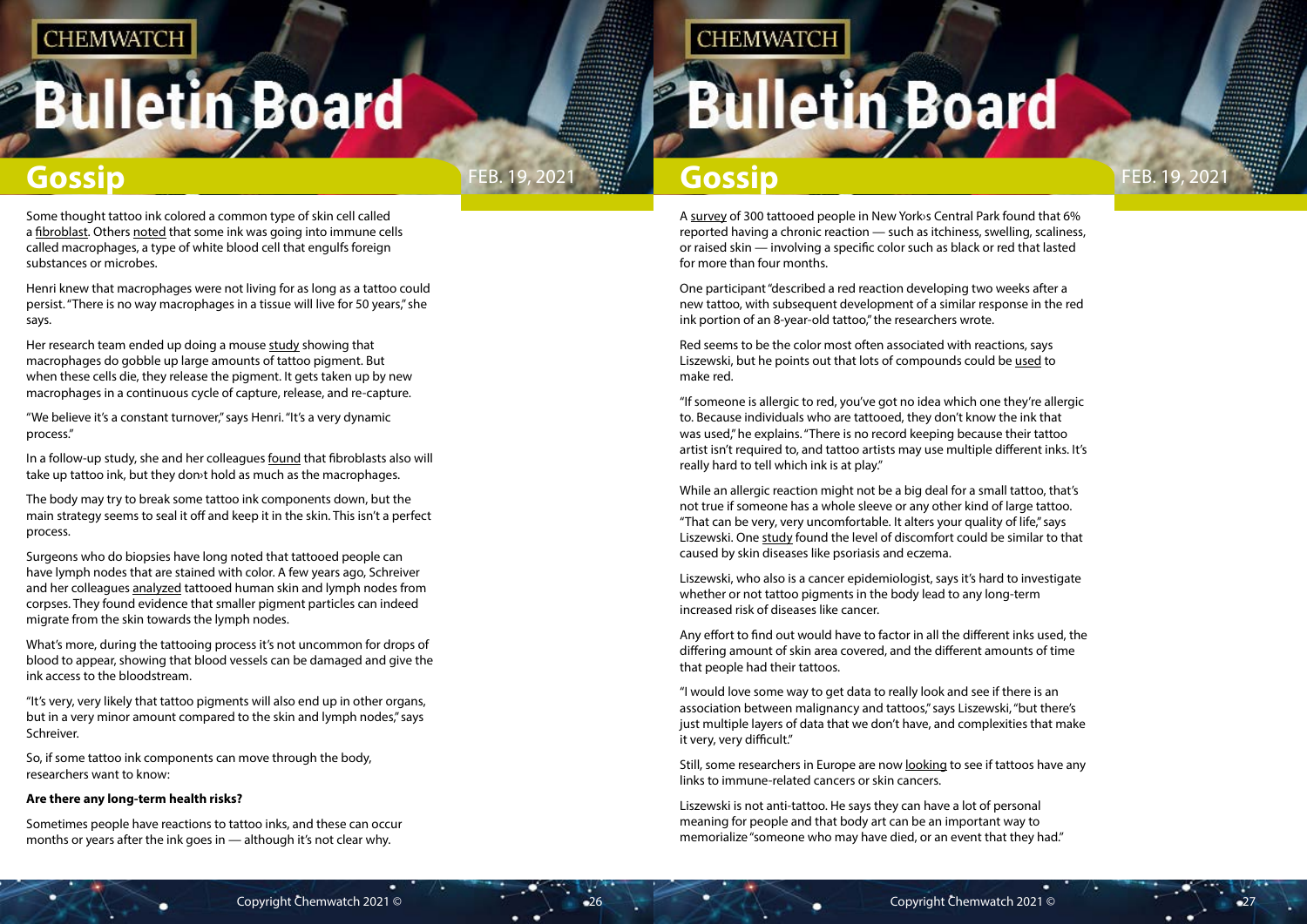# **Bulletin Board**

**"Once they started this process, the macrophage would move on and cuddle then next muscle stem cell, and pretty soon the wound would heal."**

<span id="page-14-0"></span>

**The breakthrough that may provide the first-ever treatment for osteoarthritis centers on an enzyme called G proteincoupled receptor kinase 2 (GRK2).**

## **CHEMWATCH**

# **Bulletin Board**

Next up, the researchers engineered mice to be missing the gene for GRK2 in cartilage cells, finding that it prevented chondrocyte hypertrophy, halted progression of osteoarthritis and even promoted cartilage regeneration. In another experiment, they treated the mice with an FDAapproved anti-depressant called paroxetine, which is known to also be a potent GRK2 inhibitor. It had the same effect.

"We found that paroxetine could return cartilage cells back to a normal state and preserve the cartilage surface," says Kamal.

Follow-up experiments on cultured osteoarthritic cartilage harvested from patients undergoing knee replacement surgery again showed that paroxetine could halt chondrocyte hypertrophy and the degradation of cartilage. In light of these promising results, the scientists hope to soon gain approval from the FDA for clinical trials.

"If this trial works, we will have found a new solution to an age-old problem of joints in the body wearing out because of cartilage destruction and loss," says Kamal. "We hope to intervene with this disease-modifying treatment for the benefit of our patients."

The research was published in the journal [Science Translational Medicine](https://stm.sciencemag.org/content/13/580/eaau8491.editor-summary)*.*

newatlas.com, 11 February 2021

https://www.newatlas.com

## **Protein discovery promises powerful new muscle regrowth treatments**

### *2021-02-10*

Although muscle stem cells are able to grow and repair torn muscle tissue after we sustain an injury, they become less effective as we age. Now researchers at the Australian Regenerative Medicine Institute at Monash University have discovered a novel protein that can trigger the proliferation of these stem cells and promote healing, offering hope not only to those who have torn a muscle, but also the elderly and those suffering severe muscle wasting diseases.

To study the regeneration of skeletal muscle, the research team, led by Professor Peter Currie, turned to zebrafish. The zebrafish is a popular animal model for studying cell regeneration due to their quick reproduction rate, the fact that they share at least 70 percent of their genes with humans, and the ease with which they can be manipulated

And tattooing is so common nowadays that the researchers studying tattoos, even if they aren't inked, know others who are.

"Some of the people working on the project have tattoos, other people working on different projects in the lab have tattoos," says Swierk. "It can make for some very uncomfortable group meetings, when you start talking about some of these potential health outcomes."

npr.org, 13 February 2021

https://www.npr.org

## **Anti-depressant found to promote healing in osteoarthritic joints**

### *2021-02-11*

As a degenerative disease that gradually wears away at the joint cartilage and causes great pain for sufferers, scientists are searching far and wide for [potential cures](https://newatlas.com/medical/nanoparticle-injections-arthritis-knees-slow-cartilage-loss/?itm_source=newatlas&itm_medium=article-body) for osteoarthritis. For researchers at Pennsylvania State University, that search has led them to an approved anti-depressant drug, which they've found interferes in the chain of events leading to the condition, halting its progress and even promoting the regeneration of cartilage.

The breakthrough that may provide the first-ever treatment for osteoarthritis centers on an enzyme called G protein-coupled receptor kinase 2 (GRK2). The Penn State team had established through earlier research that the activity of this enzyme plays a key role in the way cells proliferate in heart and kidney disease, which has some parallels with the way the pathological growth of cartilage cells leads to osteoarthritis. Scientists call this process chondrocyte hypertrophy, but have been unable to pinpoint the reasons behind it.

The Penn State researchers may now have found an answer. They started by exploring the activity of GRK2 in patients suffering from osteoarthritis or acute joint injuries and found high levels of the enzyme in their cartilage cells, or chondrocytes. It was found to be playing a central role in the deterioration of the cartilage, errantly leading the cells to destroy the surrounding cartilage rather than keeping it healthy.

"In other words, the cells receive a bad signal to destroy cartilage," explains Fadia Kamal, assistant professor of orthopedics and rehabilitation at Penn State College of Medicine.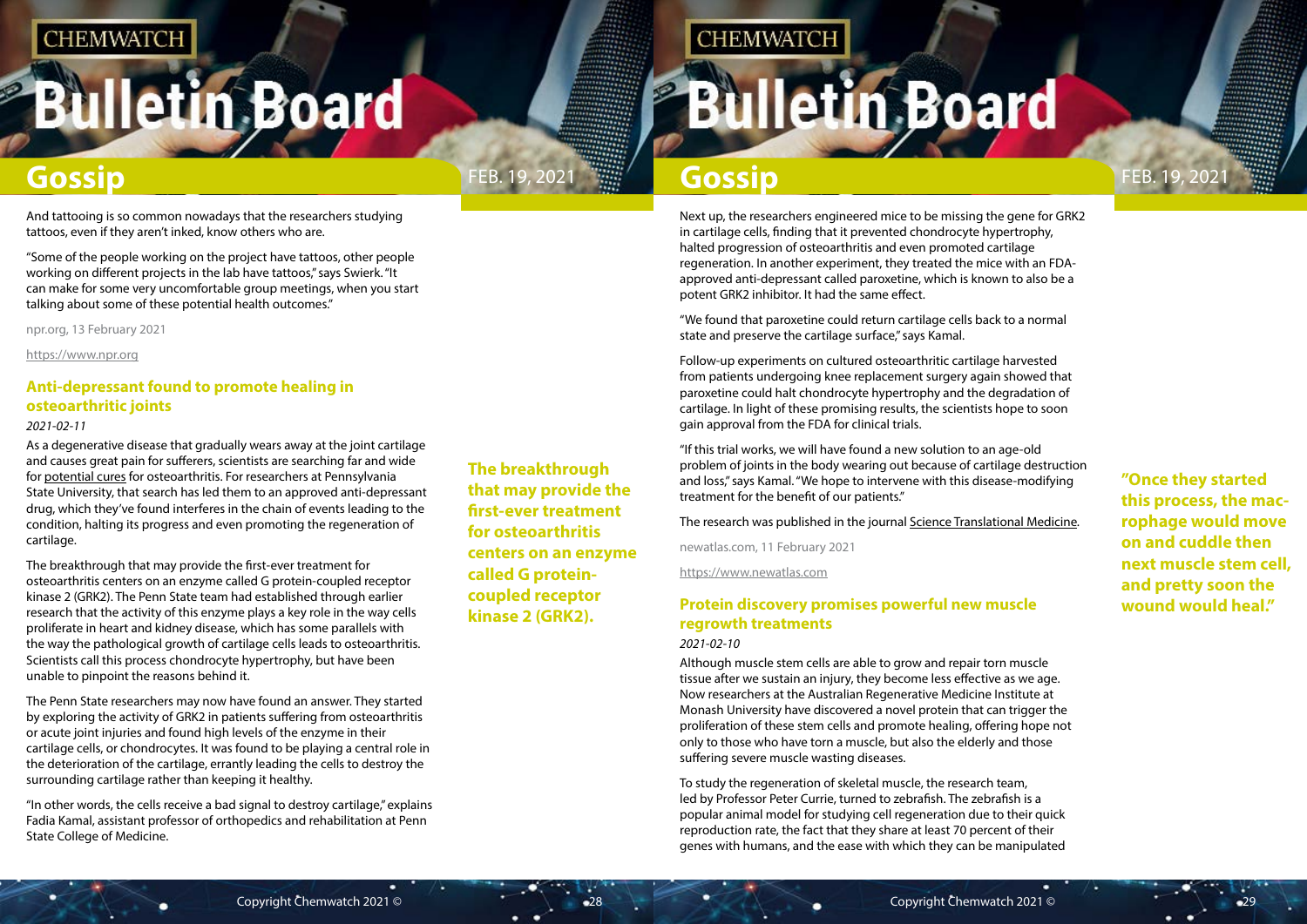# **Bulletin Board**

<span id="page-15-0"></span>

**In recent years, materials scientists have been experimenting with making wood transparent.**

## **Transparent wood is coming, and it could make an energy-efficient alternative to glass**

### *2021-02-10*

Wood is an ancient material humans have been using for millions of years, for the construction of housing, ships and as a source of fuel for burning. It's also a renewable source, and one way to capture excess carbon dioxide from the Earth's atmosphere. Today, the main component of wood cellulose – is produced annually at [20 times the volume of steel.](https://www.ncbi.nlm.nih.gov/pmc/articles/PMC5746563/)

One thing you wouldn't use wood for is making windows. Instead we rely on glass and plastic, which are transparent and, when toughened, can give structural support. But buildings lose a lot of heat through glass, and while light can bring some heat through the material, it's not a good insulator. This is why we need double glazing. Wood, on the other hand, is highly insulating but it's not transparent. Usually.

Previous work on making wood transparent has involved removing the [lignin](https://chemistry-europe.onlinelibrary.wiley.com/doi/10.1002/cssc.201701089) completely from the structure and replacing it with a resin material. The removal of lignin requires a lot of environmentally harmful chemicals, and it also considerably reduces [the mechanical properties](https://royalsocietypublishing.org/doi/10.1098/rsta.2017.0182) of the material. makes it weaker.

In recent years, materials scientists have been experimenting with making wood transparent. Making wood see-through, and retaining its high mechanical properties, would provide a good alternative to glass from a sustainable and renewable source. [Previous methods](https://onlinelibrary.wiley.com/doi/full/10.1002/adom.201800059) of doing this were highly energy intensive and used harmful chemicals, but [a new study](https://advances.sciencemag.org/content/7/5/eabd7342) has shown a way to make wood transparent without using huge amounts of energy in the process.

### **Seeing through wood**

Wood's lack of transparency comes from the combination of its two main components, cellulose and lignin. The lignin absorbs light, and the presence of chromophores – light activated compounds – in the material makes the wood look brown. The fibres in the wood, which mainly comprise cellulose, are hollow tube-like structures. The air in these hollow tubes scatters light, further reducing the material's transparency.

The new study, by researchers at the University of Maryland, demonstrates how to make wood transparent using a simple chemical – hydrogen peroxide – commonly used to bleach hair. This chemical modifies the

experimentally. They are also transparent, providing a convenient window for the viewing of actual regeneration in living muscle.

While studying the cells that migrated to the site of a muscle injury in zebrafish, the researchers noticed macrophages appeared to play a role in triggering the regeneration of muscle stem cells. Macrophages are a type of white blood cell that converge on the site of any injury or infection in the body to clear away debris and promote healing. Professor Currie calls them "the clean-up crew of the immune system."

"What we saw were macrophages literally cuddling the muscle stem cells, which then started to divide and proliferate," says Currie. "Once they started this process, the macrophage would move on and cuddle then next muscle stem cell, and pretty soon the wound would heal."

Digging deeper, the team found that eight genetically different macrophages converged on the injury site. This was despite the fact that it was long thought that only two types of macrophages exist in the body: one that quickly arrived on the scene to remove debris, and another type that was slower to arrive and which hung around to perform longer-term clean-up duties.

One of the newly identified macrophage types was what the team dubbed the "cuddler" for its aforementioned behavior of cuddling the muscle stem cells one after another. On further analysis, they found that it was releasing a protein called NAMPT. Furthermore, when the macrophages were removed from the zebrafish and NAMPT was added to the aquarium water, the muscle stem cells were still stimulated to grow and heal.

The team then moved onto a mouse model of severe muscle wasting and found that a hydrogel patch containing NAMPT led to "significant replacement of the damaged muscle." On the back of these promising results, the researchers say they are in talks with a number of biotech companies about taking NAMPT to clinical trials for the treatment of muscle wasting in disease, aging and injury.

### The research was published in the journal [Nature](https://www.nature.com/articles/s41586-021-03199-7).

newatlas.com, 10 February 2021

https://www.newatlas.com

**CHEMWATCH**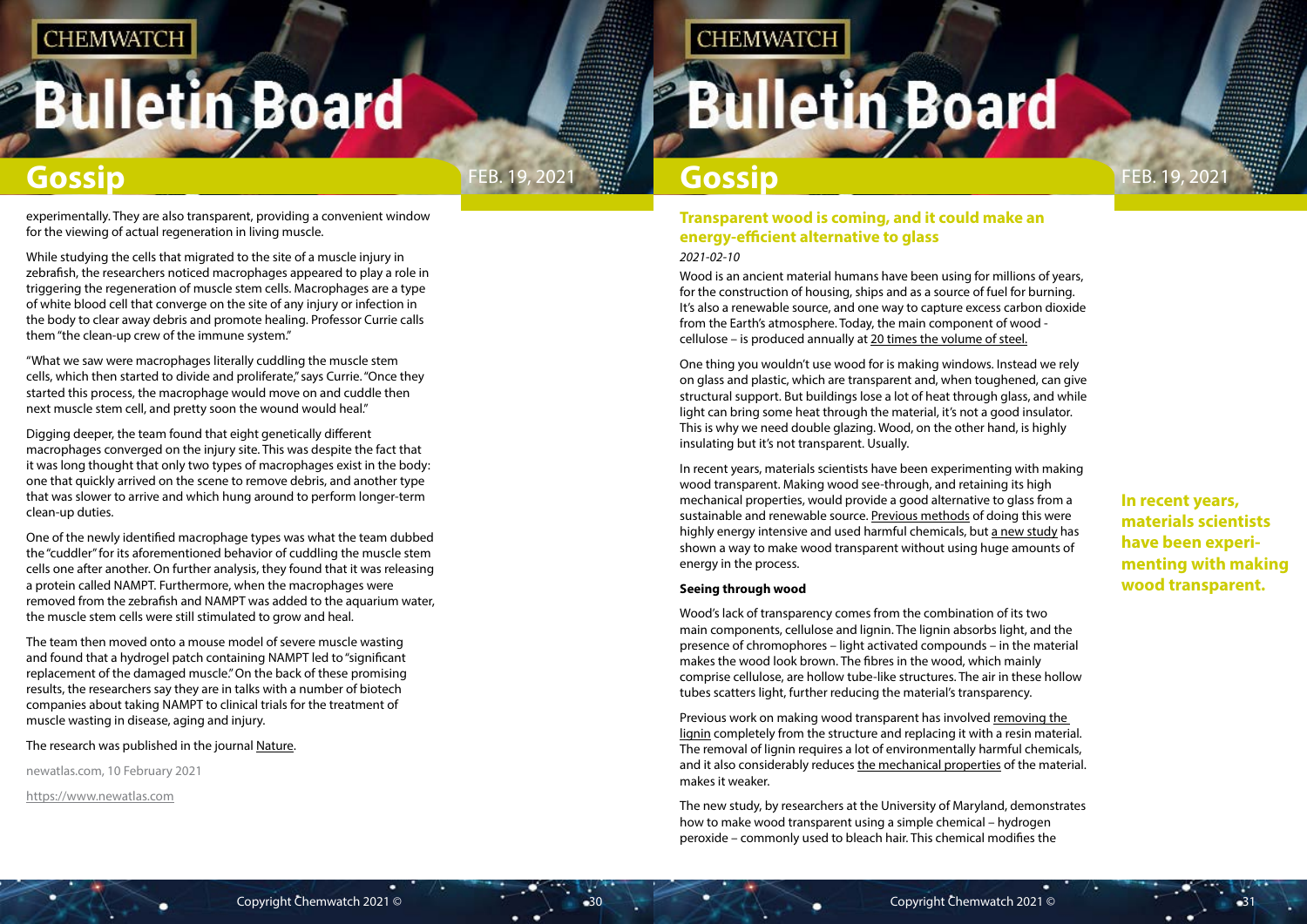# **Bulletin Board**

<span id="page-16-0"></span>

## **The result, Herrmann said, is sort of like a marathon "in which all the participants get poisoned drinking water," but only some of the runners have access to the antidote.**

# **CHEMWATCH**

# **Illetin Board**

mouse sperm cells under the [microscope](https://www.livescience.com/best-microscopes-for-kids.html) to better understand the effects of a particular **[DNA](https://www.livescience.com/37247-dna.html)** sequence known as the t-haplotype. The team knew from previous research that sperm cells carrying this sequence tend to swim straighter (rather than in circles of death) and faster on average than competing sperm without it.

Now, they've found that those highly-effective sperms' tactics are a little less than sportsmanly.

"Sperm with the t-haplotype manage to disable sperm without it," study co-author Bernhard Herrmann, director at the MPIMG, [said in a statement](https://www.mpg.de/16367201/0201-moge-not-all-sperm-are-equal-151795-x). "The trick is that the thaplotype 'poisons' all sperm, but at the same time produces an antidote, which acts only in t-sperm [those with the t-haplotype] and protects them."

The result, Herrmann said, is sort of like a marathon "in which all the participants get poisoned drinking water," but only some of the runners have access to the antidote.

Nice sperm finish last

The chemical can be brushed onto the wood, and then activated using light to produce a brilliant white material – blond wood if you like. The chemical reaction of wood with hydrogen peroxide is well known. It's the basis for bleaching wood pulp used for paper making – one of the reasons why paper is brilliant white.

> The t-haplotype is a series of linked genes occupying [chromosome](https://www.livescience.com/27248-chromosomes.html) 17 in house mice all over the world. (Unlike humans, who have 23 pairs of chromosomes, mice have only 20). Herrmann and other researchers have called it a «selfish» gene — genetic material with a single mission: to make copies of itself. Because of the t-haplotype›s ruthless effectiveness at passing from one generation to the next, according to the researchers, male mice carrying one copy of the t-haplotype will transmit it to up to 99% of their offspring.

> After studying more than 100 mouse sperm cells, Herrmann and his colleagues learned more about the selfish haplotype's devious tactics. They found that the t-haplotype "poisons" all sperm cells during the early phases of sperm production, injecting every cell with certain genes that inhibit their ability to regulate movement.

It's not until a later phase, when each cell divides in half, that the "antidote" comes into play. After dividing, half of the sperm cells inherit the t-haplotype genes on chromosome 17. For those lucky sperm, the t-haplotype provides new genetic variants that reverse the inhibiting effects of the "poison" that every cell consumed during the previous phase of development.

For the other half of sperm cells, which don't carry the t-haplotype or its genetic "antidote," life becomes a lot harder. These poisoned cells have

chromophores, changing their structure so they no longer act to absorb light and colour the wood.

The other reason paper is white is because pores or holes in its structure scatter light, just like the hollow cellulose fibres in wood. Filling these fibres with resin reduces that scattering, allowing light to pass through the wood and making it transparent, while retaining its original mechanical properties.

### **Wooden windows**

This is a very exciting development that uses well-known chemical reactions of hydrogen peroxide with lignin. The approach could also be applied to large pieces of material, leading to production of transparent building materials offering a real potential to replace glass.

Because the chemical is brushed onto the wood, there might be opportunities for decorative effects to be added to the material. This could make panels of material popular for indoor applications, while also offering additional insulation.

Further work needs to be done to optimise the reaction with wood, and to incorporate it into an industrially automated process. But one day, in the future, you might be sitting in a home or working in a building with wooden windows.

theconversation.com, 10 February 2021

https://www.theconversation.com

## **Devious sperm 'poison' their rivals, forcing them to swim in cericles until they die**

### *2021-02-08*

Some [sperm](https://www.livescience.com/23845-sexy-swimmers-sperm-facts.html) cells are ruthless manipulators that will literally poison their competition in the race to fertilize an egg, new research shows.

In a study published Feb. 4 in the journal [PLOS Genetics,](https://journals.plos.org/plosgenetics/article?id=10.1371/journal.pgen.1009308) researchers from the Max Planck Institute for Molecular Genetics (MPIMG) in Berlin studied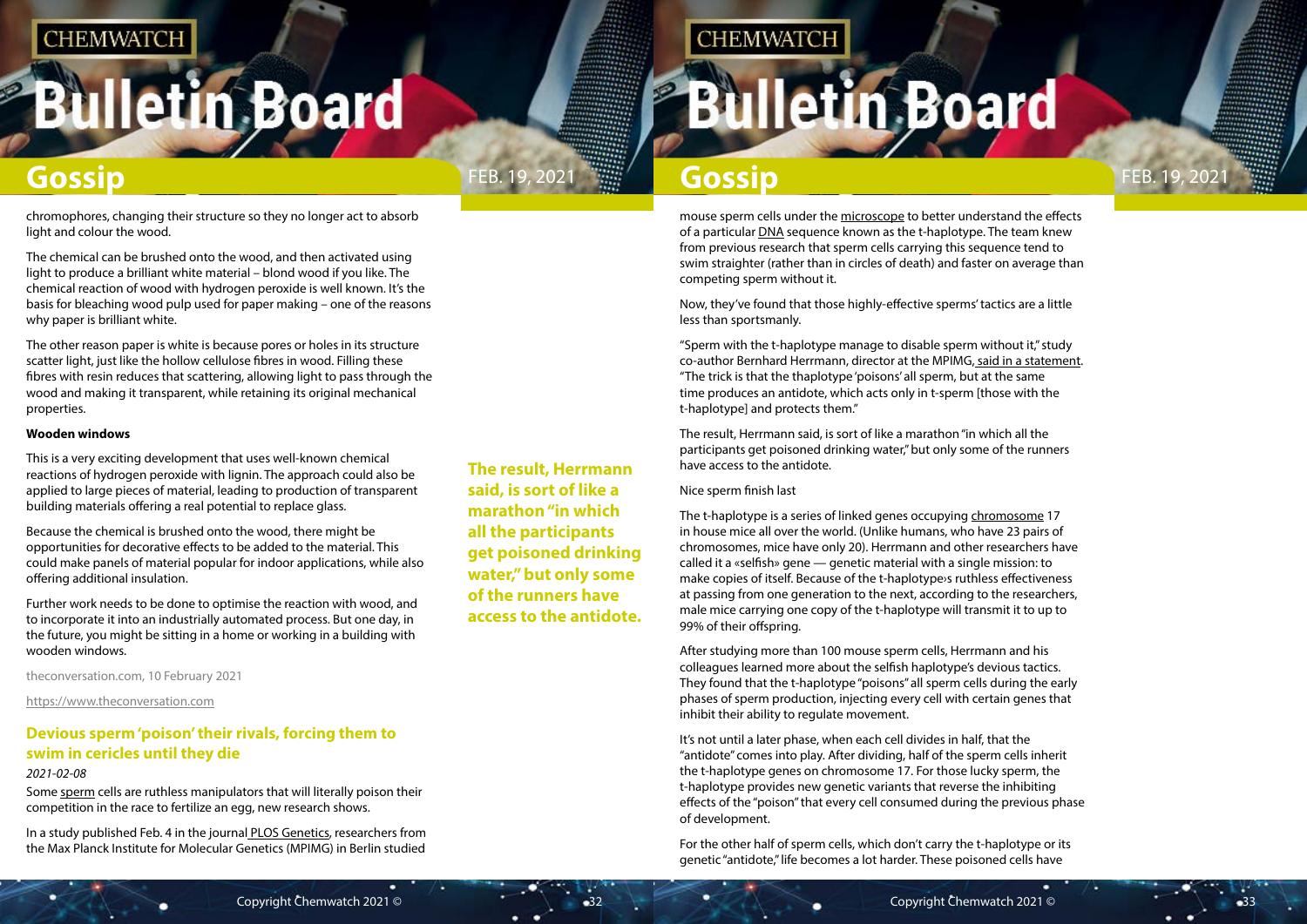# <span id="page-17-0"></span>**Bulletin Board**

Scientists have established links between pervasive air pollution from burning fossil fuels and cases of [heart disease](https://www.ncbi.nlm.nih.gov/pmc/articles/PMC4740122/), [respiratory ailments a](https://www.ncbi.nlm.nih.gov/pmc/articles/PMC4740125/)nd even the [loss of eyesight.](https://www.theguardian.com/environment/2021/jan/26/air-pollution-linked-to-higher-risk-of-irreversible-sight-loss) Without fossil fuel emissions, the average life expectancy of the world's population would increase by more than a year, while global economic and health costs would fall by [about \\$2.9tn](https://e360.yale.edu/digest/air-pollution-from-fossil-fuels-costs-8-billion-per-day-new-research-finds).

**"It's pervasive. The more we look for impacts, the more we find."**

# FEB. 19, 2021  $\frac{1}{2}$  **Gossip Gives Cossip Cossi**ption **Cossi**ption **Cossi**ption **Cossi**ption **Cossi**ption **Cossiption Cossiption Cossi**ption **Cossi**ption **Cossi**ption **Cossi**ption **Cossi**ption **Cossi**ption **C**

**CHEMWATCH** 

# **Gossip Gossip**

The new estimate of deaths, published in the journal Environmental Research, is higher than other previous attempts to quantify the mortal cost of fossil fuels. A [major report by the Lancet in 2019,](http://www.healthdata.org/gbd/2019) for example, found 4.2m annual deaths from air pollution coming from dust and wildfire smoke, as well as fossil fuel combustion.

This new research deploys a more detailed analysis of the impact of sooty airborne particles thrown out by power plants, cars, trucks and other sources. This particulate matter is known as PM2.5 as the particles are less than 2.5 micrometers in diameter – or about 30 times [smaller](https://www.epa.gov/pm-pollution/particulate-matter-pm-basics) than the diameter of the average human hair. These tiny specks of pollution, once inhaled, lodge in the lungs and can cause a variety of health problems.

"We don't appreciate that air pollution is an invisible killer," said Neelu Tummala, an ear, nose and throat physician at George Washington University School of Medicine and Health Sciences. "The air we breathe impacts everyone's health but particularly children, older individuals, those on low incomes and people of color. Usually people in urban areas have the worst impacts."

Instead of solely relying upon averaged estimates from satellite and surface observations that account for PM2.5 from a range of sources, the researchers used a global 3D model of atmospheric chemistry overseen by Nasa that has a more detailed resolution and can distinguish between pollution sources. "Rather than rely on averages spread across large regions, we wanted to map where the pollution is and where people live, so we could know more exactly what people are breathing," said Karn Vohra, a graduate student at University of Birmingham and study coauthor.

The researchers then developed a new risk assessment based on a tranche of new research that has found a much higher mortality rate from fossil fuel emissions than previously thought, even in relatively low concentrations. Data was taken from 2012 and then also 2018 to account for rapid improvements in air quality in China. Deaths were counted for people aged 15 and older.

# **Illetin Board**

a lot more trouble moving in a straight line (an important skill for a cell whose only job is to race full-speed-ahead to an unfertilized egg). In their study, the researchers saw that many sperm without the antidote literally swam in circles until they died, while their t-haplotype competitors charged straight ahead.

"Our data highlight the fact that sperm cells are ruthless competitors," Herrmann said. "Genetic differences can give individual sperm an advantage in the race for life, thus promoting the transmission of particular gene variants to the next generation."**PLAY SOUND**

*Originally published on Live Science.*

livescience.com, 8 February 2021

https://www.livescience.com

## **'Invisible killer': fossil fuels caused 8.7m deaths globally in 2018, research finds**

### *2021-02-10*

Air pollution caused by the burning of fossil fuels such as coal and oil was responsible for 8.7m deaths globally in 2018, a staggering one in five of all people who died that year, [new research](https://www.sciencedirect.com/science/article/abs/pii/S0013935121000487) has found.

Countries with the most prodigious consumption of fossil fuels to power factories, homes and vehicles are suffering the highest death tolls, with the study finding more than one in 10 deaths in both the US and Europe were caused by the resulting pollution, along with nearly a third of deaths in eastern Asia, which includes China. Death rates in South America and Africa were significantly lower.

The enormous death toll is higher than previous estimates and surprised even the study's researchers. "We were initially very hesitant when we obtained the results because they are astounding, but we are discovering more and more about the impact of this pollution," said Eloise Marais, a geographer at University College London and a study co-author. "It's pervasive. The more we look for impacts, the more we find."

The 8.7m deaths in 2018 represent a "key contributor to the global burden of mortality and disease", states the study, which is the result of collaboration between scientists at Harvard University, the University of Birmingham, the University of Leicester and University College London. The death toll exceeds the combined total of people who die globally each year from smoking tobacco plus those who [die of malaria](https://www.who.int/news-room/fact-sheets/detail/malaria).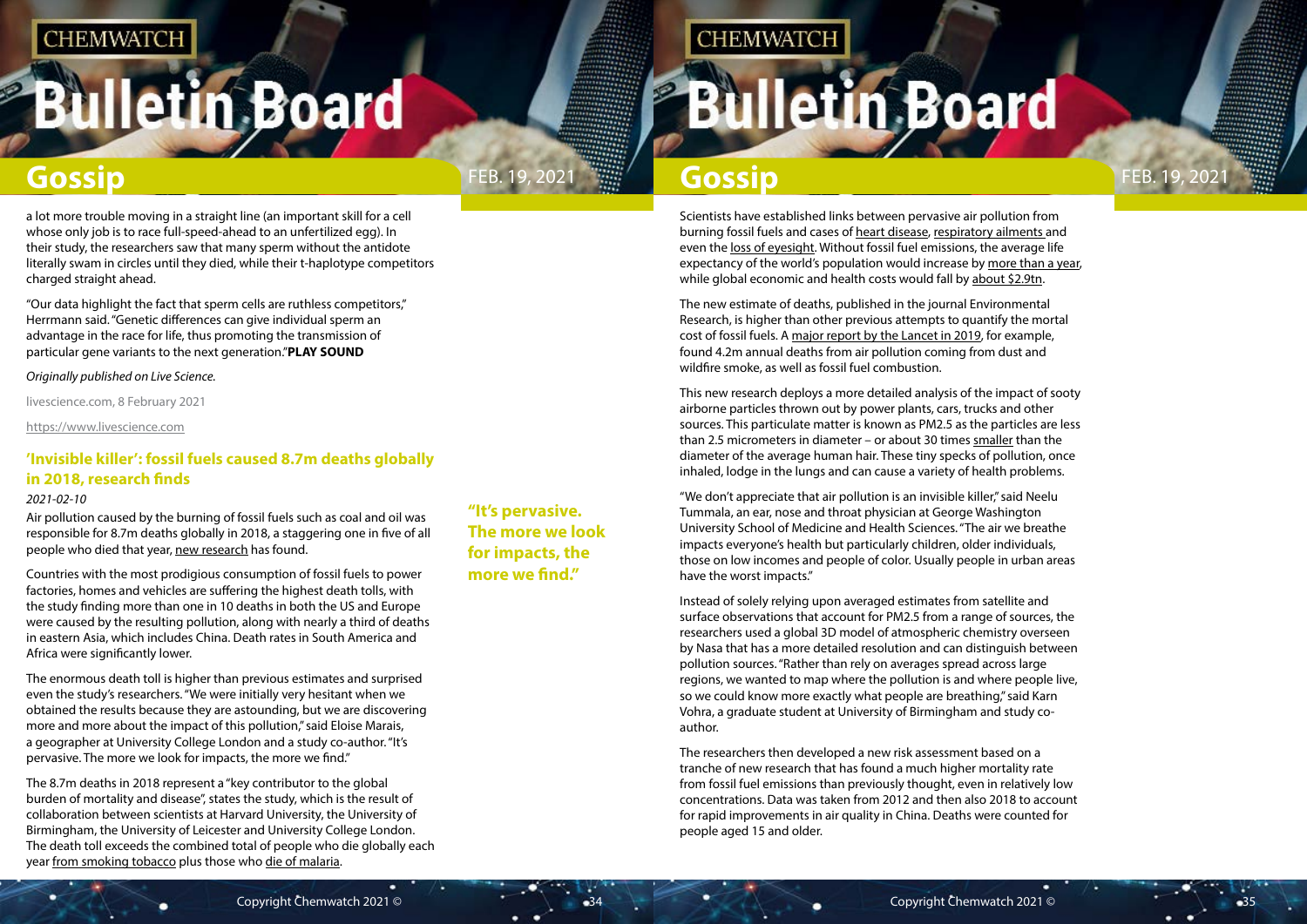# **Bulletin Board**

<span id="page-18-0"></span>

**It "erodes the trust that the American public has in EPA, the quality of our science, and our ability to protect their health and the environment," she added.**

## **EPA alleges Trump officials interfered in toxic chemical assessment**

### *2021-02-10*

Officials appointed by former President Trump interfered to overrule career scientists in a safety assessment for a toxic chemical linked to health issues at the Environmental Protection Agency, the EPA said Tuesday.

**Why it matters:** EPA career scientists found in a review that [conclusions](https://www.epa.gov/newsreleases/epa-delivers-results-pfas-action-plan)  [made](https://www.epa.gov/newsreleases/epa-delivers-results-pfas-action-plan) by the officials in regards to the chemical, PFBS, «were compromised by political interference as well as infringement of authorship and the scientific independence of the authors› conclusions,» according to a statement by President Biden›s EPA.

*"This constitutes a violation of the agency's Scientific Integrity Policy and the documents have been removed from the EPA website while the agency completes its review."*

*— EPA statement*

The chemical affected by the January changes to the safety assessment has been linked to the contamination of drinking water affecting some [860,000 Americans.](https://www.ewg.org/tapwater/contaminant.php?contamcode=E202)

Politico [reported at the time](https://www.politico.com/news/2021/01/13/trump-epa-toxic-chemical-458962) that Trump-appointed officials had «overruled the agency›s career scientists to weaken» the assessment.

**What they're saying: "**Issuing documents, like the PFBS Toxicity Assessment, that include conclusions purporting to reflect science when in fact they are the product of biased political interference undermines the agency's scientific integrity policy," said Jennifer Orme-Zavaleta, acting assistant administrator for the Office of Research and Development and the agency's acting science advisor.

It "erodes the trust that the American public has in EPA, the quality of our science, and our ability to protect their health and the environment," she added.

**What's next:** A Trump administration release and the agency's website will be updated to indicate the removal of the assessment and provide transparency around the agency's actions.

**The big picture:** Biden has ordered a government-wide review of over 100 Trump-era policies and direct agencies to prepare a suite of emissions and

The results show a varied global picture. "China's air quality is improving but its fine particle concentrations are still staggeringly high, the US is improving, although there are hotspots in the north-east, Europe is a mixed bag and India is definitely a hotspot," said Marais.

The death toll outlined in the study may even be an underestimate of the true picture, according to George Thurston, an expert in air pollution and health at the NYU school of medicine who was not involved in the research. "Overall, however, this new work makes clearer than ever that, when we talk about the human cost of air pollution or climate change, the major causes are one and the same – fossil fuel combustion," he said.

Philip J Landrigan, director of the program for global public health and the common good at Boston College, said: "Recent research has been exploring the use of newer exposure-response functions, and several recent papers that use these newer functions have produced higher estimates of pollution-related mortality than the Global Burden of Disease analyses." He added: "I consider it important that different risk assessment models are now being developed, because their development will force re-examination of the assumptions that underlie current models and will improve them."

Ed Avol, chief of the environmental health division at the University of Southern California (USC), said: "The authors have applied improved methodologies to better quantify exposures and better document health outcomes in order to reach the unsettling (but not surprising) conclusion that fossil-fuels-combustion-related air pollution is more damaging to global human health than previously estimated. The remote satellite imagery exposure specialists and health epidemiologists on the research team are highly competent investigators and among the most talented scholars in this dynamic field."

"Fossil fuels have a really large impact upon health, the climate and the environment and we need a more immediate response," said Marais. "Some governments have carbon-neutral goals but maybe we need to move them forward given the huge damage to public health. We need much more urgency."

theguardian.com, 10 February 2021

https://www.theguardian.com

**CHEMWATCH**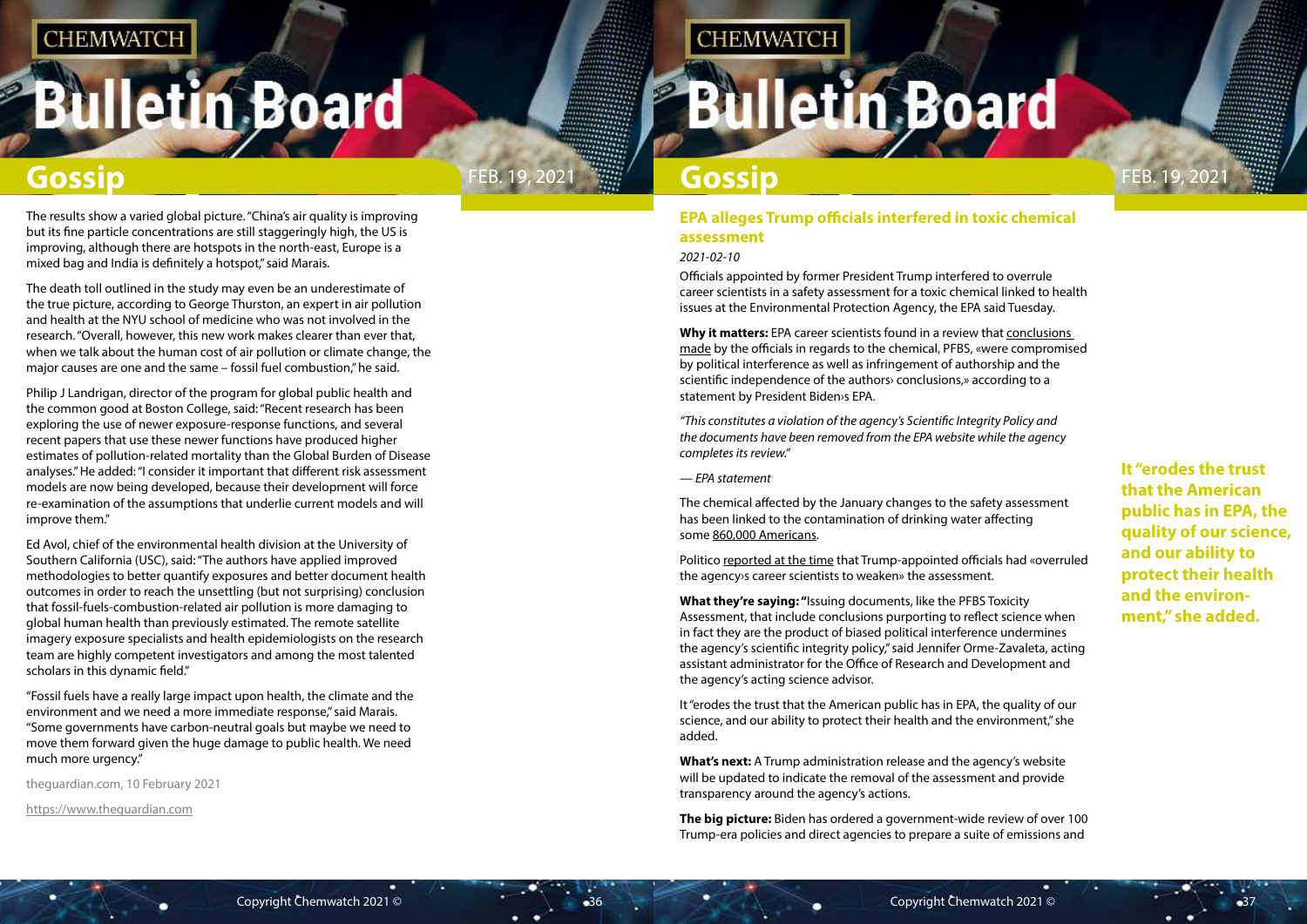# <span id="page-19-0"></span>**Illetin Board**

## **Below we share the stories of six of the women at the frontiers of chemistry and their life-saving work.**

# FEB. 19, 2021 **FEB. 19, 2021**

**CHEMWATCH** 

# **Gossip Gossip**

From 1967, Tu led a team of researchers in Project 523, work initiated by the Chinese government for the discovery of a treatment of malaria. Using her phytochemistry background, Tu managed the team in their investigation of plants with potential anti-malarial activity.

The team extracted 380 compounds for testing from 200 of the 640 plant species initially identified. They were looking for compounds that would target the *Plasmodium* parasites that infect red blood cells and cause malaria.

In 1971, Tu Youyou refined the extraction of the non-toxic component from leaves of the sweet wormwood plant. Following some failed experiments, she proposed that the compound may be being deactivated during its extraction process at high temperature.

Prof Raychelle Burks, or [Dr Rubidium](https://twitter.com/drrubidium?lang=en) as many know her, is a forensic chemist and science communicator. She focuses her work on developing sensors for a range of compounds at American University in Washington, DC.

To test this, she prepared the extraction from wormwood using a different solution which boiled at lower temperatures, enabling extraction without potential temperature-based damage to the active compound.

energy efficiency rules, after four years of the former president [rolling back](https://www.axios.com/trump-epa-obama-methane-emissions-rules-730ce0a5-ea9e-490f-a4cf-219e2559c3ff.html)  [a slew](https://www.axios.com/trump-epa-obama-methane-emissions-rules-730ce0a5-ea9e-490f-a4cf-219e2559c3ff.html) of Obama-era regulations.

> This was subsequently proven to reduce parasite levels in the blood and lower fevers in patients with malaria. A year later, the team isolated the active compound, artemisinin.

Tu's findings were published in the early 1980s and by the early 2000s, the World Health Organization was recommending artemisinin-based combination drug therapies for malaria treatment.

Continuing her work, Tu later developed dihydroartemisinin, a second antimalarial drug, which alongside artemisinin, has saved millions of people.

Professor Raychelle Burks

Forensic chemist and science communicator

There, she is an Associate Professor of Chemistry where she runs an analytical lab and teaches both general chemistry and criminalistics, at the intersection of forensic science and society.

Burks emphasises the importance of engaging students in applied chemistry to [solve real-world problems.](https://www.youtube.com/watch?v=5gheJloT3lM) Growing up in the 80s, Burks



Biden has issued a [memorandum on restoring](https://u7061146.ct.sendgrid.net/ls/click?upn=4tNED-2FM8iDZJQyQ53jATUTPvhRKMiRtNkT-2BDOWHhIUfqvTnXaLO05qTT0SCy12Mprrauh0tQmfot1v9FtNUvs5Xa5amvmemNn9HFplT1J1CjsFFvcrGdsY6ZqxtLIig57gd71axBPPu7x7iMqkAGQdumGISRgiRsTzbTIMR2F4w0PY9PVBtg5lHeXO48fW-2FczqIturzNXe5UuaKIrRZF1l6Y2m7Fr7dJuzVJoWJAGmQ4LxtgaYg3TyURa7pFFv93e5vn743JkQUohXQN4TV3ZgP1siBt0SfqAJaF00WivsJLAfrwmgZhz1bxXZ06XeaN8vHaLLgKAxl9sMueOQniQ6CRxGuLPfhLZ1FJzIL0tPrF0o5m6MuULTploJSz9g0SrcZODIUUoT2zx-2FsqUF3p3yq8bF0oBVyzyAF3xuA-2F2wBYUm1wvoh-2B7zXf4msaQzLtysLyUNCxv-2FQUnbCqYi7orvh7dhrB6ICq5srm9-2B9s6Z2fC-2FOJfQuFB9MwkMGKPJC2IgBYcNjTZFg6wQ0TyZxp6d-2BCVj4UA7M3z2ULY6LcIdyVojD4Ob0-2FLaWmrkHgN6ME8w-2F82RhExRmyH7UOMPFha8PL2EEwa6hJ11VRrm2Ab0E-2FSCnsG9qxQxxosmg25Al2L08g2vVS6LSE-2BSkG1Y56JyImy796Rkcf83mF0WAY-2BZ-2FoPa5IqgkLjAcAo2cSv6N-2Bljff4Otw0jvQOikJuhurX0-2FSSc7zVfL5BezpsoTJGJfS1N87Ynfufy6JRLK7ivy59Lg4_NzGC7-2FrI9Ljp7Sm64LWnuLIrpLwZsEg8-2BmVjtNhfRyMk0aIBCmtXfHi4D6HCZdETm1sQC1-2F2TKcXQed4uZoWj5G8uwVSImsvc787S5Pmpior7xhbWjwnSoyUISexAbcOzqaDFUQf-2F7TfLGA5lADLXobJh-2FKatf5thN48KbeQXPMGiFKQkBmhEhdfSLBTzPSfI-2BSPu-2F5ADOAPnVOH-2BQnQVZm32ckHtImvVYygwmfg-2FUuq595E7CFzUfBMSIgoXKOJytmAvCf81NWR9s7mRzRNgdtG3c15jaZXeVCr-2B3O1SZ0XpUNYEqkWp9TxQTFdN6lgK21Txknq8vIDwDyhRd2C9AQ2S5uKYkn3GjlgkT2Yi04-3D) «trust in government through scientific integrity and evidence-based policymaking.»

**For the record:** The EPA's statement comes one day after CDC director Rochelle Walensky told the [Washington Post](https://www.washingtonpost.com/nation/2021/02/08/coronavirus-covid-live-updates-us/) that «minority» of the health agency›s COVID-19 pandemic response guidelines had been [«politically](https://www.axios.com/cdc-chief-covid-19-guidelines-politically-swayed-trump-6b5ff4de-bf3d-4903-aecb-ca61f1b1f4f4.html)  [swayed"](https://www.axios.com/cdc-chief-covid-19-guidelines-politically-swayed-trump-6b5ff4de-bf3d-4903-aecb-ca61f1b1f4f4.html) by some Trump-appointed staff.

**The other side:** In January, an EPA spokesperson with the Trump administration defended the changes, telling Politico it's "routine" to consult with others in the agency.

"This collaboration is important as other program offices have information and expertise that can improve the scientific quality of the work product under review," she said.

axios.com, 10 February 2021

https://www.axios.com

## **6 women who are changing chemistry as we know it**

### *2021-02-11*

From medical cures, biotechnology advances and even discoveries about the fundamental makeup of our Solar System, female chemists have made many major scientific breakthroughs in recent years.

Below we share the stories of six of the women at the frontiers of chemistry and their life-saving work.

Tu Youyou

Nobel Prize winner for treating malaria

Born in 1930, Tu Youyou is a phytochemist, meaning she specialises in the chemistry of plants. She was awarded the 2015 Nobel Prize in Physiology or Medicine for her research into plant compounds, leading to the development of a new therapy against malaria.

She studied pharmacology at Beijing Medical College before transferring to the Academy of Traditional Chinese Medicine in 1959. Here, she gained training in traditional Chinese medicine for the purposes of modern Western medical applications. This training provided a basis for her future work applying traditional Chinese medicine to modern drug development.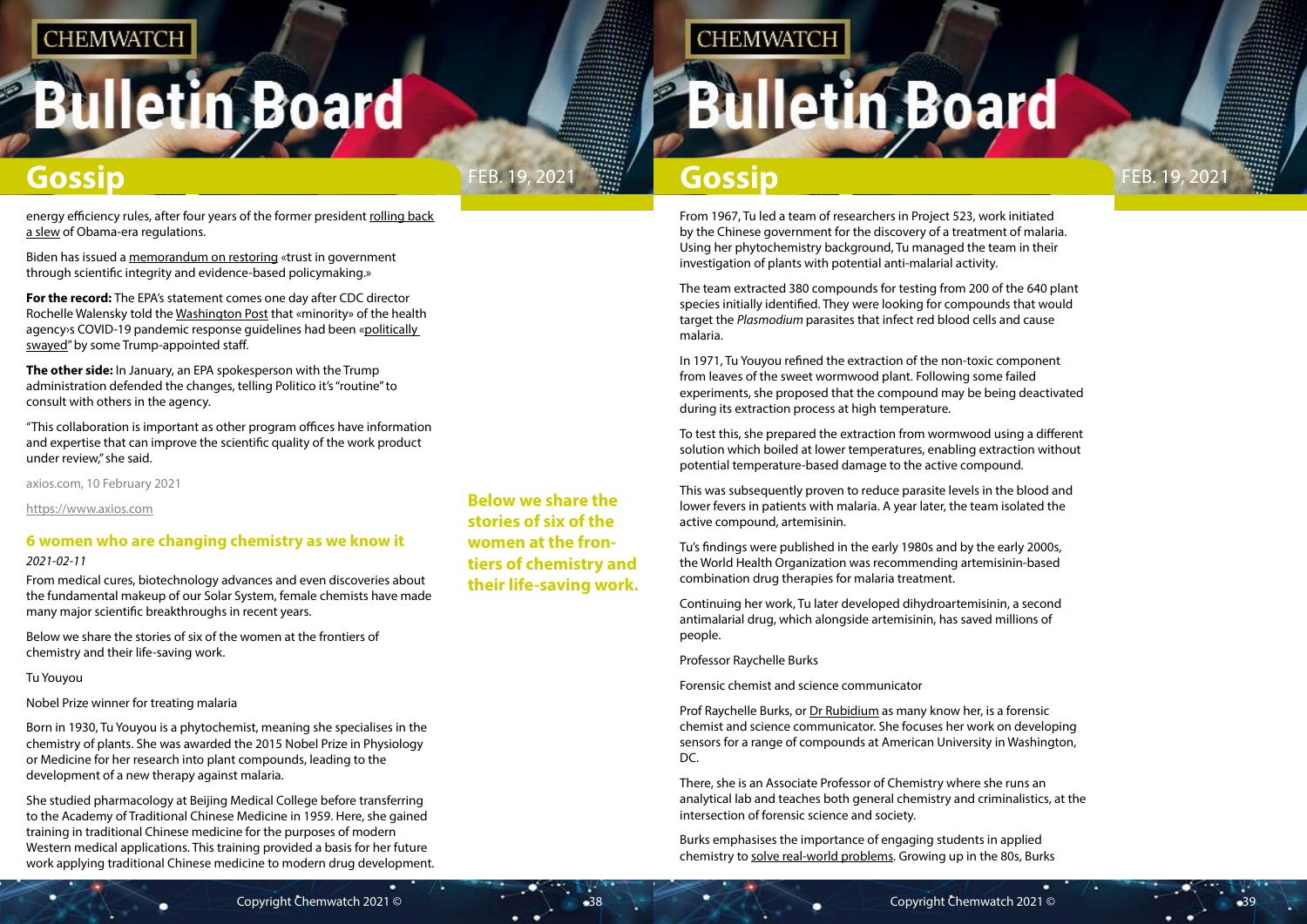# **Illetin Board**



astronomy. van Dishoeck's work helped us to understand how the chemistry of our cosmos has created life.

**CHEMWATCH** 

Her fascination for chemistry in particular was first sparked by an encouraging school teacher. Born in Leiden in 1955, van Dishoeck studied chemistry at Leiden University and had been intending to pursue a PhD in quantum or theoretical chemistry.

She switched focus after realising there was no professor to support her in a PhD within these areas of chemistry. Instead, van Dishoeck has brought her unique chemistry perspective to astronomy and investigating the mysterious inner workings of tenuous gas clouds gliding through space.

"You look up at the sky on a beautiful summer's night. You see maybe Orion, you see some of the planets – Mars, Jupiter – but very few people think of what is in between there. And it's that very, very tenuous gas out of which we are formed," she explained on BBC 4's *[The Life Scientific](https://www.bbc.co.uk/programmes/m0006dh4)*.

These 'interstellar clouds' exist between stars and planetary objects are made up of different gaseous molecules and were relatively unexplored until a few decades ago. This meant there were few people in the field of astrochemistry for her to talk to, but after meeting with [Professor](https://royalsociety.org/people/alexander-dalgarno-11298/)  [Alexander Dalgarno](https://royalsociety.org/people/alexander-dalgarno-11298/) at a conference, she made the move to Harvard.

Supervised by Dalgarno in Harvard and Prof Harm Habing in Leiden, van Dishoeck completed her PhD in astrochemistry before moving to the USA for her postdoctoral studies in 1984.

In 1990, van Dishoeck returned to Leiden to run her own astrochemistry lab. She has pioneered work in finding and analysing these molecules, and further advancing our understanding of how stars form.

She has created models of interstellar clouds to find the chemical signatures of molecules in the clouds. Specifically, she looks at carbon monoxide, as this gas can react with other molecules to form longer carbon chains that are the basis of life on Earth.

van Dishoeck's work helped to overcome the conundrum of how carbon monoxide can actually exist in space. This was a big question in the field because lab studies on Earth had already shown that carbon monoxide is broken down and destroyed by UV light. Interstellar clouds are much closer to these stars, like our Sun, which give off strong rays of UV light.

So, how exactly do these molecules of carbon monoxide survive in space? By studying these clouds, van Dishoeck began to understand the answers.

says the Space Shuttle Era was not particularly engaging to her. She says she wasn't interested in pursuing science at first, not seeing the daily importance of exploring space.

"I was not tempted by space and I did not see the practical application of science – until I had a great trip to Washington, DC that showed me the power and reach of STEM," she said during a [presentation at the](https://www.youtube.com/watch?v=5gheJloT3lM)  [Department of Defence.](https://www.youtube.com/watch?v=5gheJloT3lM)

On this trip, a science interaction challenge was presented to students to solve a real-world problem by using chemistry, biology and engineering skills. It was this challenge that sparked Burks's interest in forensic chemistry at just aged 12.

She pursued an undergraduate degree in Chemistry at Iowa University before moving to Nebraska for a masters in forensic science. Following this, Burks worked as a forensic analyst in the evidence unit of a police department alongside criminal investigations.

She went on to complete a PhD in forensic chemistry from the University of Nebraska. Having worked with [low-tech sensors used for processing](https://www.chemistryworld.com/careers/profile-consider-the-evidence/3006889.article?adredir=1)  [crime scene evidence for the police department,](https://www.chemistryworld.com/careers/profile-consider-the-evidence/3006889.article?adredir=1) she moved from policing to her postdoctoral research at Doane College in 2013. There, and in her current role, Burks has been working on developing these sensors and their imaging-based detection at a low cost.

She was appointed Associate Professor at American University in 2020 and currently runs a lab concentrating on a range of colourful techniques that take advantage of the chemistry of light for [detection and analysis](https://onlinelibrary.wiley.com/doi/full/10.1002/cem.2961?casa_token=z-i_EPlYw98AAAAA%3AWrryhroJ52XTS_DvF9kSUtsg4JJyPHG9CcbUzkwGY1BFhx6namChjtGt-z0uHpx_YqKQg3sbjUVPmgrG8g).

Burks's team combines chemistry and computational methods to take detection and analysis to our smartphones. Improving the portability of these tools will help with image collection and processing.

In her science communication work, she writes regularly for Chemistry World and has appeared in various TV and podcast episodes, as well as the documentary *Picture a Scientist*. She is involved in [STEM outreach](https://dl.acm.org/doi/abs/10.5555/3417608.3417613) in her university and on national and international committees and projects for social justice and STEM.

Professor Ewine van Dishoeck

Astrochemist investigating the building blocks of life

Professor Ewine van Dishoeck was almost put off chemistry by space science, but is now fascinated by the intersection of chemistry and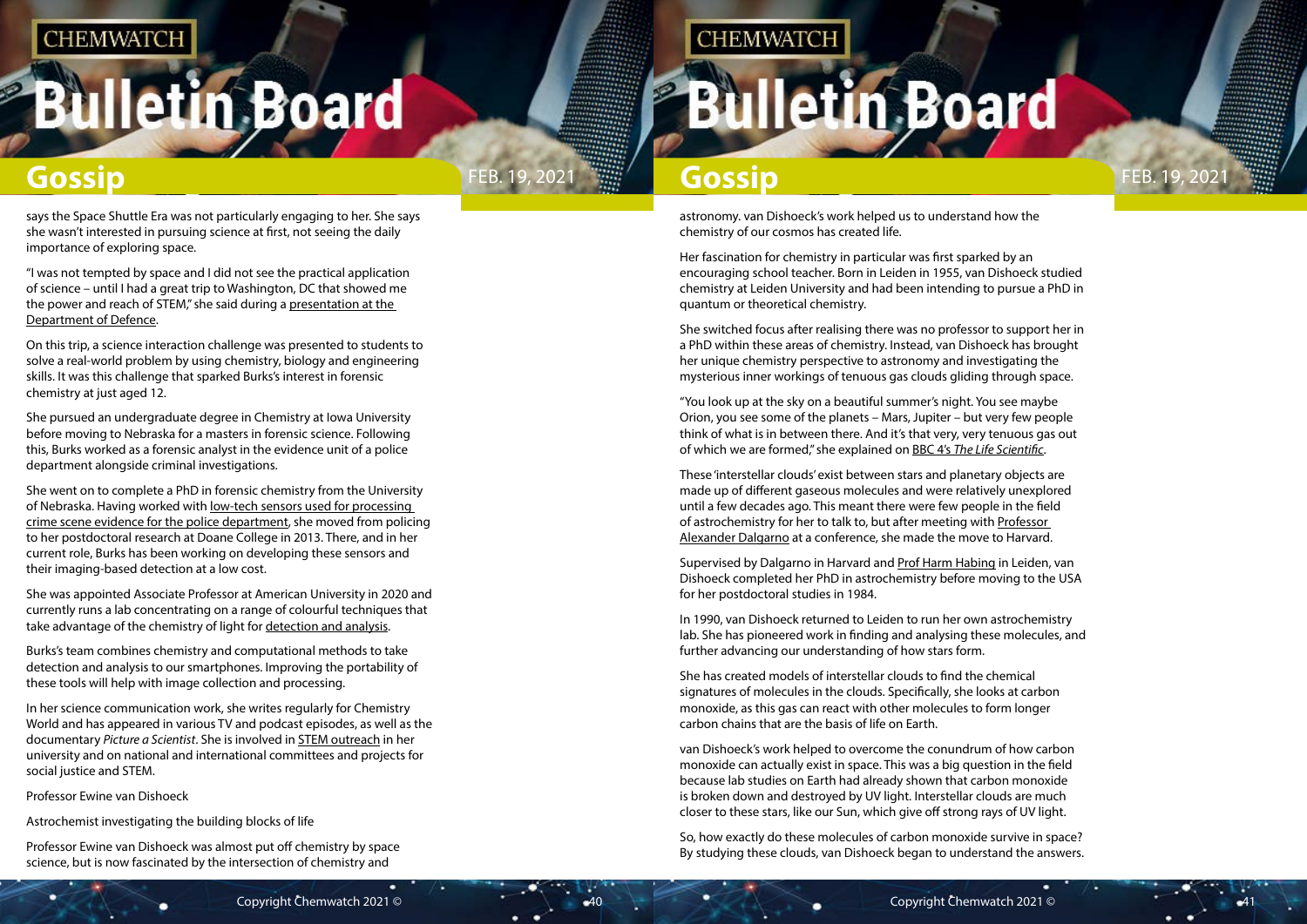# **Illetin Board**



Phelps has since been promoted to associate researcher and program manager for two other industrial isotopes, nickel-63 and selenium-75.

Only isolated in 1958, berkelium-249 was key to the work of Phelps and her colleagues at ORNL as it is just stable enough to be kept for 330 days without significantly decaying. This was necessary for the collaborative work which involved the transport of berkelium-249 from the US institutes to Russia's Joint Institute for Nuclear Research.

In January 2020, Clarice Phelps and the team at ORNL published their work on the [separation and purification of berkelium-249 and einsteinium-254,](https://info.ornl.gov/sites/publications/Files/Pub130252.pdf) two key element isotopes for the future of nuclear chemistry and elemental discovery. Once isolated and transported, berkelium-249 was bombarded with calcium-48 (a neutron-rich isotope of calcium) for 150 days.

The result: six atoms of element 117, among other decay products.

There are currently 118 elements in the periodic table, and tennessine is the second heaviest after oganesson (element 118) and only exists for fractions of a second.

Yet, nuclear chemists like Phelps hope to one day reach the superheavy elements predicted to have a special stability associated with them. These elements have so far only been predicted, existing in a theoretical 'island of stability'.

Though there's no mention of palm-trees or sunsets, this island is thought to be a section of the periodic table where new elements will emerge and exist longer than fractions of a second. It is predicted that at a certain point these super-heavy new elements will deviate from the tendency to immediately decay.

Phelps is also involved in elemental work elsewhere, [researching](https://www.osti.gov/biblio/1430620)  [plutonium and neptunium for NASA](https://www.osti.gov/biblio/1430620) and investigating californium-252 as part of a broader team.

In 2019, Phelps was acknowledged in the Periodic Table of Younger Chemists for her "outstanding commitment to research and public engagement, as well as being an important advocate for diversity," by the International Union of Pure and Applied Chemistry.

Phelps has been involved in outreach work for years, serving on ORNL's Educational Outreach Committee and as Vice President of the board of

Not all UV light will break the carbon monoxide bond – only light that matches the bond's energy closely enough to be absorbed. In fact, even if this destructive light is close enough to the carbon monoxide, the gas can be shielded by other molecules that first interact with the light.

Collaborating with [Professor John Black](https://orcid.org/0000-0001-7221-7207) in 1988, van Dischoeck advanced the field using this understanding that particles can act as buffers to UV light. Together, they dug into the chemistry of interstellar clouds in more detail.

They identified that [dust particles on the surface of these clouds act to](https://ui.adsabs.harvard.edu/abs/1988ApJ...334..771V/abstract)  [protect carbon monoxide](https://ui.adsabs.harvard.edu/abs/1988ApJ...334..771V/abstract) by absorbing this light first. As such, the carbon monoxide can exist long enough to react with other molecules to create life.

Now, she has turned her focus to the search for water and understanding water cycles in space. By finding water molecules and explaining their origins in space, van Dishoeck will contribute to answering the question of on many astronomers' minds: is there life on other planets?

Clarice Phelps

Nuclear chemist synthesising new elements

A nuclear chemist working at the Oak Ridge National Laboratory (ORNL) in the United States, Clarice Phelps helped synthesise element 117, tennessine. This finding helped spur further research in elemental discovery, proving that the periodic table is not as complete as once thought.

A collaborative effort across five research institutes, tennessine was discovered in 2010 and finally named in 2016. This superheavy element was named after the US state Tennessee, which is not only where three of these institutes are based, but also where Clarice Phelps grew up.

Phelps fell in love with science as a child and was inspired by a school teacher to pursue chemistry. She earned a bachelor's degree from the University of Tennessee in 2003, but struggled to find work following university. She enrolled in the US Navy's Nuclear School and graduated in the top 10 per cent of her class.

She worked in Chicago for a year before joining ORNL in Tennessee as a technician in 2009. She was involved in the preparation for the experiments which produced tennessine, working on calculations and purification experiments for the isotope berkelium-249.

**CHEMWATCH**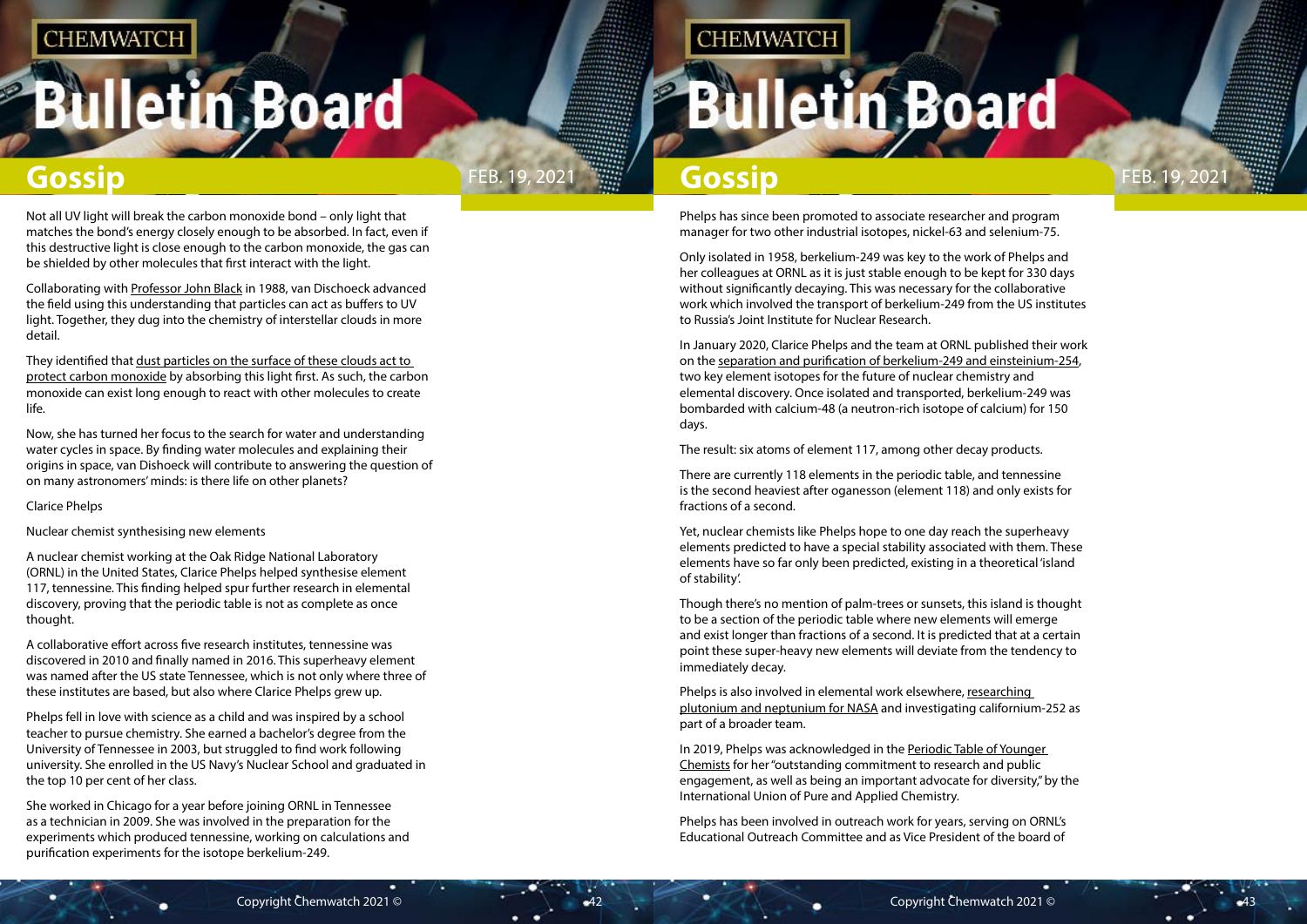# **Iletin Board**



researchers were still trying to unravel the way this intriguing pattern of DNA works to help bacteria defeat invading virus.

Since the prize-winning development into CRISPR with Prof Emmanuelle Charpentier, her team in the school of chemistry have continued work into genome editing. They have discovered [CRISPR-CasΦ](https://pubmed.ncbi.nlm.nih.gov/32675376/) which they report is 'hypercompact', at half the molecular weight of its Cas9 predecessor and used by **[bacteriophages](https://www.sciencefocus.com/the-human-body/bacteriophage-virus-treatment-superbug/)** to fight off other viruses.

Her formidable collaboration with Doudna began after the pair met at a conference in Puerto Rico. Just before this, in 2011, Charpentier published her pioneering discovery of the [role of tracrRNA in the formation of CRISPR](https://pubmed.ncbi.nlm.nih.gov/21455174/)  [RNA,](https://pubmed.ncbi.nlm.nih.gov/21455174/) which we now know helps guide these genetic scissors.

Charpentier continues to research bacteria and viruses to advance biotechnology.

Professor Jennifer Doudna

Nobel Prize winner for CRISPR-Cas9

She has continued exploring the molecular interactions of RNA in her postdoctoral studies in the same group. Doudna then moved to the lab of Prof Thomas Cech, becoming an assistant professor at Yale University in 1994. With with Cech, she completed work solving the structure an important ['reaction site'](https://pubmed.ncbi.nlm.nih.gov/8781224/) in RNA.

Born in 1964 in Washington, DC, her family moved and she grew up in Hawaii and first became interested in chemistry in school, studying the chemistry of biological systems. This grew into a passion after reading James Watson's *The Double Helix,* as well as hearing a female scientist give a lecture on how cancer cells develop from normal cells.

She followed her intrigue for biochemistry to Pomona College, California, graduating in 1985 before moving to Harvard Medical School to complete her PhD with [Prof Jack W Szostak](https://chemistry.harvard.edu/people/jack-szostak), another Nobel laureate. There, Doudna focused on improving the efficiency of a self-replicating form of RNA.

From this, Doudna went on to unravel similar structure, including those in the [hepatitis delta virus \(HDV\),](https://ui.adsabs.harvard.edu/abs/1998Natur.395..567F/abstract) contributing to understanding how this tiny virus infects humans. In 2002, Doudna was appointed Professor of Biochemistry and Molecular Biology, and continued to explore the molecular mysteries of RNA.

In 2009, after two months in industry, Doudna returned to Berkeley and – met with a fairly clear schedule – she delved into the world of CRISPR.

Youth Outreach in Science, Technology, Engineering and Mathematics (YO-STEM).

Professor Emmanuelle Charpentier

Nobel Prize winner for CRISPR-Cas9

Prof Emmanuelle Charpentier is a biochemist, geneticist, microbiologist and the director of the Max Planck Unit for the Science of Pathogens since 2018. Along with Prof Jennifer Doudna, she won the [2020 Nobel Prize](https://www.sciencefocus.com/news/crispr-scientists-awarded-2020-nobel-prize-for-chemistry/)  [winners for Chemistry](https://www.sciencefocus.com/news/crispr-scientists-awarded-2020-nobel-prize-for-chemistry/) for her work on CRISPR-Cas9.

Known widely as 'genetic scissors', the CRISPR-Cas9 research offers the potential to precisely change DNA in living cells. Doudna and Charpentier's collaboration is hailed as revolutionising the field of genome editing.

Born in 1968, Juvisy-sur-Orge in France, she grew excited even as a child to learn at university after her sister began her studies.

"According to my mother, when I was 11 or 12 years old, I told her that I would work at the Pasteur Institute – and that is where I actually did my doctorate. But I actually enjoyed all my subjects at school, so I could have followed a very different path," Charpentier shared in a 2017 interview with [the Max Planck Society.](https://www.mpg.de/10729312/emmanuelle-charpentier)

The path she did follow led her from studying biochemistry, genetics and microbiology at Sorbonne University to a PhD at the Pasteur Institute and post-doctoral studies in the USA.

In her PhD, she explored the ways bacteria develop resistance to antibiotics. After this, she moved to the USA in 1996 to pursue postdoctoral research studying skin development and infections. Specifically, she looked at the tiny organisms (bacteria, fungi and viruses) that contribute to skin infections in mice.

In 2002, she was invited to start her own research group in the Biocenter at the University of Vienna, where her studies of RNA and virus relationships developed.

Charpentier was appointed Associate Professor in 2006 before moving to Umeå University in Sweden three years later to head a molecular infections lab.

Sitting on the plane from Vienna to Sweden, she began thinking about how she could combine her knowledge of RNA with CRISPR. At the time,

**CHEMWATCH** 

# **lletin Board**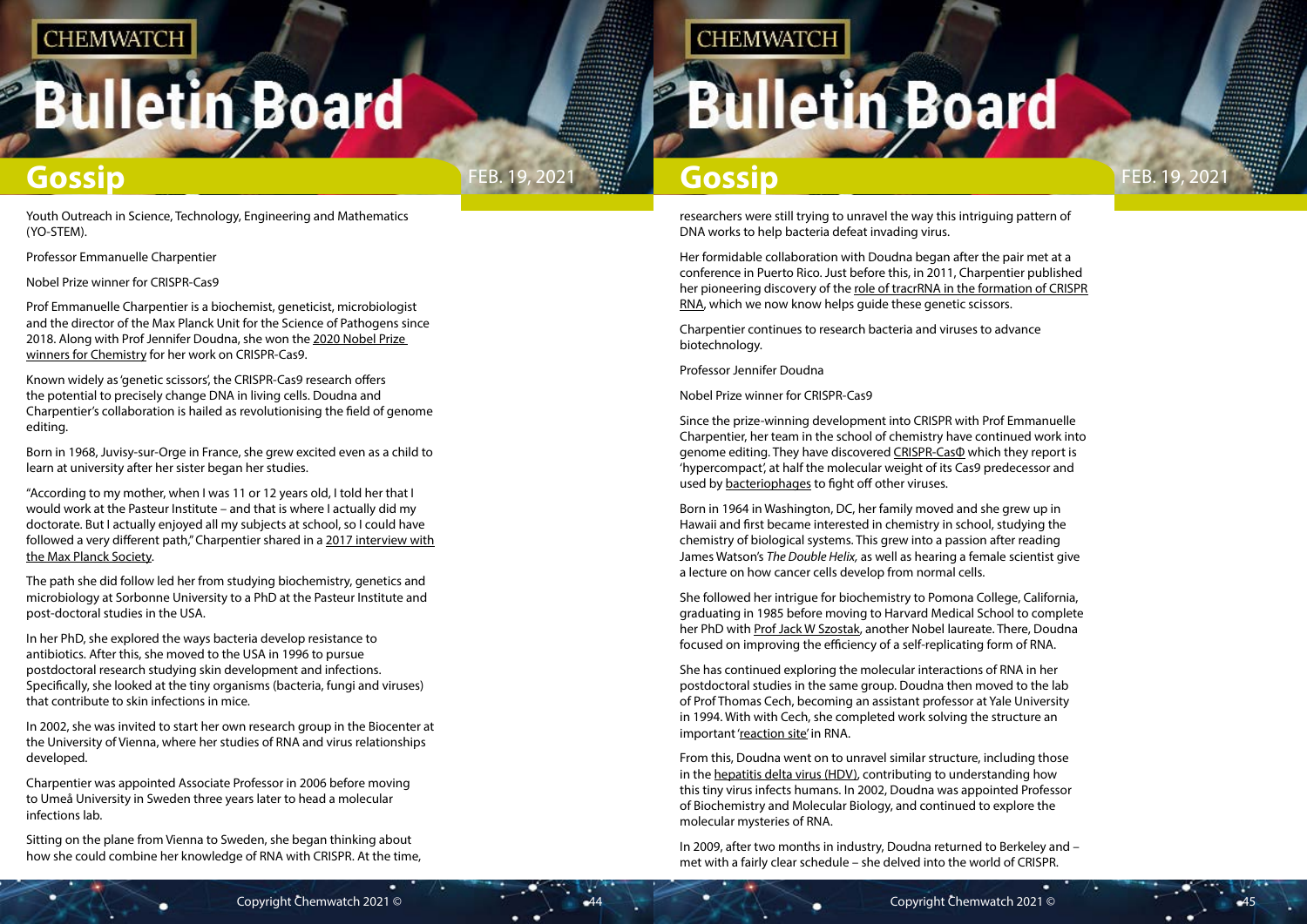# <span id="page-23-0"></span>**Bulletin Board**



## **The space rock, officially called 231937 (2001 FO32), is about 0.5 to 1 mile (0.8 to 1.7 kilometers) in diameter and will come within 1.25 million miles (2 million kilometers) of Earth at 11:03 a.m. EST (1603 GMT) on March 21…**

**CHEMWATCH** 

# **Gossip Gossip**

The space rock, officially called 231937 (2001 FO32), is about 0.5 to 1 mile (0.8 to 1.7 kilometers) in diameter and will come within 1.25 million miles (2 million kilometers) of Earth at 11:03 a.m. EST (1603 GMT) on March 21 — close enough and large enough to be classified as "potentially hazardous," according to a database published by NASA›s Jet Propulsion Laboratory.

An asteroid is designated as "potentially hazardous" when its orbit intersects with Earth's at a distance of no more than about 4.65 million miles (7.5 million km) and it is bigger than about 500 feet (140 meters) in diameter, [according to NASA's Center for Near-Earth Object Studies](https://cneos.jpl.nasa.gov/about/neo_groups.html)  [\(CNEOS\).](https://cneos.jpl.nasa.gov/about/neo_groups.html)

### **PLAY SOUND**

Small asteroids pass between Earth and the [moon](https://www.livescience.com/earths-moon.html) several times a month, and their fragments enter and break up in Earth›s atmosphere almost daily, [according to NASA's Planetary Defense Coordination Office \(PDCO\).](https://www.nasa.gov/planetarydefense/did-you-know)

Telescopes in New Mexico that are part of the Lincoln Near-Earth Asteroid Research (LINEAR) program — an MIT Lincoln Laboratory program funded by the U.S. Air Force and NASA — detected the asteroid on March 23, 2001, according to [EarthSky.](https://earthsky.org/astronomy-essentials/asteroid-2001-fo32-big-fast-pass-near-earth-2021) Observatories have monitored it ever since. Scientists used these observations to calculate the asteroid's orbit and determine how close the space rock will come to Earth when it whizzes by at almost 77,000 mph (124,000 km/h).

No known asteroid poses a significant risk to Earth for the next 100 years. The current biggest known threat is an asteroid called (410777) 2009 FD, which has a 1 in 714 (less than 0.2%) chance of hitting Earth in 2185, [according to NASA's PDCO](https://www.nasa.gov/planetarydefense/did-you-know).

NASA is studying methods of deflecting asteroids that do end up on a collision course with Earth, such as by using the [gravity](https://www.livescience.com/37115-what-is-gravity.html) of a flying spacecraft to slowly pull asteroids off their trajectory to a safe distance, [according to NASA's PDCO](https://www.nasa.gov/planetarydefense/did-you-know).

If you have a telescope with an aperture of at least 8 inches (20 centimeters), you might be able to spot the fast-moving space rock, according to EarthSky. To catch a glimpse in the southern U.S., point your telescope south-southeast between the constellations of Sagittarius and Corona Australis at 4:45 a.m. EST on March 20.

After meeting Charpentier in 2011, they decided to pool their knowledge and work together to more fully understand exactly how this bacterial system works.

From this, they then advanced their research by reprogramming this system, combining two components observed in the bacterial system into one for a singly guided, efficient DNA snipping tool.

Doudna described the "pure joy of discovery" when they managed to engineer this system, which has since been adapted and used in plant and animal research. CRISPR-Cas9 has also been utilised to [correct the](https://pubmed.ncbi.nlm.nih.gov/27406980/)  [mutation which causes sickle cell anaemia](https://pubmed.ncbi.nlm.nih.gov/27406980/).

CRISPR-Cas9 entered the field of gene editing as a faster, easier and more efficient technology, similar to how Charpentier described their partnership in <u>[one interview](https://www.youtube.com/watch?v=JWymv8e_A9E)</u>, saying "the collaboration was short and intense".

Doudna is now developing a CRISPR-Cas9 technology for rapid detection of COVID-19 and other potential viruses.

Making history as the first time two women have won the Nobel Prize for Chemistry is not something either dismisses.

"I think for many women there's a feeling that no matter what they do, their work will never be recognised as it might be if they were a man. I'd like to see that change and I think this is a step in the right direction," said Doudna at her [Nobel press conference](https://www.youtube.com/watch?v=NPpj4pc062g).

In a [phone interview](https://www.youtube.com/watch?v=JWymv8e_A9E) shortly after hearing the news, Charpentier added: "It was a very positive message for the girls and the young women who wish to start science, and continue in science and it really provides a clear message that it is possible to achieve recognition even if you are a female."

sciencefocus.com, 11 February 2021

https://www.sciencefocus.com

## **Asteroid the size of the Golden Gate Bridge will whiz past Earth in March**

### *2021-02-10*

An asteroid as wide as the Golden Gate Bridge is long will hurtle past Earth next month. But although it will be the biggest and speediest asteroid to fly by our planet this year, there's no reason to panic.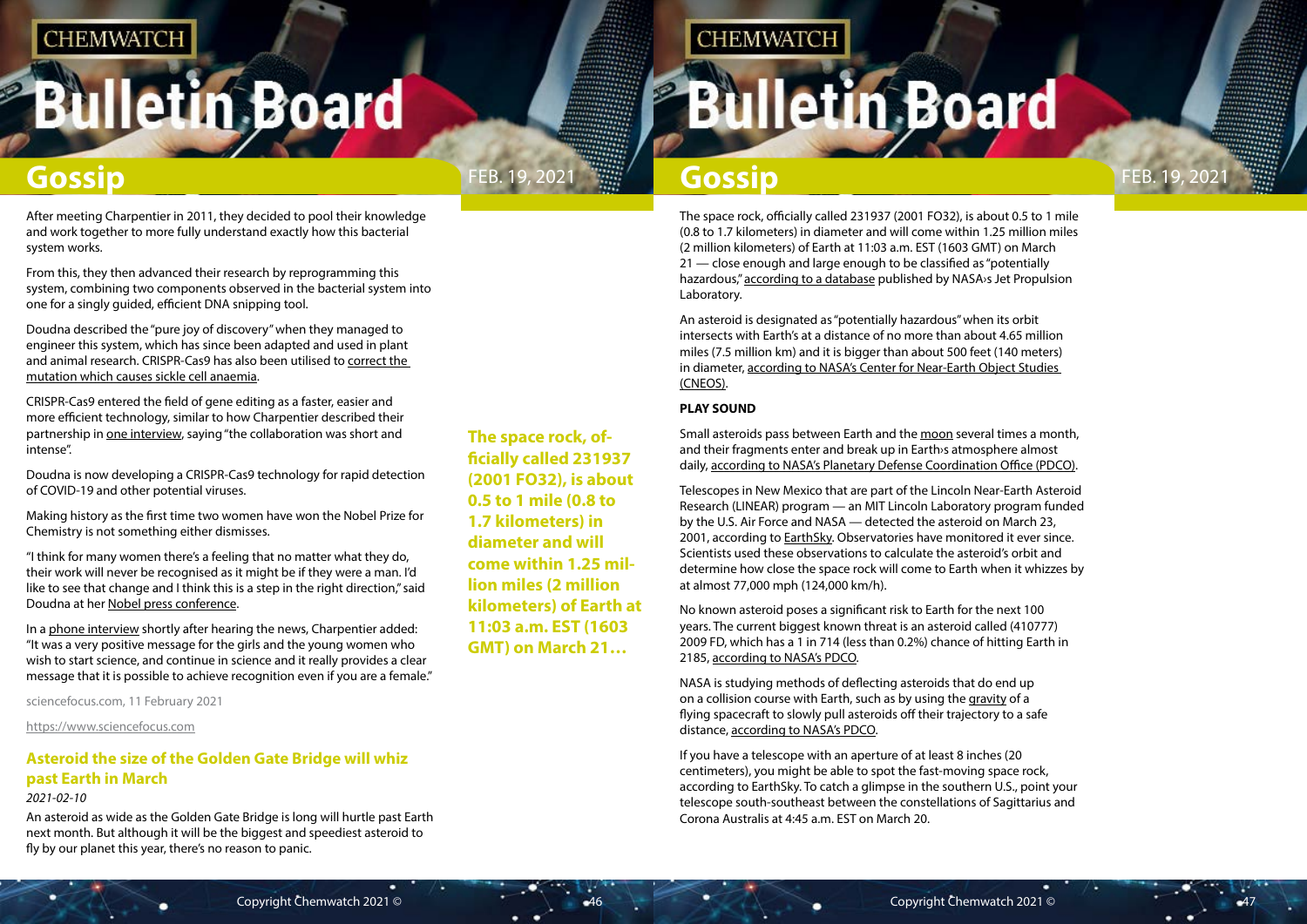# **Bulletin Board**

<span id="page-24-0"></span>

**"Here is a rare disease that the basic science is telling us how to treat," says physiologist Barbara Ehrlich of the Yale School of Medicine.**

**CHEMWATCH** 

illuminate the mechanisms of other ER-disrupting diseases, which affect hundreds of millions of people worldwide.

IN THE LATE 1930S, four children with diabetes were going blind, and doctors were stumped. Like many other people in the United States struggling through the Great Depression, the siblings ate a paltry diet, subsisting on potatoes, bread, oatmeal, and a little milk. But after examining three of the children, Donald Wolfram, a physician at the Mayo Clinic in Rochester, Minnesota, and an ophthalmologist colleague ruled out malnutrition as the cause of their puzzling condition. Lead poisoning and syphilis—though common enough—weren't to blame, either. When Wolfram and his partner wrote up the cases in 1938, they concluded that the symptoms could be "manifestations of an hereditary or acquired cerebral lesion."

The physicians were right that the syndrome eventually named for Wolfram is hereditary. Recessive mutations in the gene for a protein called wolframin are responsible for most cases, with glitches in a second gene causing most of the rest. However, the pair was wrong to think the defect lies only in the brain. Instead, the symptoms stem from widespread cell death. "It's definitely a disease that affects the whole body," Marshall-Doss says.

The first sign of the illness, appearing when patients are children, is usually diabetes mellitus, or faulty sugar metabolism, sparked by the demise of insulin-secreting beta cells in the pancreas. Most patients also develop the unrelated condition diabetes insipidus, in which the pituitary gland doesn't dole out enough of a hormone that helps control the body's fluid balance, causing the kidneys to produce huge amounts of urine.

Ellie White, 19, of Centennial, Colorado, who was diagnosed with Wolfram syndrome 12 years ago, says she hasn't had a full night of sleep since she was 3 years old. She gets up again and again to use the bathroom and monitor her blood sugar.

Yet she and other patients say that as disruptive as those problems are, they are not the disease's most dismaying consequence. "The biggest symptom of Wolfram syndrome that affects me the most is my vision," White says. Because neurons in the optic nerve perish, patients usually go blind within 10 years of their first visual symptoms.

Other neurons die as well. As the disease progresses, brain cells expire, and walking, breathing, and swallowing become difficult. Most people with Wolfram syndrome die before age 40, often because they can no

*Originally published on Live Science.*

livescience.com, 10 February 2021

https://www.livescience.com

## **The race to treat a rare, fatal syndrome may help others with common disorders like diabetes**

### *2021-02-11*

Maureen Marshall-Doss says the first sign that her vision was deteriorating came when she misidentified the color of a dress. At a backyard gettogether about 20 years ago, the Indianapolis resident pointed out an attractive yellow dress another woman was wearing. "You see that as yellow? She's wearing a pink dress," Marshall-Doss recalls her husband responding.

Today, Marshall-Doss is virtually blind. With help from custom made eyeglasses that magnify objects 500 times, "I can see shapes," she says. But she can no longer drive and had to quit the job she loved as a school librarian. Along with her dimming vision, she has type 1 diabetes and has lost her sense of taste and smell.

Marshall-Doss is one of 15,000 to 30,000 people around the world with Wolfram syndrome, a genetic disease. For decades, the condition remained enigmatic, untreatable, and fatal. But in the past few years, insights into its mechanism have begun to pay off, leading to the first clinical trials of drugs that might slow the illness and sparking hopes that gene therapy and the CRISPR DNA-editing tool might rectify the underlying genetic flaws. "Here is a rare disease that the basic science is telling us how to treat," says physiologist Barbara Ehrlich of the Yale School of Medicine.

The research could also aid more than the relatively few patients with Wolfram syndrome. Driving the disease's many symptoms is a malfunction of the endoplasmic reticulum (ER), the multichambered organelle that serves as a finishing school for many cellular proteins. Known as ER stress, the same problem helps propel far more common illnesses, including type 2 diabetes, amyotrophic lateral sclerosis (ALS), Parkinson's disease, and Alzheimer's disease. "Wolfram syndrome is the prototype of an endoplasmic reticulum disorder," says medical geneticist Fumihiko "Fumi" Urano of Washington University School of Medicine in St. Louis. Because Wolfram syndrome is "simpler," says Scott Oakes, a cell biologist and pathologist at the University of Chicago, researchers think it could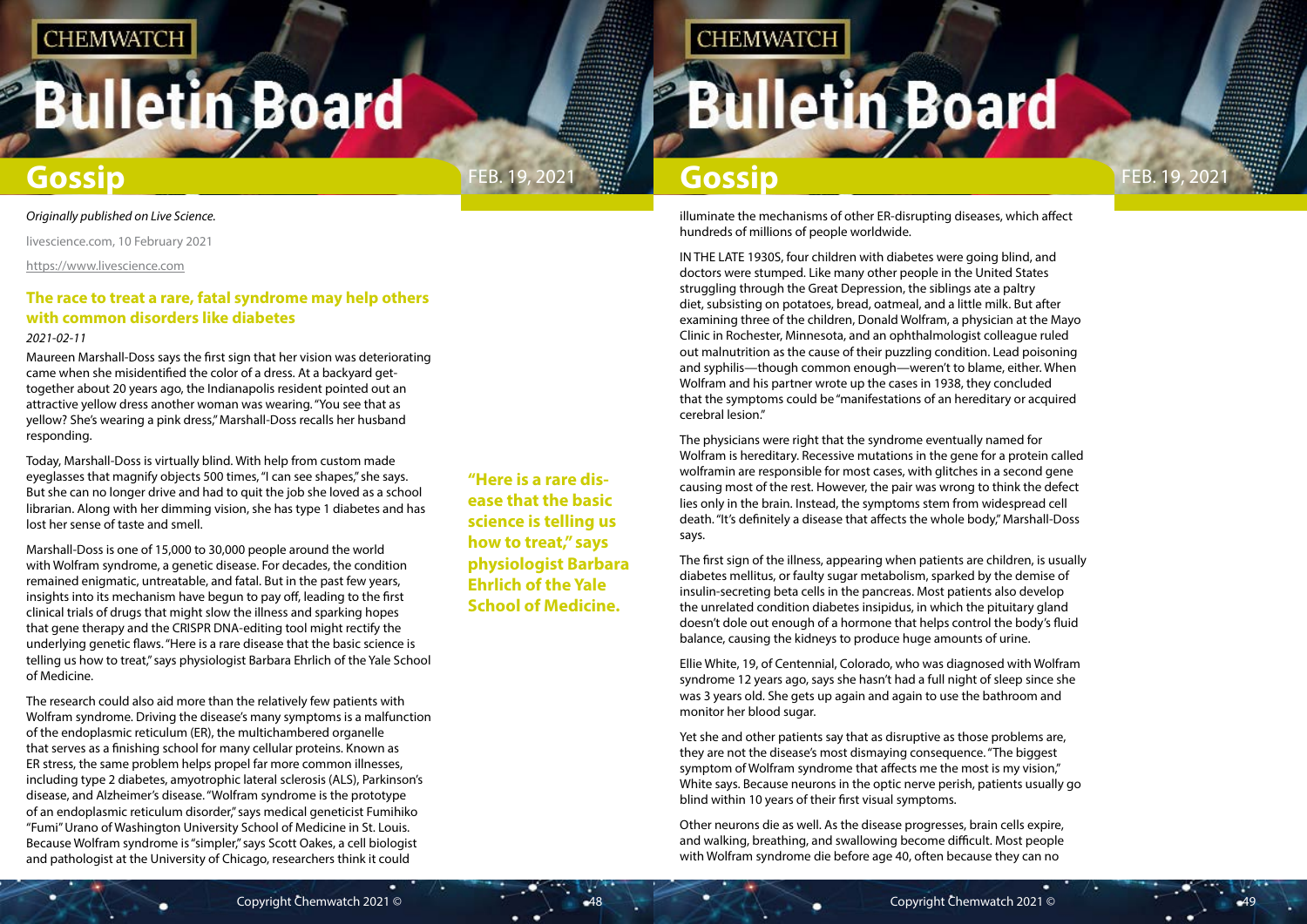# **Illetin Board**

**Gossip** FEB. 19, 2021 **Gossip Gossip** FEB. 19, 2021

**CHEMWATCH** 

generate energy. In 2018, a team led by molecular biologist Cécile Delettre and molecular and cellular biologist Benjamin Delprat, both of the French biomedical research agency INSERM, discovered that in cells from patients with Wolfram syndrome, mitochondria [receive less calcium from the](https://dx.doi.org/10.1126/scisignal.aaq1380)  [ER](https://dx.doi.org/10.1126/scisignal.aaq1380) and produce less energy. Those underpowered mitochondria could spur the death of optic nerve cells, the researchers speculate.

The link between ER stress and Wolfram syndrome has been crucial for identifying potential treatments because "otherwise we would have nothing to target," Urano says. But a second development was also key, he says: the advocacy and support of patient organizations, such as the [Snow](https://thesnowfoundation.org/)  [Foundation](https://thesnowfoundation.org/) and the [Ellie White Foundation](https://www.elliewhitefoundation.org/), headed by its namesake's mother. The foundations have stepped up with money for lab research and clinical trials when other sources, including government agencies, didn't come through.

Scientists, patients, and their advocates say Urano also deserves much of the credit. Besides treating patients, he heads the international registry of cases and has taken the lead in organizing clinical trials, screening compounds for possible use as treatments, and devising potential therapies. "Fumi is clearly the driving force," says Stephanie Snow Gebel, co-founder of the Snow Foundation, who about 10 years ago helped persuade him to forgo a plum job as department chair at a Japanese university and take over the Wolfram program at Washington University.

PATIENTS COULD SOON start to reap the benefits. In 2016, Urano and colleagues started the world's first clinical trial for the disease: a phase 1/2 study of dantrolene, an approved muscle relaxant. The molecule was a top performer when they screened 73 potential treatments for their ability to save cells with terminal ER stress. [Dantrolene didn't improve vision](https://www.medrxiv.org/content/10.1101/2020.10.07.20208694v1) in the 22 participants, including White, the scientists reported in an October 2020 preprint. But in some patients, beta cells appeared to be working better and releasing more insulin. The drug is safe, but Urano says it will need to be chemically tweaked to target its effects before future trials are warranted.

Researchers are pursuing other possible treatments targeting ER stress or calcium levels. In 2018, U.K. scientists launched a trial that will include 70 patients to evaluate sodium valproate, a therapy for bipolar disorder and epilepsy that, in the lab, prevents cells with faulty wolframin from dying. Last year, another compound that emerged from Urano's screens, the diabetes drug liraglutide, entered a clinical trial. Also last year, an experimental drug developed by Amylyx Pharmaceuticals for Alzheimer's

# **Iletin Board**

longer breathe. At 57, Marshall-Doss is one of the oldest patients; one of her mutated genes may yield a partly functional version of wolframin, triggering a milder form of the disease, Urano says.

TWO ADVANCES have made it possible to begin to tackle those symptoms. The first was Urano's discovery nearly 20 years ago that linked Wolfram syndrome to ER stress. The ER is where about one-third of a cell's newly made proteins fold into the correct shapes and undergo fine-tuning. Cells can develop ER stress whenever they are under duress, such as when they don't have enough oxygen or when misfolded proteins begin to pile up inside the organelle.

In test tube experiments, Urano and his colleagues were measuring the activity of genes to pinpoint which ones help alleviate ER stress. One gene that popped up encodes wolframin, which scientists had shown in 1998 was mutated in patients with Wolfram syndrome. Following up on that finding, Urano and his team determined that wolframin takes part in what's known as the [unfolded protein response](https://doi.org/10.1074/jbc.M507426200), which is a mechanism for coping with ER stress in which cells take steps including dialing back protein production.

Scientists think wolframin plays a key role in the unfolded protein response, though they haven't nailed down exactly how. When wolframin is impaired, cells become vulnerable to ER stress. And if they can't relieve that stress, they often self-destruct, which could explain why so many neurons and beta cells die in the disease.

Defective wolframin may harm cells in other ways. The ER tends the cell's supply of calcium, continually releasing and absorbing the ion to control the amount in the cytoplasm. Changes in calcium levels promote certain cellular activities, including the contraction of heart muscle cells and the release of neurotransmitters by neurons. And wolframin affects calcium regulation.

Beta cells genetically engineered to lack functional wolframin brim with calcium, Ehrlich and colleagues reported in July 2020 in the *Proceedings of the National Academy of Sciences*. When exposed to lots of sugar, the altered cells release less insulin and are [more likely to die](https://doi.org/10.1073/pnas.2007136117) than healthy beta cells, the team found. The cells share that vulnerability with beta cells from patients with Wolfram syndrome. "We think that excess calcium is leading to excess cell death," Ehrlich says.

ER malfunctions could hamstring other organelles as well. The ER donates calcium to the mitochondria, the cell's power plants, helping them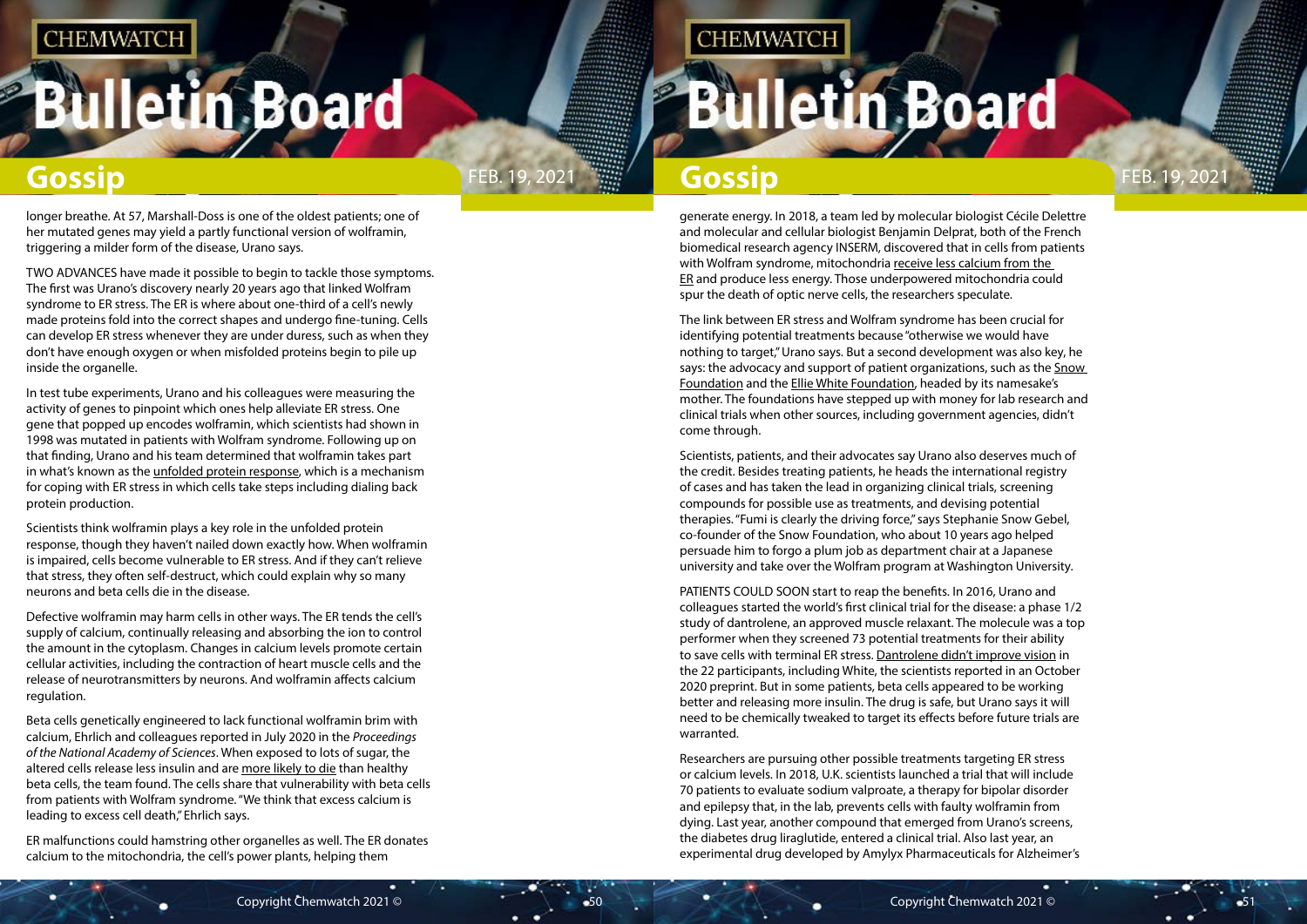# **Illetin Board**





falters in those diseases, causing cells to die, but the mechanism is harder to discern because they stem from myriad genetic and environmental factors. In Alzheimer's disease, for instance, neurons develop ER stress as misfolded proteins accumulate inside and outside the cells.

Besides deepening researchers' understanding of other conditions, the research on Wolfram syndrome might even deliver candidate treatments. "Everyone would be very excited if we can make advances in targeting ER stress in Wolfram syndrome," Oakes says. "It would open up the whole field to doing this in other degenerative diseases."

sciencemag.org, 11 February 2021

https://www.sciencemag.org

disease and ALS received orphan drug designation from the U.S. Food and Drug Administration for Wolfram syndrome because it curbs ER stress. That designation offers tax breaks and other incentives, and it will get trials started sooner, Urano says.

Ehrlich and her team have a candidate of their own that they have begun to test in rodents: the drug ibudilast, which is approved in Japan to treat asthma. The researchers found it reduces calcium levels in beta cells lacking wolframin and boosts their survival and insulin output. New screening projects may reveal still more candidates.

But Urano knows that even if a treatment receives approval, it would be only "a Band-Aid for Wolfram syndrome." Hoping to develop a genetic cure, he and colleagues are introducing replacement genes into cells from patients and from mice engineered to replicate the disease. The researchers are endowing the cells with healthy copies of the gene for wolframin or the gene for a protein that reduces ER stress to determine whether they restore cellular function and reduce cell death. At INSERM, Delettre and colleagues are also evaluating whether directing a working gene into optic nerve cells can curtail vision loss in mice with faulty wolframin. The scientists are still gathering data, but early results suggest the treatment can halt the deterioration.

Urano and his collaborators have also turned to the genome editor CRISPR, deploying it to correct the gene defect in patients' stem cells and then growing them into beta cells. When the researchers transplanted the revamped cells into mice with diabetes, [the animals' blood sugar returned](https://dx.doi.org/10.1126/scitranslmed.aax9106)  [to healthy levels,](https://dx.doi.org/10.1126/scitranslmed.aax9106) the team reported in April 2020 in *Science Translational Medicine*.

Stem cell biologist Catherine Verfaillie of KU Leuven is collaborating on the CRISPR research. But she notes that because the faulty wolframin gene affects so many tissues, researchers will have to figure out how to deliver the CRISPR components to most cells in large organs such as the brain and liver—a prospect she calls "pretty daunting." Urano agrees, predicting that CRISPR-based Wolfram therapies might take 10 to 20 years to develop. The alternative approach, gene therapy, could reach clinical trials more quickly, in 3 to 10 years, he says, because researchers have more experience with gene therapy and have created several treatments that have already been approved for other illnesses.

Because it stems from a single genetic glitch, Wolfram syndrome could also help scientists tease out the role of the ER in more complex diseases, including neurological conditions, type 2 diabetes, and cancer. The ER also

# **CHEMWATCH**

# **Illetin Board**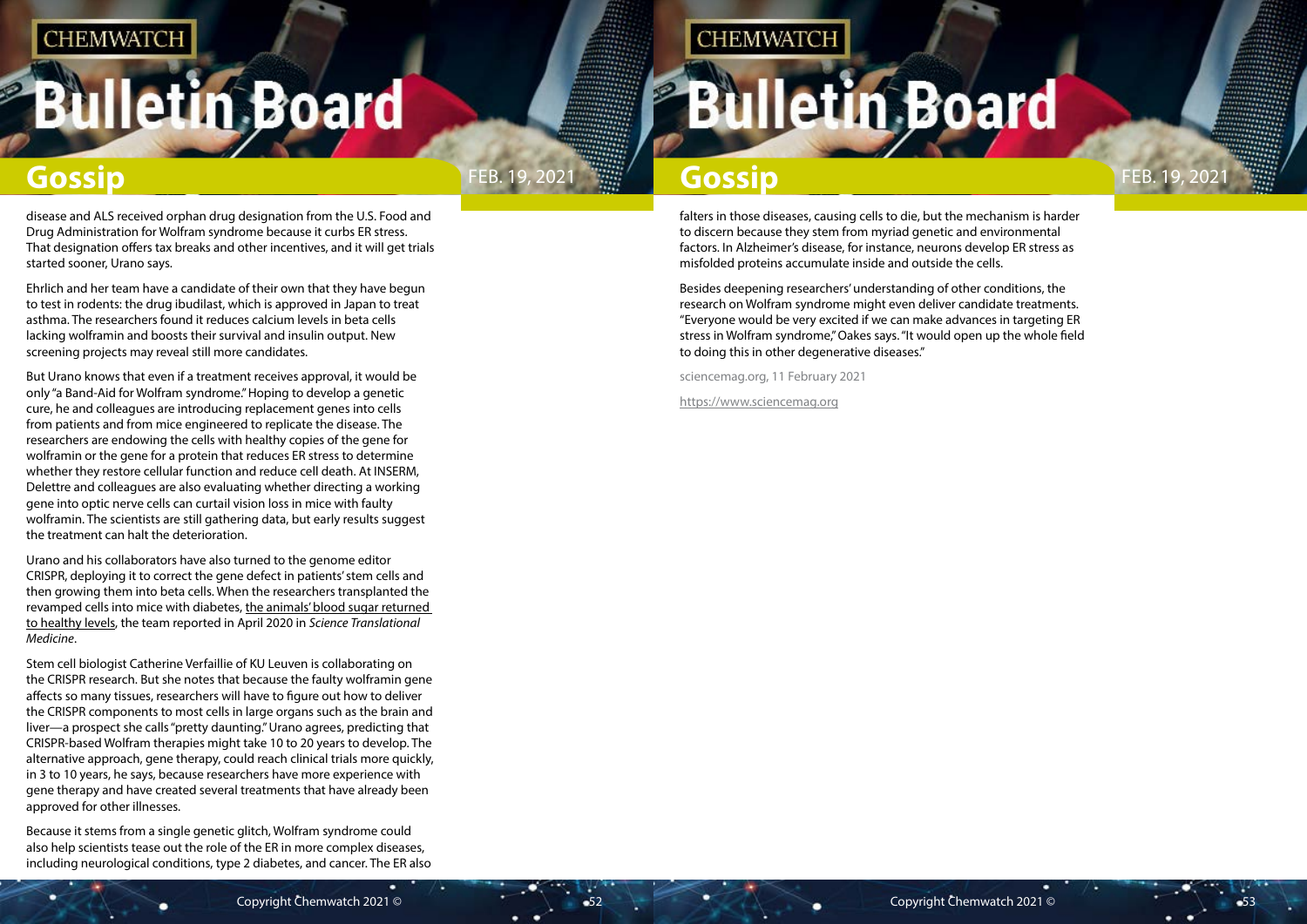# <span id="page-27-0"></span>**Bulletin Board**

**The drugs find** 

**their way into the** 

**environment through water that pours from** 



**sewage treatment** 

**plants, which is rarely** 

**filtered to remove** 

**the chemicals.**

the *Proceedings of the Royal Society B*. The drugged guppies were like zombies who did "not have their individuality anymore," Polverino says.

All told, there was half as much variation in activity levels among drugged fish, making for a much narrower spectrum of personalities. "It's an enormous drop [in variability], something I have never seen before," Polverino says.

Strangely, however, he says not all behavior was affected in the same way. Although the medication appeared to squash individuality when it came to how much the fish swam around, it didn't reduce variation in how much time individuals spent hiding in the dark spot.

It's not clear why the hiding behavior wasn't altered in the same way, Polverino says. One possibility is that hiding from predators is more critical to immediate survival, so that behavior is less sensitive to drug-induced changes.

The discovery could extend to other animals, which have already shown they are sensitive to fluoxetine in the environment. Kathryn Arnold, an ecologist at the University of York, has studied how fluoxetine-laced worms affect starlings, [making them less interested in mating](https://www.york.ac.uk/research/themes/prozac-and-starlings/)—something also seen in humans.

The new findings also show long-term drug exposure can modify behavior, Arnold says. In the past, some scientists have questioned whether behavioral changes seen after brief exposures might fade as animals become accustomed to the drugs. But the new work shows effects persist through multiple generations raised in drug-tainted water.

It's not clear how the effects seen in the lab would translate to the wild. It could depend on the particular threats confronting a group of fish. Ones that move around more might benefit from finding more food or mates. But they also might run into predators more often, Polverino says. Determining those real-world impacts is now "sort of the \$64,000 question," Arnold says.

Such work is already underway. In Sweden, ecologist Tomas Brodin of the Swedish University of Agricultural Sciences is preparing to study whether an antianxiety drug alters relationships between predatory pikes and the perch and roach they eat. The researcher is implanting a slow-release form of the drug into some of the fish before they are dumped into a lake and tracked. But the Prozac results have prompted Brodin to consider first

## **Prozac turns guppies into 'zombies'**

*2021-02-09*

Prozac might need a new warning label: "Caution: This antidepressant may turn fish into zombies."

Researchers have found that long-term exposure to the drug makes guppies act more alike, wiping out some of the typical behavioral differences that distinguish them. That could be a big problem when the medication—technically named fluoxetine—washes into streams and rivers, potentially making fish populations more vulnerable to predators and other threats.

In recent decades, scientists have uncovered a plethora of ways that pharmaceuticals affect animals in the lab and in the wild, such as by altering [courtship,](https://www.york.ac.uk/news-and-events/news/2018/research/male-birds-sing-less-to-females-on-antidepressants/) [migration,](https://www.nature.com/articles/ncomms13460) and [anxiety.](https://pubs.acs.org/doi/10.1021/acs.est.9b00944) The drugs find their way into the environment through water that pours from sewage treatment plants, which is rarely filtered to remove the chemicals.

But the findings are usually based on an average taken from combining measurements of all the individual animals in a group. Giovanni Polverino, a behavioral ecologist at the University of Western Australia, Perth, and colleagues wondered whether this calculation obscured important but subtle insights about individual animals. Did the drug change behavior similarly in all the creatures in a group? Or were certain kinds of "personalities" affected more strongly?

To find out, Polverino's team captured 3600 guppies (*Poecilia reticulata*)—a common silvery fish often used in labs that grows to half the length of an average human's pinkie—from a creek in northeastern Australia. In the laboratory, the fish and their offspring—as many as six generations spent 2 years in tanks filled with either freshwater, water with fluoxetine at levels common in the wild, or a higher dose similar to places near sewage outflows.

Then the scientists placed the fish one at a time into a new tank with a white background. In one corner, a dark patch offered a simulated hiding spot, similar to the shade under a rock that the small fish often seek out to avoid predators.

Fish raised in drug-free water displayed a wide range of behaviors. Some darted about, whereas others were much "lazier." [But fish exposed to](http://rspb.royalsocietypublishing.org/lookup/doi/10.1098/rspb.2020.2294)  [fluoxetine showed fewer differences](http://rspb.royalsocietypublishing.org/lookup/doi/10.1098/rspb.2020.2294); most were moderately active, making them all more like an average fish, the team reports today in

**CHEMWATCH** 

# **Curiosities**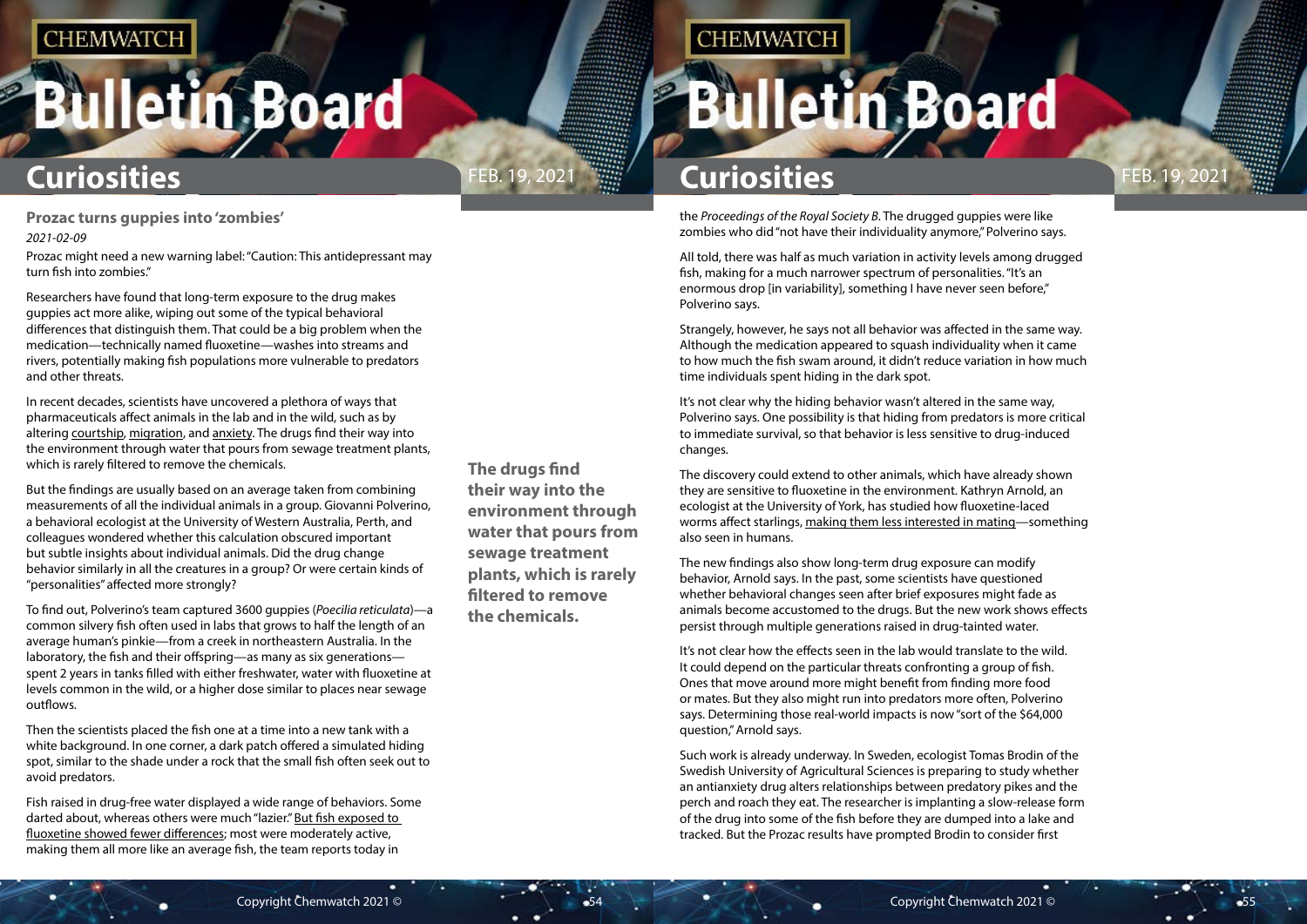# <span id="page-28-0"></span>**Bulletin Board**

**These "changes in the physics will lead to biological changes," he adds.**

# FEB. 19, 2021  $\frac{1}{2}$  Curiosities **Curiosities FEB. 19, 2021**

**CHEMWATCH** 

# **Curiosities Curiosities**

species over others. As phytoplankton form the base of the ocean's food web, this could have stark implications. Some species of zooplankton, for instance, have adapted to eat one kind of phytoplankton. Any change in phytoplankton composition could result in winners and losers throughout the ecosystem.

Over time, Zielinski says, coastal darkening could have widespread effects beyond those on microorganisms. Decreased light availability, he says, would benefit creatures that don't rely on sight to hunt, such as jellyfish, and hinder species such as fish that hunt better when they can see.

As the experiment progressed, Striebel says that the murkiness dissipated as light and microscopic life forms in the water began to degrade the dissolved organic matter, allowing the phytoplankton to fully recover. However, she says that in the real world, this relief may be unlikely. In the experiment, the water was contaminated with a singular addition of the peat extract. But under normal circumstances, rain would continue to push new dissolved organic matter into the ocean.

There were some other quirks of the experiment, too, that might have mitigated the effects of coastal darkening.

The organisms that lived on the bottom of the tank, for example, were largely unaffected. The vats had chambers that changed the water level to mimic the rise and fall of the tides. Striebel suspects the decrease in water depth at low tide meant more light could reach the life on this artificial seafloor. This wouldn't necessarily be the case in some places that do not receive much natural light even at low tide.

According to [research](https://pubs.acs.org/doi/10.1021/acs.est.9b03093) by Amanda Poste, an aquatic ecologist at the Norwegian Institute for Water Research, darkening could also have a pronounced chemical effect.

Along with various microorganisms, sunlight breaks down some toxic chemicals, including methyl mercury, that end up in some waterways. Poste's study showed that if light is less able to penetrate the water, methyl mercury sticks around longer, potentially giving the pollutant enough time to transfer through the food web to fish and, eventually, humans.

Though researchers are only beginning to study its effects in detail, there's strong evidence that coastal darkening is happening—and has been for a long time.

# **Illetin Board**

observing the drugged fish before they are released, to see whether they display any uniform, zombielike behaviors that could skew the results.

sciencemag.org, 9 February 2021

https://www.sciencemag.org

## **The environmental threat you've never heard of** *2021-02-10*

Coastal waters around the world are steadily growing darker. This darkening—a change in the color and clarity of the water—has the potential to cause huge problems for the ocean and its inhabitants.

"It's affecting the quality of the sea we know," says Oliver Zielinski, who runs the [Coastal Ocean Darkening project](https://uol.de/en/icbm/collaborative-projects/coastal-ocean-darkening) at the University of Oldenburg in Germany. These "changes in the physics will lead to biological changes," he adds.

Some of the causes behind ocean darkening are well understood: fertilizer enters the water and causes an algal bloom, or boats stir up light-blocking silt as they move. But other causes are murkier. During heavy rains, for instance, organic matter—primarily from decaying plants and loose soil can enter the ocean as a brown, light-blocking slurry. This process is [well](https://link.springer.com/article/10.1007/s13280-019-01227-5)  [documented in rivers and lakes,](https://link.springer.com/article/10.1007/s13280-019-01227-5) but has largely been overlooked in coastal areas.

Maren Striebel, an aquatic ecologist also with the Coastal Ocean Darkening project, showed in a large-scale experiment the [power of this](https://www.frontiersin.org/articles/10.3389/fmars.2020.547829/full)  [phenomenon.](https://www.frontiersin.org/articles/10.3389/fmars.2020.547829/full)

In the study, Striebel and her team filled huge metal vats with water, phytoplankton, and silt. From peat, the team extracted a brown liquid as an approximation of the dissolved organic matter found in coastal waters. They put low, medium, and high concentrations of the liquid in the vats, and hung lamps above them to mimic the sun's rays.

Over the first few weeks, the peat extract decreased the light's ability to penetrate the water by 27 percent, 62 percent, and 86 percent, respectively, for the low, medium, and high concentrations. The phytoplankton suffered from the lack of light—primarily in the mediumand high-concentration vats.

However, and perhaps more importantly, the organic matter not only caused the raw biomass of phytoplankton to drop, it also favored some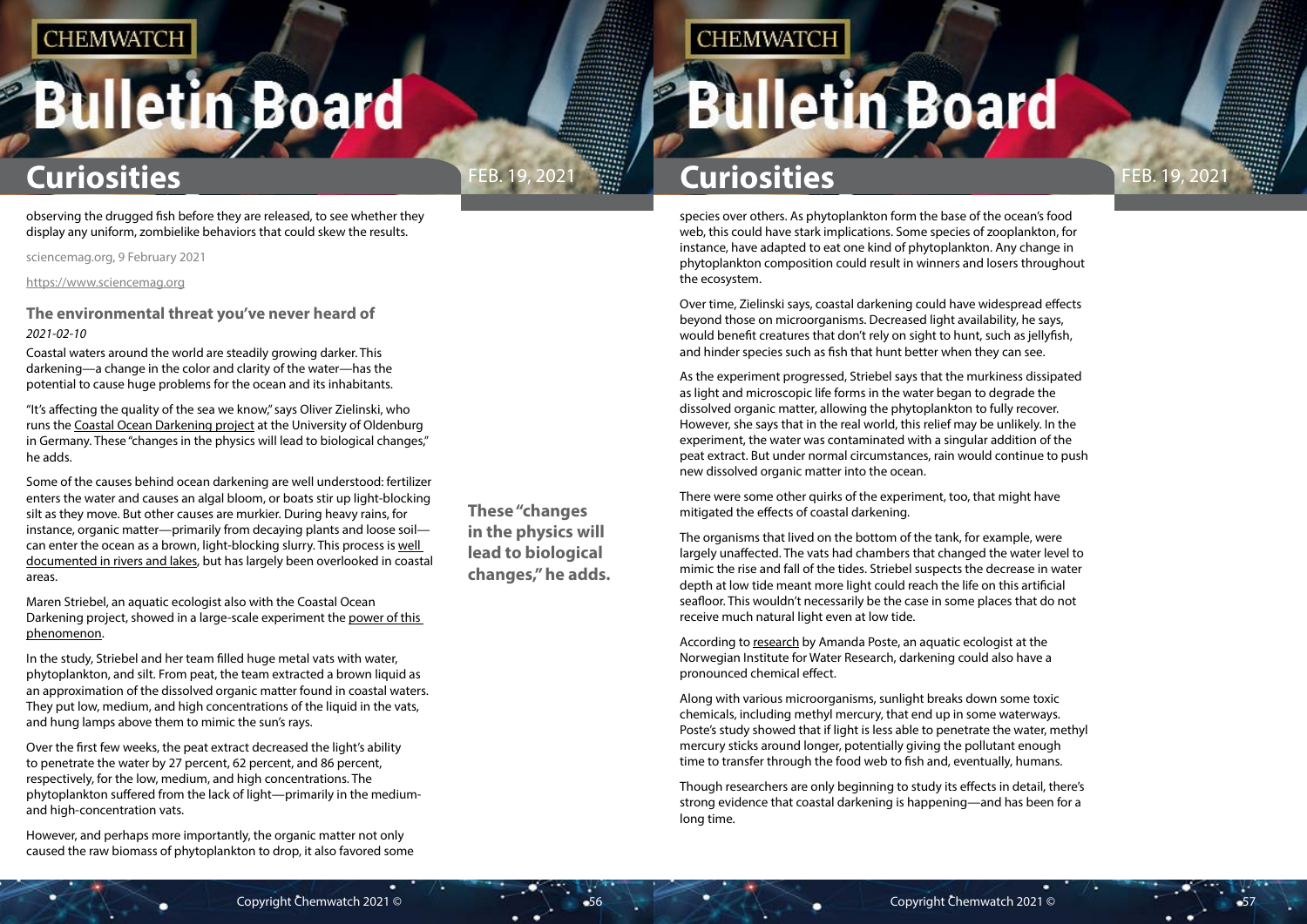# <span id="page-29-0"></span>**Bulletin Board**

**Barely 5 percent of the 5,000 tons of plastic that Ghanaians discard each day makes it to recycling facilities.**

# FEB. 19, 2021  $\frac{1}{2}$  Curiosities **Curiosities FEB. 19, 2021**

**CHEMWATCH** 

# **Curiosities Curiosities**

Barely 5 percent of the 5,000 tons of plastic that Ghanaians discard each day makes it to recycling facilities. The rest winds up in landfills, illegal dumps, streets, and waterways, or is burned in open pits, poisoning the air. In a developing nation, "it's difficult to recycle plastic," noted Heather Troutman, program manager of the [Ghana National Plastic Action](https://globalplasticaction.org/countries/ghana/)  [Partnership.](https://globalplasticaction.org/countries/ghana/) "It's expensive, complicated, technical, and much easier just to burn it. But if you could put value on recycled plastic," by turning it into fishing nets, fuel, or paving material, "it won't get buried; it won't get burned; it won't make it to the ocean."

First appearing in [India](https://www.sciencedirect.com/science/article/pii/S2214509520300838) two decades ago, [plastic roads](https://www.worldhighways.com/wh6/feature/bangalore-dumfries-plastic-waste-technology-reinforcing-our-roads) are being tested and built in more and more countries as the world's plastic pollution problem becomes more acutely felt. India has installed over 60,000 miles of these roads. The technology, meanwhile, is gaining ground in Britain, Europe, and Asia. Several countries — South Africa, Vietnam, Mexico, the Philippines, and the United States, among them — have built their first plastic roads only recently.

This darkening, Opdal shows, may have already caused up to a threeweek delay in the usual "bloom" of phytoplankton in the North Sea, when lengthening daylight and an influx of nutrients cause rapid population growth. The timing of these blooms is essential to some species, such as fish that rely on [phytoplankton for food](https://www.princeton.edu/news/2019/07/24/fewer-fish-may-reach-breeding-age-climate-change-skews-timing-reproduction-food) when they spawn.

> A growing number of studies say that roads containing waste plastic have the potential to perform as well or better than traditional roads. They can last longer, are stronger and more durable in respect to loads and rutting, can tolerate wide temperature swings, and are more resistant to water damage, cracking, and potholes. The technology also has the potential to reclaim anywhere from a small to a sizeable amount of plastics from landfills and random dumping, researchers are finding, while providing a significant amount for road paving and repair. In a small nation like Ghana, where only [23 percent](https://www.ghanaweb.com/GhanaHomePage/NewsArchive/It-s-a-shame-only-23-of-our-entire-road-network-is-paved-Roads-Minister-717991) of roads are presently paved, waste plastic could go a long way.

"We have to be realistic at some point in how we try to remediate the vast problem of plastic pollution," Doug Woodring, the founder of [Ocean](https://www.oceanrecov.org/)  [Recovery Alliance](https://www.oceanrecov.org/), said in an email. "I believe plastic roads, if done to scale, in combination with other uses for reclaimed plastic, like concrete and fuel, will offer an opportunity to absorb hundreds of thousands of tons, almost overnight."

The technology of incorporating waste plastic into paving materials is likely to take a long time to evolve. While widely in use in India, it is still in its nascent stages in other countries. However, given that only 9 percent of the 350 million tons of plastic that humans produce each year is recycled, advocates see the technology as one of many strategies that can help humans quit the habit of blindly sending waste downstream and adopt the practices essential for a circular economy: reduce, reuse, recycle.

# **Bulletin Board**

Over the past 100 years, the North Sea has been growing markedly darker, according to a [2019 study](https://onlinelibrary.wiley.com/doi/full/10.1111/gcb.14810) by biologist Anders Frugård Opdal at the University of Bergen in Norway.

All in all, it's difficult to pin down any specific consequences of coastal darkening, says Opdal. The darker water may even be having some benefits, such as sheltering some species from predators. Somewhat ironically, while global warming is expected to push plankton to bloom earlier in the year, in the North Sea that change may have been somewhat mitigated by the darker water. It's a tricky thing to study with many moving parts, Opdal says.

Environmental regulations around fertilizer use, and efforts to tackle greenhouse gas emissions, mean that in some places—such as the North Sea, parts of North America, and the Mediterranean Sea—the situation is already improving. There, the water is either staying at the same level of murkiness or even getting clearer. But such improvements are not the case everywhere, Zielinski says: more data is needed from around the world to really understand the breadth of the phenomenon.

hakaimagazine.com, 10 Feburary 2021

https://www.hakaimagazine.com

## **How paving with plastic could make a dent in the global waste problem**

### *2021-02-11*

A road running through Accra, Ghana's capital, looks like any other blacktop. Yet what most drivers don't realize is that the asphalt under them contains a slurry of used plastics — shredded and melted bags, bottles, and snack wraps — that otherwise were destined for a landfill.

The impetus for many similar road projects underway in Ghana was an ambitious plan announced by President Akufo-Addo in 2018. It calls for Ghanaians to strive for a circular model, to recycle and reuse as much plastic waste as they produce each year — roughly 1.1 million tons — by 2030.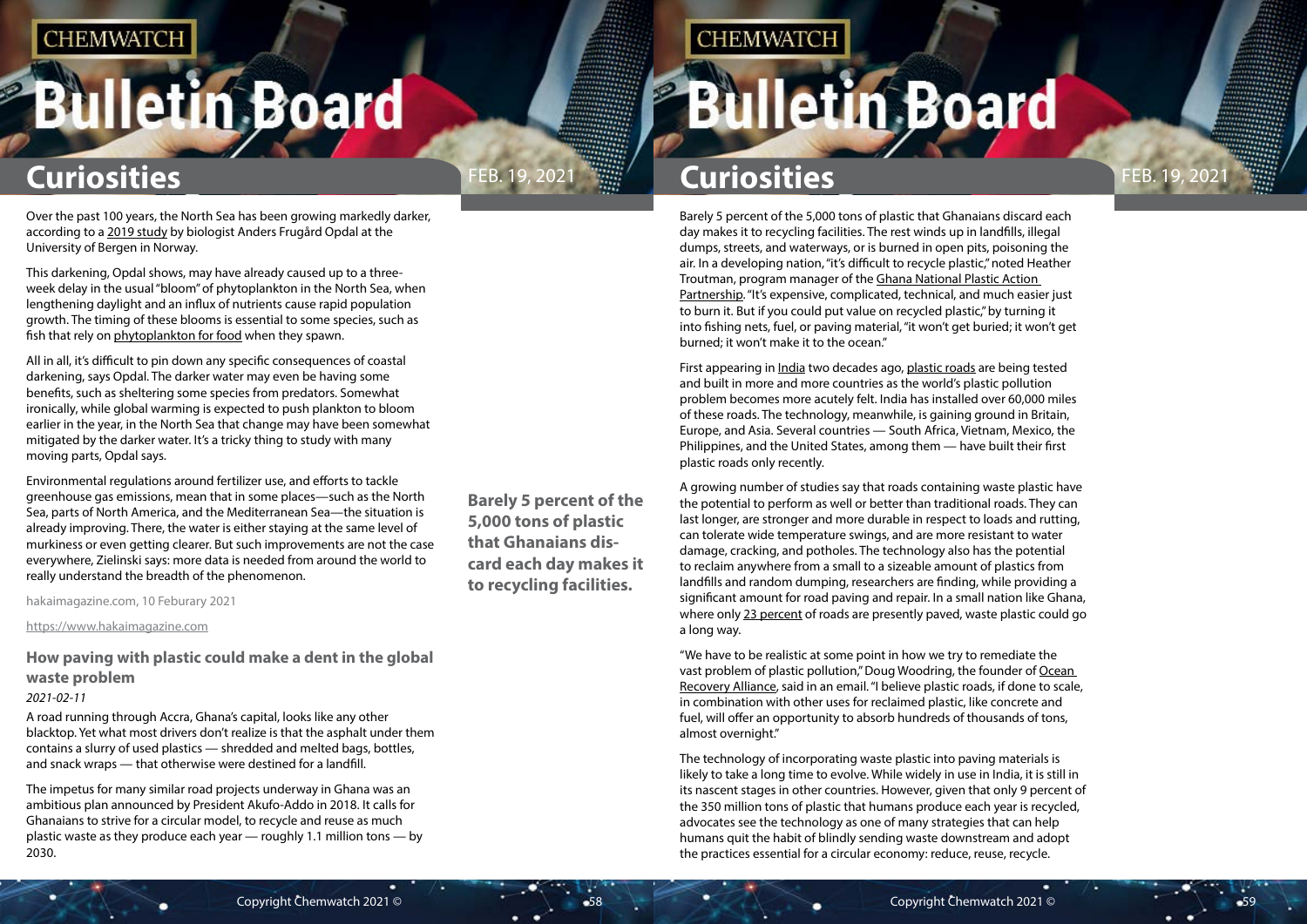# **Bulletin Board**



plastic bottles; every kilometer of road paved with its product contains the weight of nearly 750,000 plastic bags.

MacRebur's plastic material is crumbed down to the size of rice grains, bagged, and sold to construction and asphalt companies globally. Since MacRebur's launch in 2016, its materials have gone into hundreds of miles of roads, paths, driveways and parking lots in Turkey, Japan, Saudi Arabia, Dubai, Australia, New Zealand, and elsewhere. In the U.S., the company is [establishing a presence](https://www.dailyrecord.co.uk/news/local-news/lockerbie-firm-macrebur-announces-plans-23139521) on both coasts, with a factory planned for Tampa, Florida, and manufacturing agreements in California.

Pursuing a different approach, [PlasticRoad](https://plasticroad.com/en/) in the Netherlands avoids traditional asphalt altogether. In 2018, the company completed [a 100-foot](https://www.orbia.com/this-is-orbia/news-and-stories/plastic-road/)  [pilot project](https://www.orbia.com/this-is-orbia/news-and-stories/plastic-road/) in Zwolle, billed as the world's first recycled plastic bike path. A second one followed in Giethoorn. Cheap to produce and easy to install, these paths are built with hollow modules made of single-use discarded plastics. In Ghana, [Nelplast](http://www.nelplastgh.com/) mixes shredded plastic waste with sand and molds the mixture into pavement blocks.

Piling Up: How China's ban on importing waste has stalled global recycling. [Read more](https://e360.yale.edu/features/piling-up-how-chinas-ban-on-importing-waste-has-stalled-global-recycling).

In India, where 50 percent of the country's roads were unpaved only a few years ago, as many as [14,000 miles of new roads](https://www.adb.org/publications/upcycling-plastic-waste-rural-road-india) have been installed since India's Minister for Road Transport [made it mandatory](https://www.hindustantimes.com/india-news/1-lakh-km-of-road-built-using-plastic-waste-govt-aims-to-double-it/story-iwmkiKjlG86BYIDlg2aLtM.html), in 2016, to add waste plastic into bituminous roads. India's plastic road technology grew out of [experimentation](https://www.thehindu.com/features/kids/Plastic-man-of-India/article14397167.ece) done in 2001 by [R. Vasudevan](https://www.theguardian.com/world/2018/jul/09/the-man-who-paves-indias-roads-with-old-plastic), a chemistry professor at the Thiagarajar College of Engineering in Madurai. Recognizing the similarities between plastic and bitumen, both derived from petroleum, he mixed shredded plastic with gravel, then bitumen, and saw a good bonding effect. Vasudevan's method reportedly employs two types of plastic: LDPE, or low-density polyethylene used in plastic bags, and PET, polyethylene terephthalate, used in soda bottles. MacRebur's McCartney recalls being in India in 2016 and noticing people repairing potholes by plugging them with plastic bags and lighting them on fire. It gave him the idea behind MacRebur.

How environmentally friendly are plastic roads? One concern is that heating plastic for making asphalt can create carbon emissions, thus negating any emissions savings from using less bitumen. Vasudevan says that for his own method, it's only necessary to heat plastic to 170 degrees Celsius (338 degrees Fahrenheit), which is well within a safe range. "Plastics, as they're heated, go from solid to liquid to gas, and it's only above 270 degrees C, when they're at their gassiest, that they

"The beauty of roads is that there are lots and lots of them," said Greg White, a paving engineer at Australia's University of the Sunshine Coast. Four companies have so far constructed hundreds of miles of plastic roads in Australia, "primarily smaller local roads," he noted. "That's mainly because the local councils are far more willing to try things that are viewed as sustainable, as opposed to government departments that oversee big highways." Added White, who has [studied](https://www.mdpi.com/2071-1050/12/20/8594) products from the Scottish company MacRebur, a leading manufacturer of plastic paving materials, "For those properties we can test, there's absolutely no doubt that if you put the right plastic in the asphalt, you can improve the properties of the surface."

What's missing, he and others caution, are data on how well plastic roads age and endure over time, since in most countries the technology has been in use for less than seven years.

While different companies are pursuing different approaches, the general idea is that waste plastic is melted and mixed with other ingredients for making road asphalt. Ordinarily, asphalt is composed of 90 to 95 percent aggregate — whether gravel, sand, or limestone — and 5 to 10 percent bitumen, the black gooey substance extracted from crude oil that binds the aggregate together. When contractors add waste plastics — which can serve as an even stronger binding agent than bitumen — they often replace just 4 to 10 percent of the bitumen, though some methods call for much more. Plastic roads, therefore, are not solid ribbons of plastic — far from it.

Research suggests that "using waste plastic in road construction helps to improve substantially the stability, strength, fatigue life, and other desirable properties of bituminous mixes, leading to improved longevity and pavement performance," Michael Burrow, an engineer at the University of Birmingham and senior author of a global [study](https://assets.publishing.service.gov.uk/media/5d41b34040f0b60a86a5e5dc/595_Use_of_Waste_Plastics_in_Road_Construction.pdf) of the technology, said in an email. "Albeit, it may be too early for many of the reported applications to show premature failure."

According to Toby McCartney, cofounder and CEO of [MacRebur](https://www.macrebur.com/us), using waste plastics in road paving can absorb a significant volume of discarded plastic. "Of the waste plastics that are a problem for municipalities, we could use about 40 percent of it, if we got every road containing waste plastic," said McCartney. "At the moment, we're lobbying to try to get waste plastics included within the standards. Until that happens, it's on a smaller scale than we would like it to be." According to the company's website, every ton of MacRebur mix contains the equivalent of 80,000

**CHEMWATCH**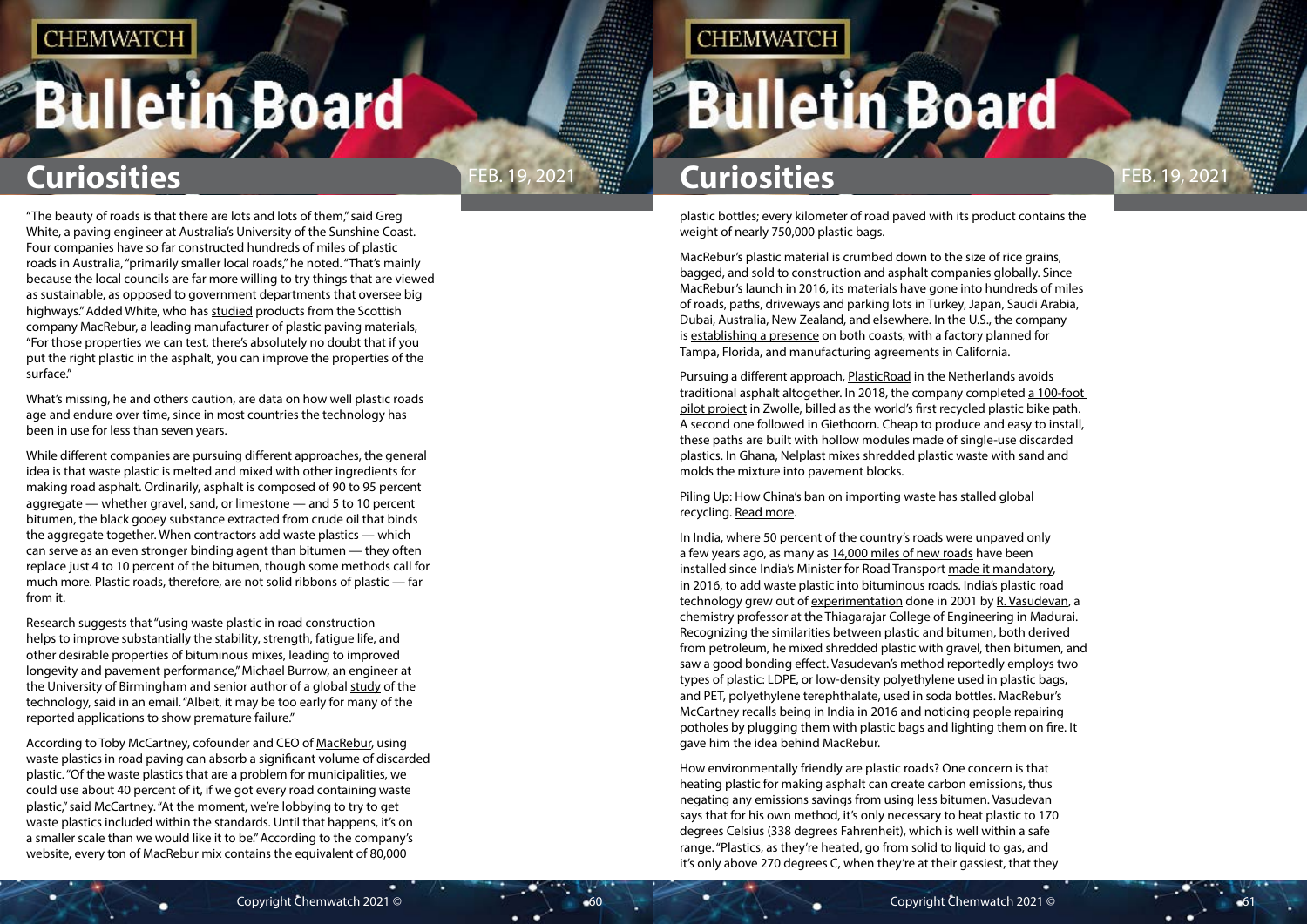# <span id="page-31-0"></span>**Bulletin Board**



**It turns out there is a limit, but we don't exactly know what it is…**

# **Curiosities Curiosities**

curtailing all unnecessary use of new plastics. "That's the first step," she noted. "If we keep pumping out more and more plastic, we'll never be able to manage it in a sustainable way."

e360.yale.edu, 11 February 2021

https://www.e360.yale.edu

## **Is there a limit to how much the coronavirus can mutate?**

### *2021-02-11*

The coronavirus is mutating, picking up genetic changes as the world races to vaccinate people as fast as possible.

It's normal for viruses, including SARS-CoV-2, to mutate. But is there a limit to how much the virus can mutate and still make people sick — or can the virus just continue to evolve indefinitely?

It turns out there is a limit, but we don't exactly know what it is; and we can't begin to predict all of the possible mutations the virus could undergo, virologists told Live Science. The number of possible genetic mutations is greater than all the [atoms](https://www.livescience.com/37206-atom-definition.html) in the visible universe, said Vincent Racaniello, a professor of microbiology and immunology at Columbia University in New York City. "A good fraction of the genome can be replaced."

### **PLAY SOUND**

The coronavirus's genetic code — made up of four different chemical bases or molecules that can be thought of as a four letter alphabet is [29,881 letters long.](https://go.redirectingat.com/?id=92X1590019&xcust=livescience_au_1339561640731665200&xs=1&url=https%3A%2F%2Fwww.nature.com%2Farticles%2Fs41401-020-0485-4&sref=https%3A%2F%2Fwww.livescience.com%2Fhow-much-can-coronavirus-mutate-variants.html%3Futm_source%3DSelligent%26utm_medium%3Demail%26utm_campaign%3DLVS_newsletter%26utm_content%3DLVS_newsletter%2B%26utm_term%3D5348150) Those letters provide instructions to make the 9,860 amino acids that are the building blocks of the virus's [proteins.](https://www.livescience.com/53044-protein.html) When those chemical bases change, amino acids also change, which can affect the shape of the virus's proteins; those shape changes, in turn, can affect how the virus functions, such as how it binds to human cells.

Previous studies on other [RNA](https://www.livescience.com/what-is-RNA.html) viruses — which like SARS-CoV-2 have a single strand of RNA as their genetic material — have found that more than half of the bases in these viruses can be changed, Racaniello told Live Science. Mathematically, that means that if a virus is 10,000 base pairs long, there are 4^5000 genetic sequence possibilities.

That's incredibly big, considering there are 4^135 atoms in the visible universe. If the equation holds true for a virus like SARS-CoV-2, which has

release gases," explained Troutman, who is also an environmental scientist. McCartney calculates that for every ton of bitumen left out of asphalt, as much as a ton in CO2 emissions is saved, since less petroleum is heated for bitumen's extraction. The processing of petroleum-based asphalt is responsible for sizable greenhouse gas emissions each year.

Another concern about plastic roads is that they will shed microplastics. No one has yet reported that this has occurred, and those interviewed for this article say they don't see microplastics as a problem. "Road material is relatively inert, a solid block of asphalt," noted Troutman. "In fact, the largest source of microplastics on the planet is abrasion of tires."

Last summer, a pilot project in California drove home just how much rigorous testing has to occur before a road, if paved with a novel material like plastic, is deemed drivable and safe, especially a major highway driven over by big rigs with heavy loads. Highway 162 in Oroville was in the headlines last August when Caltrans, the California Department of Transportation, working with TechniSoil Industrial, which supplied the liquified plastic, paved a 1,000-foot test strip. It was Caltrans' first time using this new approach. "I hate plastic," said Tom Pyle, who heads Caltrans' Office of Asphalt Pavement Program. "I won't even drink out of a plastic bottle — and if there's a way of using waste plastic to make a road last longer, let's do it."

Their machines went out, ground up the top layer of old road, turned it to gravel, mixed in PET from recycled soda bottles — which has the consistency of "Gorilla Glue," Pyle noted — and lay the mixture back down. No extra gravel or bitumen was used. Later, an engineer checking the job sent word that the new surface "moved" and felt unsafe. Caltrans ended up replacing it with traditional asphalt. "That was our first trial section for plastic," said Pyle. "We didn't want any accident for any reason to taint the goal of building a plastic road."

Far from being deterred, Caltrans likely will install another test section in Oroville next spring. Pyle said that they will use new construction methods and aim for "higher strength." "We don't yet know how thick this material needs to be to carry thousands of trucks a day," he said.

The Plastics Pipeline: A surge of new production is on the way. [Read more.](https://e360.yale.edu/features/the-plastics-pipeline-a-surge-of-new-production-is-on-the-way)

Troutman views plastic roads as "a promising advance," especially in a country like Ghana with a backlog of road projects. And yet, with the looming [prospect](https://www.sciencemag.org/news/2017/07/next-30-years-we-ll-make-four-times-more-plastic-waste-we-ever-have) that by 2050 the world will produce over three times as much plastic waste as it ever has, she stresses the importance of Ghana's

# **CHEMWATCH**

# **Bulletin Board**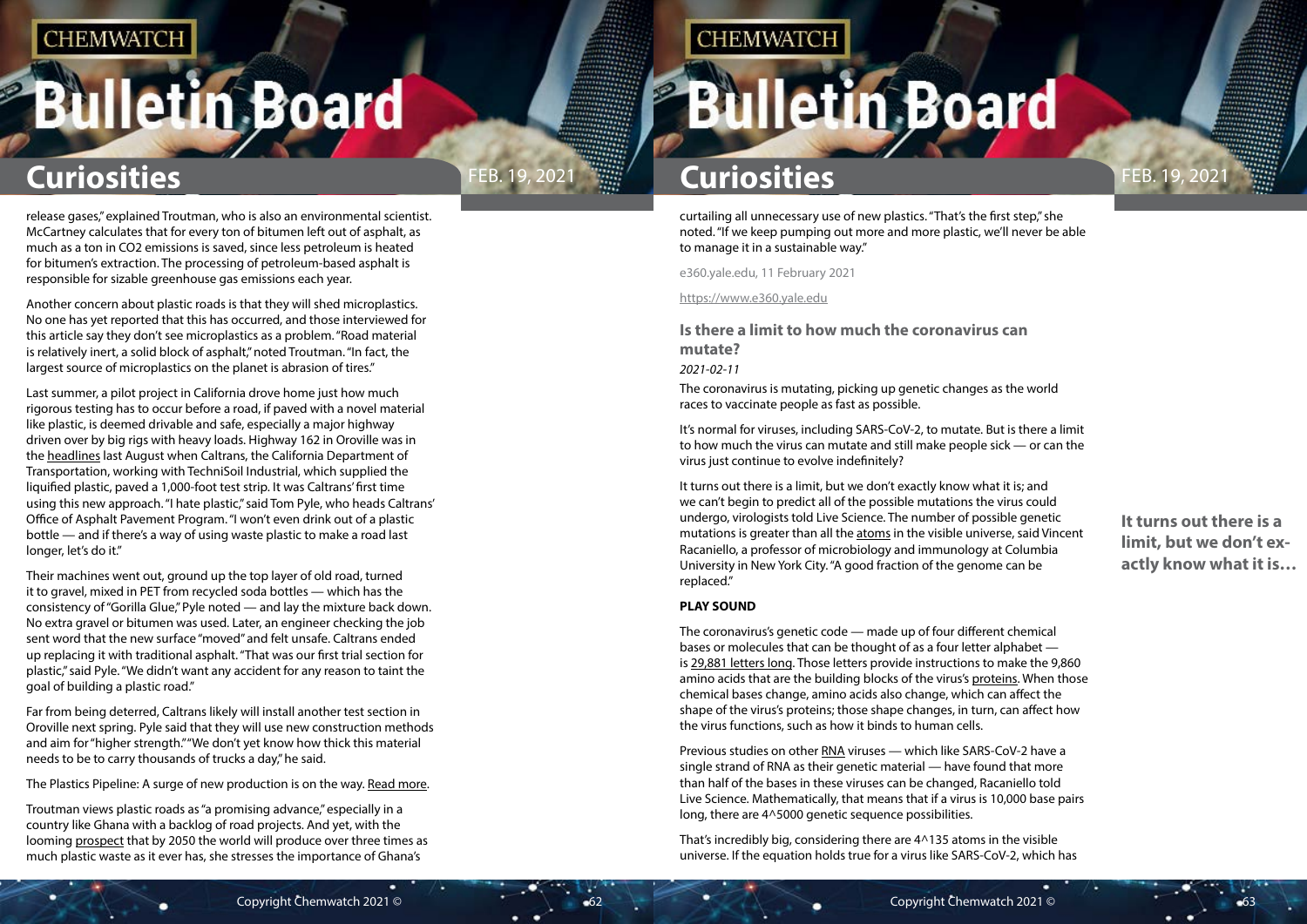# **Bulletin Board**

# **Curiosities** FEB. 19, 2021 **Curiosities** FEB. 19, 2021

occur," Moore told Live Science. In August, another variant called B.1.1.7 emerged in the U.K., and its spread accelerated in November. Early studies suggest that the variant's major mutation, called N501Y, again increased transmissibility, but likely didn't evade neutralizing antibodies that developed in response to D614G and other earlier strains of the novel coronavirus.

Separately, a more worrying mutation took hold in South Africa. This one, called B.1.351 or N501Y.V2, has a similar mutation to the U.K. variant; but this one also has other mutations located close to the receptor binding site of the spike protein — the spot where the spike protein binds to ACE2 on human cells. The key mutation here is one called E484K, which changes the shape of the receptor binding domain (RBD) enough that antibodies that recognized earlier strains might have a hard time recognizing this new one.

Several early studies have suggested that vaccines, such as those by Moderna, Pfizer, Novavax and Johnson &Johnson, still protect against this variant but don't work as well against it as they do for the earlier variants, which they were designed to target.

Another similar variant to B.1.351, called P.1, also cropped up in Brazil, and because of its similarities to the South Africa variant, it could also be concerning. Now, scientists are finding a handful of B.1.1.7 variants that have also mutated to include the E484K mutation.

The RBD domain is one — but not the only — concerning spot where mutations can occur. It's made up of 223 amino acids, 22 of which make contact with the ACE2 receptor on human cells, Racaniello said. Any one of these amino acids can change (due to mutations in the domain's underlying genetic sequence) and increase its contact with human cells, and thus its ability to invade.

Why are all these mutations happening?

**CHEMWATCH** 

Mutations sometimes reflect the so-called founder effect. The virus mutates and a variant becomes dominant because it happened to hop into a person who spread the virus widely. That doesn't necessarily mean that there's an advantage to the mutation.

But sometimes the same — or very similar— mutations, such as N501Y, pop up in different parts of the world. That normally means that the mutation confers an advantage to the virus, said Mohsan Saeed, an assistant professor of biochemistry at Boston University School of

# **Illetin Board**

a genetic code three times as long, there could be 4^14,941 different possible combinations for its genetic sequence. And that's only counting basic letter changes — one chemical replacing another; there are also other mutations such as deletions or insertions in the genome that would further increase the number of possibilities, Racaniello said.

But most of these mutations don't matter — and a huge fraction would be weeded out immediately. "Some mutations are lethal so we never see them," he said. And "many of them are neutral; they just accumulate and they're carried along." The mutations that matter are typically on the coronavirus's spike protein, the weapon it uses to latch onto the ACE2 receptors on the surfaces of human cells. The spike itself is made up of 1,273 amino acids, which are coded by 3,831 chemical bases; so by that same mathematical logic, there are 4^1916 ways the spike protein's code could vary, which is still nearly infinite. Still, many of these mutations are redundant and code for the same amino acids.

What's more, not every mutation will be identified as a new "variant," said John Moore, a professor of microbiology and immunology at Cornell University in Ithaca, New York. "Mutations that are silent happen, but they're not relevant." The variants that are identified and are given a name will usually have noteworthy properties — such as a greater ability to transmit to humans or to escape vaccines.

Robust surveillance can help scientists scan for changes in the virus's genome through random sampling of the infected population. Once they identify potentially important mutations — for example based on where the changes appear in the genome — they can plug those mutations into a computer model of the spike protein interacting with the ACE2 receptor to make predictions on how the variant will behave. But to ultimately understand how the mutation changed the behavior of the virus, they have to do experiments on the virus or proteins, Moore said.

### Past mutations

The very first SARS-CoV-2 variant was identified last spring when the original virus first detected in Wuhan was replaced by a new variant called D614G, which likely emerged in Europe, [according to a JAMA](https://jamanetwork.com/journals/jama/fullarticle/2776039)  [perspective](https://jamanetwork.com/journals/jama/fullarticle/2776039) that Moore co-authored. Not until late summer did scientists discover that the main mutation in that variant likely increased its ability to replicate and spread, Moore said.

While SARS-CoV-2 doesn't mutate as much as HIV or influenza does, "you put a virus like this in 100 million people and mutations are going to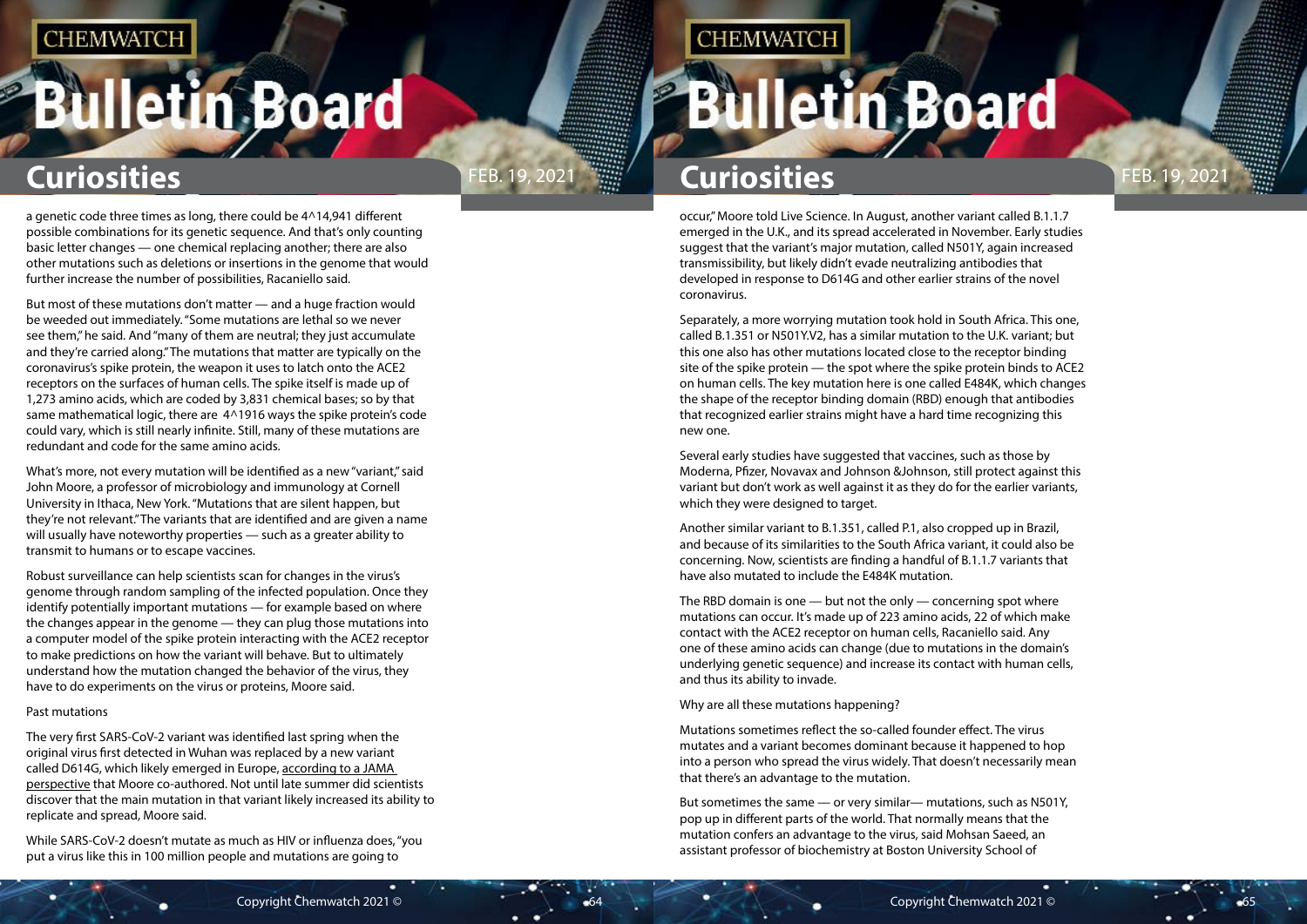# **Bulletin Board**

# **Curiosities** FEB. 19, 2021 **Curiosities** FEB. 19, 2021

Strong selection pressure, such as with very high efficacy vaccines, may reduce the number of chances for the virus to replicate and mutate. Meanwhile a really weak selection pressure means the virus doesn't have to mutate, so any change will provide a negligible advantage, Moore said.

The trouble comes when we put an intermediate level of selection pressure on the virus. For instance, widespread use of weak vaccines, or stretching out the time between the first and second doses of the vaccine, when you don't have a strong antibody response could be a "breeding ground for new variants," Moore said. "We're aware of that."

So to prevent future variants, we need to make sure we are giving people [vaccines](https://www.livescience.com/32617-how-do-vaccines-work.html) on schedule, to stop so-called escape mutants from emerging. And we need to stop the spread of the virus, which allows the coronavirus more chances to mutate.

These viruses "haven't suddenly grown scissors that will cut their way through masks, they haven't grown spring-heeled boots that will bounce them 50 yards between people," Moore said. "They're still coronaviruses and they're still stoppable by the standard procedures that we should all be doing."

Because we can't predict in advance which specific mutations will emerge. The only way to stay two steps behind the virus, rather than 20, is to dramatically ramp up surveillance for new variants, Moore said. That way, scientists can catch and test the impact of new variants in the lab before they become widespread.

SARS-CoV-2 has been circulating in the human population for only a short time, so "scientists are not yet in a position to make predictions about what variants will emerge in the future," based on simulations or past history with the virus, Saeed said. "It is mainly stochastic," or random, he said.

> If the variants become impervious to our vaccines, it's pretty simple to modify Pfizer's and Moderna's mRNA vaccines, to create booster shots by swapping out the genetic sequence used to teach the body to recognize the spike protein with the new mutated sequence, Live Science previously [reported](https://www.livescience.com/mrna-vaccines-future-vaccine-development.html).

"The other point to remember is that when youre talking about these variants they haven't suddenly grown scissors that will cut their way through masks; they haven't grown spring heeled boots that will bounce them 50 yards between people," Moore said. "They're still coronaviruses and they're still stoppable by the standard procedures that we should all be doing."

# **Illetin Board**

Medicine and an investigator in the university's National Emerging Infectious Diseases Laboratories.

The virus is already extremely good at infecting people, so any future advantage it gains from mutations, will likely not be dramatic, he said. "If your radio is already very loud at volume 10, turning it up to 11 is not going to make a huge difference," Saeed told Live Science.

Still, "we will see what happens when the vaccine is administered at a massive scale," he said. In such situations, the vaccines may spur the [viruses](https://www.livescience.com/53272-what-is-a-virus.html) to develop «escape mutations» to block the ability of neutralizing antibodies.

### Future mutations

We're not calling the shots, we're reacting, Moore said. In other words, mutations are occurring in the wild and scientists are then figuring out what their impact will be on transmissibility, lethality or vaccine escape. Though it would be nice to be one step ahead of the virus — for instance predicting, based on simulations, what other mutations could emerge that's likely not feasible given the extent to which the virus can mutate.

"Proteins are very flexible in their abilities to interact with receptors or antibodies; they are capable of [tolerating] mutation in quite a number of different ways to achieve the same endpoint," Moore said. And so "you cannot predict what's going to happen."

Scientists may be able to predict some very obvious mutations that can pop up, such as certain amino acid changes on the spike protein that impact [antibody](https://www.livescience.com/antibodies.html) binding or alterations in the spike›s RBD which would impact the virus›s ability to stick to and enter human cells, Racaniello said. "But that is only part of [the] spike and many other changes can impact fitness."

Though scientists can't predict which mutations will give the virus an edge, they know those mutations will emerge the more the virus spreads.

"You're going to see variants that are selected for greater transmissibility and/or antibody resistance because they're the two biggest selection pressures," Moore said.

**CHEMWATCH**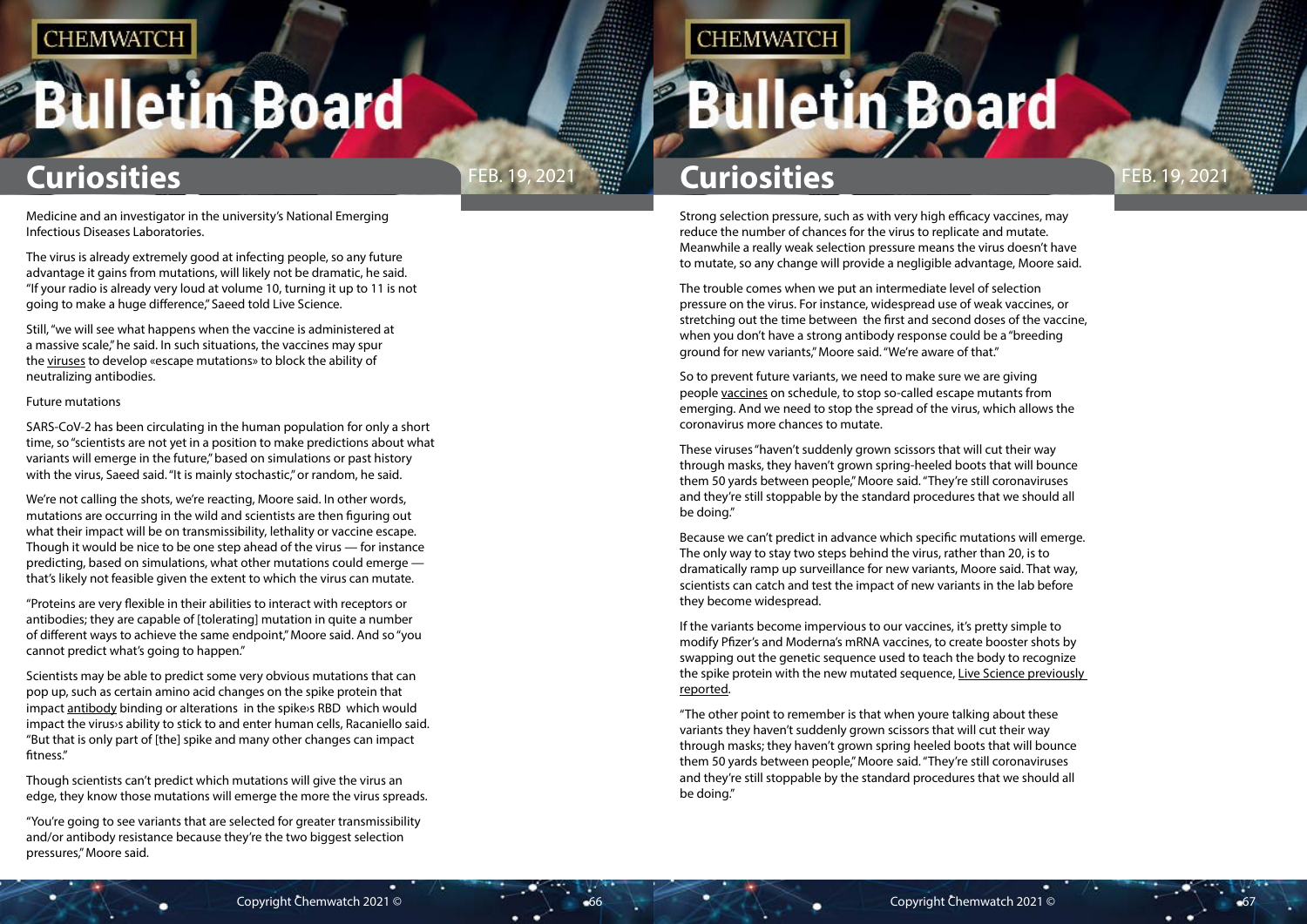# <span id="page-34-0"></span>**Bulletin Board**

**It's estimated that there are as many as 6 million feral cats in the country, and that they kill some 800 million native animals annually.**

# FEB. 19, 2021  $\frac{1}{2}$  Curiosities **Curiosities FEB. 19, 2021**

**CHEMWATCH** 

# **Curiosities Curiosities**

bilby, which looks like a small rabbit with a long nose, and the burrowing bettong, also known as the boodie, which has a squirrel-like face, skinny hind legs, and a long tail. They've added a small number of cats to some of the paddocks and then painstakingly recorded the results. The idea is to put enough pressure on the marsupials to produce behavioral or even better — evolutionary change, but not so much pressure that all the animals wind up dead.

"There's a lot of evidence to show that evolution can occur over very short time periods, particularly when there's strong selection," Moseby observed.

Of course, cats and foxes are already putting strong selective pressure on Australia's native species — so strong that many are no longer around. Among mammals, the country's extinction rate is the highest in the world. The lesser bilby — the greater bilby's cousin — disappeared sometime in the mid-20th century. The crescent-tailed wallaby, the desert bandicoot, and the Lake Mackay hare-wallaby vanished around the same time. All, it's believed, were done in by introduced predators. The greater bilby, for its part, was once abundant throughout most of Australia; today the total population is estimated at fewer than 10,000. The burrowing bettong was one of the most common animals in the country; it's now restricted to islands and reserves like Arid Recovery.

One of the reasons cats and foxes have been so deadly is they were abetted by introduced prey. European rabbits were imported to Australia in 1859; they multiplied and spread so quickly that within a few decades the population numbered in the hundreds of millions. Not only did the rabbits compete with native mammals, but also they allowed the number of cats and foxes to similarly explode. The predators could hunt native mammals to extinction and still do just fine.

The Fear Factor: How the peril of predators can transform a landscape. [Read more.](https://e360.yale.edu/features/the-fear-factor-how-the-peril-of-predators-can-transform-a-landscape)

"Normally, if you have a predator-prey relationship, the prey doesn't go extinct because they rely on each other," Moseby observed. As it was, "the cats and foxes increased into hyper-abundance." Creatures like the lesser bilby and the desert bandicoot "didn't have a chance to evolve because it all happened very quickly."

The hope that motivates Moseby's work is that given a chance, which is to say more time, species may be able to adapt to introduced predators. The results so far have offered some encouragement, but have also proved difficult to interpret.

# **Bulletin Board**

*Originally published on Live Science.*

livescience.com, 11 February 2021

https://www.livescience.com

## **Assisting evolution: how far should we go to help species adapt?**

## *2021-02-09*

Ispent 15 years removing cats from fenced reserves and national parks," Katherine Moseby was saying. "And then, all of a sudden, I was putting them back in. It felt very strange to be doing that."

It was a hot, intensely blue day in the Australian Outback, about 350 miles north of Adelaide. I was tagging along with Moseby as she checked the batteries on the motion-sensitive cameras that dot Arid Recovery, an ecosystem restoration project she and her husband launched in 1997. The project sprawls over 47 square miles of red earth and scrub. It's entirely surrounded by a six-foot-tall fence, which is designed to keep out feral cats and foxes.

Inside the main fence is a series of smaller fenced-in paddocks. Several years ago, Moseby decided to start adding cats into some of these. Her reasoning was simple and, in its own way, radical. The outback ecosystem had been so fundamentally changed, that, if the native animals were to survive, they would have to change, too. Perhaps they could be trained to avoid cats, which were introduced to the country by the British colonists and now can be found virtually everywhere in Australia, including most islands.

"A lot of the focus has been on trying to come up with methods of killing cats better," Moseby, who holds a PhD in reintroduction biology, said. "And we sort of started looking at it from the prey perspective, like, what about if we make prey better? Will that help? Because ultimately coexistence is where we're trying to get to. We're not going to ever get rid of every cat in the whole of Australia." It's estimated that there are as many as 6 million feral cats in the country, and that they kill some 800 million native animals annually. (Foxes, also introduced by the British, are very nearly as widespread; they are somewhat easier to control, though, because they will more readily eat poison bait.)

Over the last several years, Moseby and her colleagues at Arid Recovery have experimented with two threatened marsupial species: the greater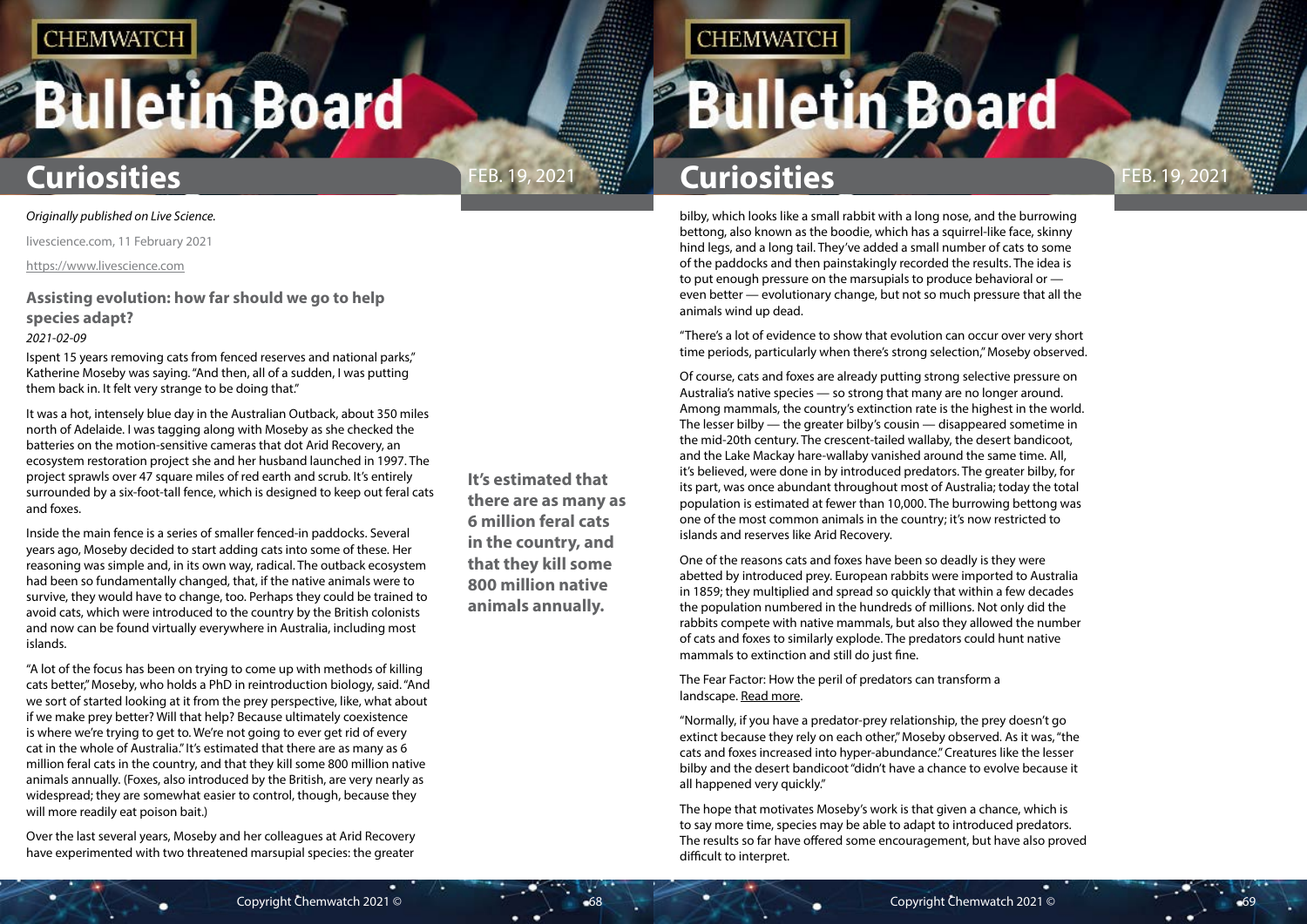# **Bulletin Board**

# **Curiosities** FEB. 19, 2021 **Curiosities** FEB. 19, 2021

the genus *Symbiodinium* — provide corals with much of the food they

need to build reefs.) The approach has been dubbed "assisted evolution."

When I visited the SeaSim, as it's called, it was coral spawning season and a post-doc named Kate Quigley was in charged of the crosses. "We're really looking for the best of the best," she told me.

As with bilbies and bettongs, corals are already under strong selective pressure. As the oceans warm, those that can't take the heat are dying, while those that can persist. (According to a recent report by Australia's ARC Centre of Excellence for Coral Reef Studies, over the past 30 years, the Great Barrier Reef has lost half of its coral populations, mainly owing to climate change.) Many scientists are skeptical that humans can really "assist" corals in the process of evolution. They note that during their annual spawning, the corals themselves perform millions upon millions of crosses; if some of the products of these unions are particularly hardy, they'll go on to produce more corals, and evolve on their own.

Meanwhile, if the process succeeds, it won't preserve reef diversity, but might produce the opposite: reefs dominated by a few unusually adaptable species. "One of my main objections is it's more likely to do more harm than good," Andrew Baird, an ecologist at James Cook University, has argued.

Then there's the issue of scale. A few corals that can withstand higher temperatures aren't going to repopulate the Great Barrier Reef, which is the size of Italy. To overcome this obstacle, even more radical forms of intervention would be needed. With the advent of the gene editing technology CRISPR, these are now also conceivable. If, for instance, genes associated with better heat tolerance could be identified, then corals could, in theory at least, be gene edited to carry them. Using what's known as "gene drive" they could also, potentially, be edited to pass that trait on to their offspring. (Gene drive is a form of gene editing that overrides the normal rules of heredity.)

Already, several groups are looking into the possibility of harnessing gene drive for conservation. Genetic Biocontrol of Invasive Rodents, or GBIRd, is studying the use of gene drive to rid remote islands of rats and mice. (The group is a consortium of organizations that includes North Carolina State University, Australia's Commonwealth Scientific and Industrial Research Organization**,** and New Zealand's Biological Heritage.) Scientists in New Zealand are researching the use of gene drive to eradicate invasive wasps, and scientists at Michigan State University are investigating the possibility of using gene drive to control invasive sea lampreys in the Great Lakes. In



In one experiment, Moseby and her colleagues released five cats into a fenced-in paddock with a few hundred greater bilbies and left them there for two years. They then caught some of the surviving bilbies and as well as some bilbies from a "predator-free" paddock and attached radio transmitters to their tails. The two groups of radio-tagged bilbies were transferred to another paddock with more cats. After 40 days, only a quarter of the "naïve" bilbies were still alive. By comparison, two-thirds of the "predator-exposed" bilbies had managed to avoid predation. This showed that the bilbies who'd been exposed to cats had better survival skills. But whether these skills were learned or involved selection for bilbies with more cat-savvy genes was — and remains — unclear.

Meanwhile, bettongs that were exposed to cats for 18 months showed changes in behavior that suggested they'd become more predator-wary; for instance, they approached food that had been left out for them more slowly. Once again, though, it was hard to know what these changes indicated.

"The mechanisms are there, but there's the question: How fast can it happen?" Moseby said. "People say to me, 'Oh, this could take a hundred years.' And I say, 'Yeah, it could take a hundred years. What else are you doing?' I might not be alive to see it, but that doesn't mean that it's not worth doing."

Moseby "is the most innovative conservation scientist alive, as far as I'm concerned," Daniel Blumstein, a professor of ecology and evolutionary biology at the University of California, Los Angeles., who has worked with her on several research papers, told me. "She is just so creative."

Moseby's is one of a growing number of conservation projects that proceed from the premise it's no longer enough to protect species from change. Humans are going to have to intervene to *help* species change.

More than 1,000 miles northeast of Arid Recovery, at the Australian Institute of Marine Science's National Sea Simulator, near the city of Townsville, researchers are working to produce corals that can survive warmer temperatures. The effort involves crossing corals from the central part of the Great Barrier Reef, where the water is cooler, with corals from the northern part of the reef, where it's hotter. The offspring of these crosses are then subjected to heat stress in the labs of the Sea Simulator. The hope is that some of them will prove better able to withstand higher temperatures than either of their parents. As part of this effort, researchers are also subjecting generations of coral symbionts to heat stress, in an attempt to select for hardier varieties. (The symbionts — tiny algae from

## **CHEMWATCH**

# **Bulletin Board**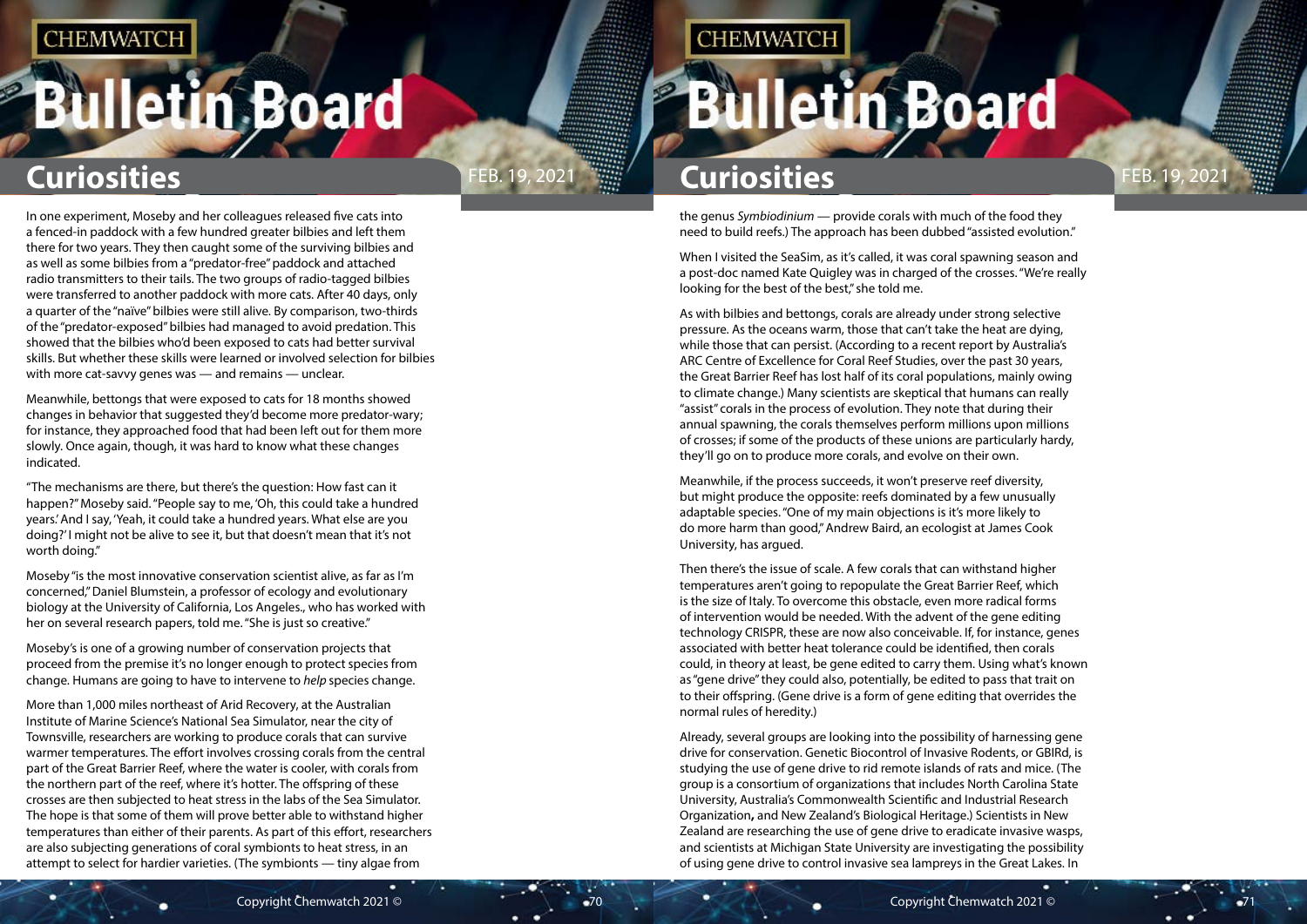# <span id="page-36-0"></span>**Bulletin Board**



## **The Philippine government says the Spanish neurologist and amateur biologist who described the species acquired his specimens illegally.**

# **Curiosities Curiosities**

**Illicit centipede raises thorny question: Should journals have refused to publish a paper about it?** *2021-02-10*

In 2018, a new species of centipede [graced the pages](https://www.biotaxa.org/Zootaxa/article/view/zootaxa.4483.3.1) of the prominent taxonomy journal *Zootaxa*. More than 14 centimeters long, with striking teal-colored legs, it lives in the montane and mossy forests of the Philippines. Now, however, the centipede is in a harsh spotlight. The Philippine government says the Spanish neurologist and amateur biologist who described the species acquired his specimens illegally.

Neither the journal's editors nor its peer reviewers caught the lapse—and the journal has no policy requiring documentation that specimens have been collected with proper permits. Some editors tell *Science* that should change. Others worry about hampering research when undescribed species are vanishing fast. And all agree that journals would struggle to enforce any such rules, given the wide variation in countries' legal requirements. "There is simply no way for a journal to police this," says Maarten Christenhusz, an independent botanist and editor-in-chief of the *Zoological Journal of the Linnean Society*.

Carles Doménech of the University of Alicante in Spain had contacted Filipino collectors after seeing images of the centipede online. One, Michael Andrew Cipat, caught wild centipedes and sold them—dead and alive—to Doménech in 2016 and 2017. Cipat tells *Science* he had collecting permits and that a friend with export permits shipped the specimens. But the Philippine Department of Environment and Natural Resources says it is illegal to sell specimens to a foreign researcher who has not signed an agreement with DENR. "The Philippine government does not tolerate such illegal acts," a representative wrote to *Science*. The collectors could be imprisoned or fined under a Philippine [wildlife](https://lawphil.net/statutes/repacts/ra2001/ra_9147_2001.html)  [protection law](https://lawphil.net/statutes/repacts/ra2001/ra_9147_2001.html).

Doménech says he didn't know he needed permits to export the centipedes, calling himself a "newbie" who worked largely alone. After he submitted his paper describing the new species, which he named *Scolopendra paradoxa*, neither *Zootaxa* nor any of the five reviewers of his manuscript asked about permits, he says. "Now I know it [was] a mistake," he wrote in an email. "Now I capture my specimens and don't let anybody do it for me without the corresponding legal permits."

Zhi-Qiang Zhang, editor-in-chief of *Zootaxa*, who studies mites at Landcare Research in New Zealand, says that even though the journal

Australia, it's been proposed that gene drive could be used to reduce or even eliminate feral cats. Though all of these gene-drive-for-conservation projects are now in very early stages, it seems likely that, in coming years, at least some of them will prove to be workable.

The idea of using gene editing to preserve natural systems seems, from a certain perspective, crazy. What could be less natural than a creature created in a lab? And the perils of releasing gene-edited organisms particularly those equipped with gene drive — are clearly enormous.

But at a time when the border between the natural and the manmade, the wild and the synthetic, is becoming increasingly blurred, gene editing animals to protect them — or to protect other species from them may become increasingly appealing. Already, researchers at the SUNY College of Environmental Science and Forestry in Syracuse, New York have produced a genetically-modified American chestnut tree that's resistant to chestnut blight, the fungal pathogen that, in the early decades of the 20th century, killed off nearly every chestnut tree in North America. (The modified tree contains a key gene borrowed from wheat.) The tree has been submitted for federal approval, and a decision is expected sometime in the next year or so.

As for "assisted evolution," such efforts, it could be argued, were already underway long before the term was invented. The American Chestnut Foundation, for instance, has been working for decades to create a blight-resistant chestnut tree via conventional breeding methods. These trees would be hybrids — American chestnuts crossed with Chinese chestnuts — and so, they, too, would contain genes from two different species, albeit closely-related ones.

As Kent Redford, a conservation consultant, and Bill Adams, a professor of conservation and development at Cambridge, put it in their forthcoming book, *Strange Natures*: "The idea that conservation must protect what is 'natural' is understandable." However, "the distinction between what is natural and what is artificial no longer provides a sound guide to thinking about people and nonhuman life."

e360.yale.edu, 9 February 2021

https://www.e360.yale.edu

**CHEMWATCH**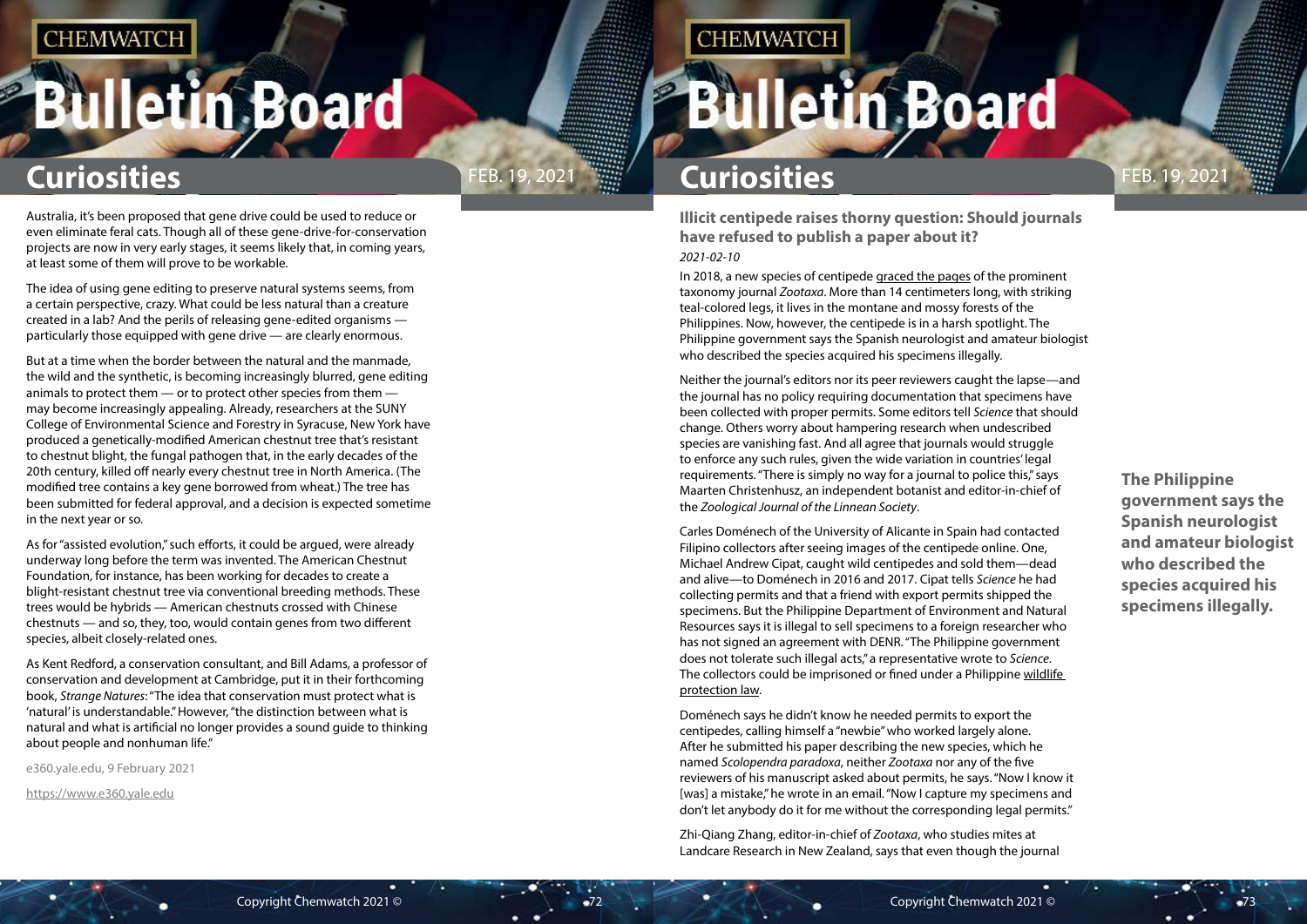# <span id="page-37-0"></span>**Bulletin Board**

**"In a lot of ways, it's kind of like a Fitbit in your skull with tiny wires," said Musk, founder of Tesla and SpaceX, of the new technology.**

# **Curiosities Curiosities**

use of genetic resources; Spain says the EU legislation that enforces the

Nagoya Protocol does not apply to taxonomic studies such as Doménech's.

Gonzalo Giribet, editor-in-chief of *Invertebrate Systematics* and a zoologist at Harvard University, adds that reviewers can't take on the responsibility either. "They are doing this altruistically," he says, making him leery of adding legal concerns to their reviewing burden. "Journals should have clear statements about the origins of the biological materials and ethics, and the ultimate responsibility [for legality] should lie with the authors."

Clear information about legal requirements would help reviewers, editors, and researchers, says Caroline Fukushima, an arachnologist at the Finnish Museum of Natural History. In June 2020, in *Conservation Biology*, she and colleagues [recommended creating a platform](https://conbio.onlinelibrary.wiley.com/doi/full/10.1111/cobi.13572) for countries' legal requirements for wildlife research. "We are facing habitat destruction, so we must make life easier and faster for scientists," she says.

sciencemag.org, 10 February 2021

https://www.sciencemag.org

### **Can privacy coexist with technology that reads and changes brain activity?** *2021-02-11*

Gertrude the pig rooted around a straw-filled pen, oblivious to the cameras and onlookers — and the 1,024 electrodes eavesdropping on her brain signals. Each time the pig's snout found a treat in a researcher's hand, a musical jingle sounded, indicating activity in her snout-controlling nerve cells.

Those beeps were part of the big reveal on August 28 by Elon Musk's company Neuralink. "In a lot of ways, it's kind of like a Fitbit in your skull with tiny wires," said Musk, founder of Tesla and SpaceX, of the new technology.

Neuroscientists have been recording nerve cell activity from animals for decades. But the ambitions of Musk and others to link humans with computers are shocking in their reach. Future-minded entrepreneurs and researchers aim to listen in on our brains and perhaps even reshape thinking. Imagine being able to beckon our Teslas with our minds, Jedistyle.

Some scientists called Gertrude's introduction a slick publicity stunt, full of unachievable promises. But Musk has surprised people before. "You can't



does not impose permit requirements, individual editors may reject manuscripts that lack permits. He says the journal's editors had previously discussed whether it should instruct authors to follow permit requirements and could not agree. "Most editors had negative views about 'permits' or 'legal requirements' for specimens," Zhang says, citing opinions that such [regulations curb biodiversity research and conservation.](https://science.sciencemag.org/content/360/6396/1405)

One reviewer of Doménech's manuscript, Carlos Martínez, a centipede taxonomist at the University of Turku's Zoological Museum, says he was "really mad" to learn about the origins of the centipede specimens. "As reviewers, we have the right to know if the specimens were illegally obtained," he says. "We have the right to refuse to review the paper." Martínez says he interviewed four of the five Filipino collectors named in the paper and confirmed the specimens were illegal. But he says reviewers can't be expected to routinely probe the legality of specimens. "We reviewers are not supposed to be the police."

Illegal specimens in research [have been exposed occasionally](https://www.sciencemag.org/news/2019/02/amazing-blue-tarantula-new-spider-species-did-researchers-break-law-when-they-studied), but journal editors disagree about the magnitude of the problem. One editor described it as "insignificant"; another said it is "impossible to know." They also disagree on what to do about it. Louis Deharveng, deputy editor-inchief of *ZooKeys* and an emeritus arthropod researcher at the National Museum of Natural History in Paris, says an editorial policy on permits "is essential."

But among five respected taxonomy journals, two—the *Zoological Journal of the Linnean Society* and *Zootaxa*—do not instruct authors to abide by specimen-collecting laws. (*Science* will soon add such compliance with legal requirements to its editorial policy.)

Shaun Winterton, editor-in-chief of *Systematic Entomology* and an entomologist at the California Department of Food and Agriculture, says his journal tells authors to follow the law, but adds, "If we as editors suspected that material was illegally collected, it could be difficult for us to confirm." (He notes that he is speaking on behalf of the journal, not his employer.) The complex and varying legal conditions that countries impose on research are one obstacle.

A further complication is the international Nagoya Protocol, which aims to ensure "fair and equitable sharing of benefits arising from the utilization of genetic resources." The agreement may govern the import of some specimens, but whether it applies to taxonomy specimens is unclear. The Nagoya Protocol allows each signatory country to define what constitutes

# **CHEMWATCH**

# **Bulletin Board**

# FEB. 19, 2021  $\frac{1}{2}$  Curiosities **Curiosities FEB. 19, 2021**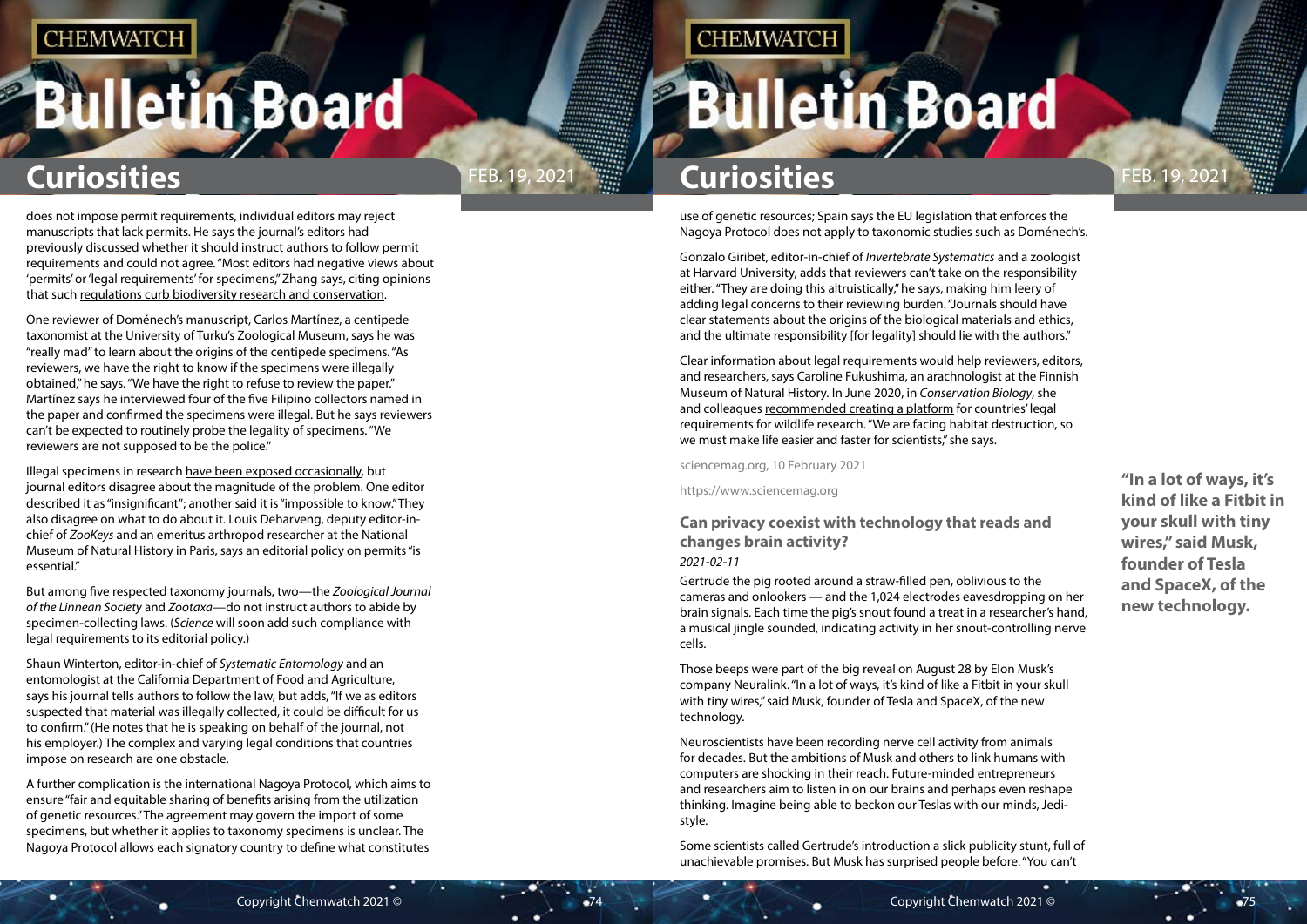# **Bulletin Board**

# **Curiosities** FEB. 19, 2021 **Curiosities** FEB. 19, 2021

When these types of brain manipulations get discussed, several sci-fi scenarios come to mind, such as memories being wiped clean in the poignant 2004 film *Eternal Sunshine of the Spotless Mind*; ideas implanted into a person's mind, as in the 2010 movie *Inception*; or people being tricked into thinking a virtual world is the real thing, as in the mindbending 1999 thriller *The Matrix*.

Today's tech capabilities are nowhere near any of those fantasies. Still, "the here and now is just as interesting ... and just as morally problematic," says neuroethicist Timothy Brown of the University of Washington in Seattle. "We don't need *The Matrix* to get our dystopia."

Today, codes of ethics and laws govern research, medical treatments and certain aspects of our privacy. But we have no comprehensive way to handle the privacy violations that might arise with future advances in brain science. "We are all flying by the seat of our pants here," says Rafael Yuste, a neurobiologist at Columbia University.

For now, ethics questions are being taken up in a piecemeal way. Academic researchers, bioethicists and scientists at private companies, such as IBM and Facebook, are discussing these questions among themselves. Large brain-research consortiums, [such as the U.S. BRAIN](https://www.sciencenews.org/article/brain-shot)  [Initiative](https://www.sciencenews.org/article/brain-shot) (*SN: 2/22/14, p. 16*), include funding for projects that address privacy concerns. Some governments, including Chile's national legislature, are starting to address concerns raised by neurotechnology.

With such disjointed efforts, it's no surprise that no consensus has surfaced. The few answers that exist are as varied as the people doing the asking.

### **Electrode bracelet**

A bracelet studded with electrodes can detect tiny nerve impulses on the wrist. The bracelet (shown) uses electromyography, which picks up the behavior of nerve cells that control muscles, to eavesdrop on signals that move from the brain to hand muscles. Developed by New York City–based CTRL-Labs, a neural interface company acquired by Facebook Reality Labs in 2019, the bracelet allows users to play chess in a virtual room, control a hand avatar and type with tiny movements from inside a pocket, for instance, without a keyboard, mouse or touch screen. The technology is still in development.

**Reading thoughts**

argue with a guy who built his own electric car and sent it to orbit around Mars," says Christof Koch, a neuroscientist at the Allen Institute for Brain Science in Seattle.

Whether Neuralink will eventually merge brains and Teslas is beside the point. Musk isn't the only dreamer chasing neurotechnology. Advances are coming quickly and span a variety of approaches, including external headsets that may be able to distinguish between hunger and boredom; implanted electrodes that translate intentions to speak into real words; and bracelets that use nerve impulses for typing without a keyboard.

Today, [paralyzed people are already testing brain-computer interfaces](https://www.sciencenews.org/article/mind-motion), a technology that connects brains to the digital world (*SN: 11/16/13, p. 22*). With brain signals alone, users have been able to shop online, communicate and [even use a prosthetic arm to sip from a cup](https://www.sciencenews.org/article/paralyzed-woman-grips-sips-coffee-robot-arm) (*SN: 6/16/12, p. 5*). The ability to hear neural chatter, understand it and perhaps even modify it could change and improve people's lives in ways that go well beyond medical treatments. But these abilities also raise questions about who gets access to our brains and for what purposes.

### **Readers' thoughts**

We asked members of the public for their take on the ethics of new brain technology. A sampling of their quotes are on the following pages.

Because of neurotechnology's potential for both good and bad, we all have a stake in shaping how it's created and, ultimately, how it is used. But most people don't have the chance to weigh in, and only find out about these advances after they're a fait accompli. So we asked *Science News* readers their views about recent neurotechnology advances. We described three main ethical issues — fairness, autonomy and privacy. Far and away, readers were most concerned about privacy.

The idea of allowing companies, or governments, or even health care workers access to the brain's inner workings spooked many respondents. Such an intrusion would be the most important breach in a world where privacy is already rare. "My brain is the only place I know is truly my own," one reader wrote.

Technology that can change your brain — nudge it to think or behave in certain ways — is especially worrisome to many of our readers. A nightmare scenario raised by several respondents: We turn into zombies controlled by others.

# **CHEMWATCH**

# **Illetin Board**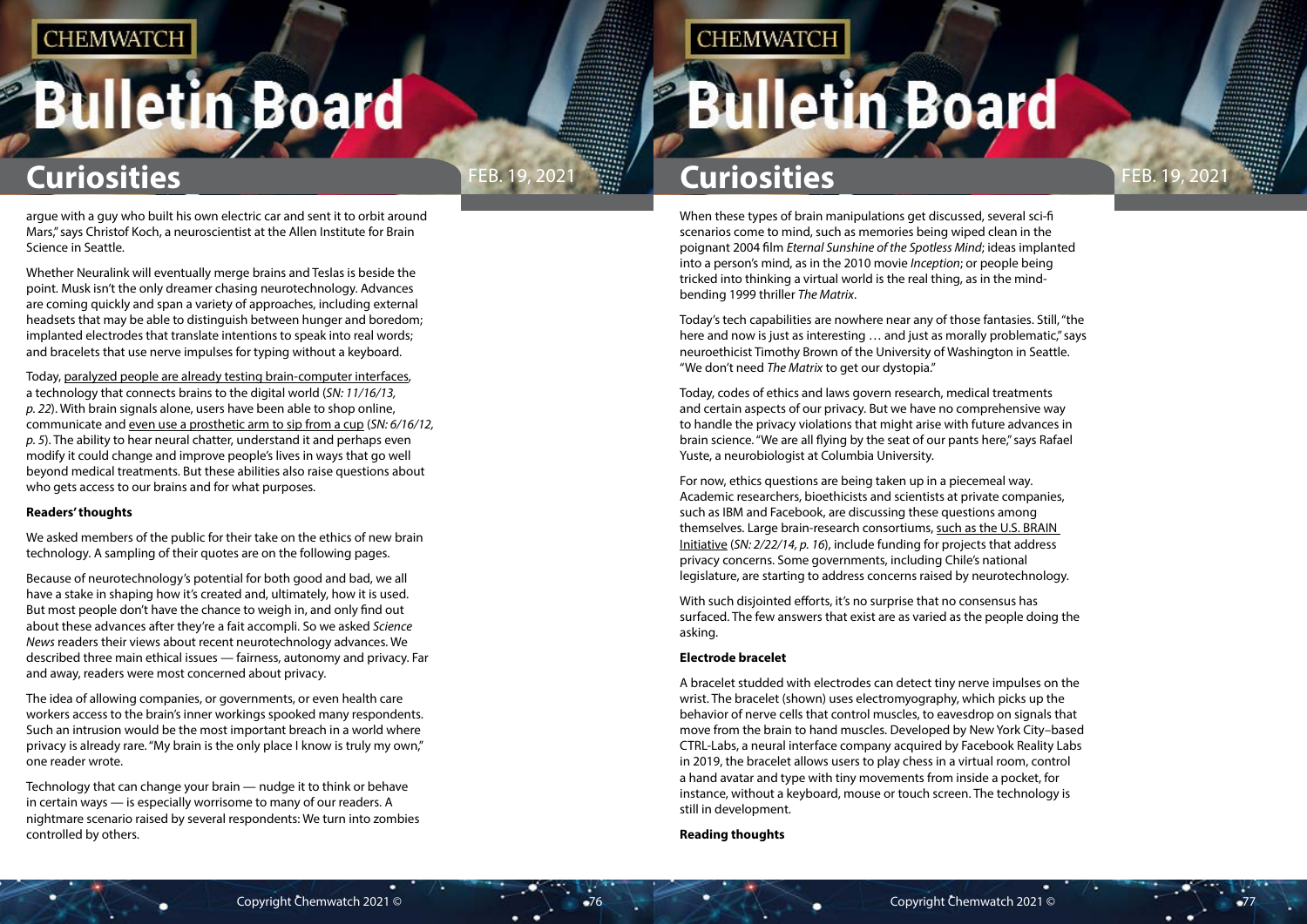# **Bulletin Board**

# **Curiosities** FEB. 19, 2021 **Curiosities** FEB. 19, 2021

But that terrain may change quickly. "We are getting very, very close" to having the ability to pull private information from people's brains, Yuste says, pointing to studies that have decoded what a person is looking at and what words they hear. Scientists from Kernel, a neurotech company near Los Angeles, have invented a helmet, just now hitting the market, that is essentially a portable brain scanner that can pick up activity in certain brain areas.

For now, companies have only our behavior — our likes, our clicks, our purchase histories — to build eerily accurate profiles of us and estimate what we'll do next. And we let them. Predictive algorithms make good guesses, but guesses all the same. "With this neural data gleaned from neurotechnology, it may not be a guess anymore," Yuste says. Companies will have the real thing, straight from the source.

Even subconscious thoughts might be revealed with further technological improvements, Yuste says. "That is the ultimate privacy fear, because what else is left?"

### **Laser helmets**

A helmet sends laser beams through the skull and into the brain. After bouncing off tissue and blood, the particles of light return to detectors that measure oxygen levels. Those levels indicate where in the brain nerve cells are active, thus giving clues about mental processes. This technology, called functional near-infrared spectroscopy, is the same that allows pulse oximeters to measure oxygen levels in the blood. In early 2021, the neurotechnology company Kernel, based near Los Angeles, began selling Kernel Flow helmets (shown) to researchers who are using the tools to study concussions, language and even dreaming.

### **Rewrite, revise**

Technology that can change the brain's activity already exists today, as medical treatments. These tools can detect and stave off a seizure in a person with epilepsy, for instance, or stop a tremor before it takes hold.

Researchers are testing systems for obsessive-compulsive disorder, addiction [and depression](https://www.sciencenews.org/article/brain-electric-implants-treat-depression-closer-reality) (*SN: 2/16/19, p. 22*). But the power to precisely change a functioning brain directly — and as a result, a person's behavior — raises worrisome questions.

The desire to persuade, to change a person's mind, is not new, says Marcello Ienca, a bioethicist at ETH Zurich. Winning hearts and minds is at the core of advertising and politics. Technology capable of changing

# **Illetin Board**

The ability to pull information directly from the brain — without relying on speaking, writing or typing — has long been a goal for researchers and doctors intent on helping people whose bodies can no longer move or speak. Already, implanted electrodes can record signals from the movement areas of the brain, allowing people to control robotic prostheses.

In January 2019, researchers at Johns Hopkins University implanted electrodes in the brain of Robert "Buz" Chmielewski, who was left quadriplegic after a surfing accident. With signals from both sides of his brain, Chmielewski controlled two prosthetic arms to use a fork and a knife simultaneously to feed himself, researchers announced in a press release on December 10.

Robert "Buz" Chmielewski, who has had quadriplegia since his teens, uses brain signals to feed himself some cake. Via electrodes implanted in both sides of his brain, he controls two robotic arms: One manipulates the knife and the other holds the fork.

Other research has decoded speech from the brain signals of a paralyzed man who is unable to speak. When the man saw the question, "Would you like some water?" on a computer screen, he responded with the text message, "No, I am not thirsty," using only signals in his brain. This feat, described November 19 at a symposium hosted by Columbia University, is another example of the tremendous progress under way in linking brains to computers.

"Never before have we been able to get that kind of information without interacting with the periphery of your body, that you had to voluntarily activate," says Karen Rommelfanger, a neuroethicist at Emory University in Atlanta. Speaking, sign language and writing, for instance, "all require several steps of your decision making," she says.

Today, efforts to extract information from the brain generally require bulky equipment, intense computing power and, most importantly, a willing participant, Rommelfanger says. For now, an attempt to break into your mind could easily be thwarted by closing your eyes, or wiggling fingers, or even getting drowsy.

What's more, Rommelfanger says, "I don't believe that any neuroscientist knows what a mind is or what a thought is," she says. "I am not concerned about mind reading, from the existing terrain of technologies."

Bottom of Form

**CHEMWATCH**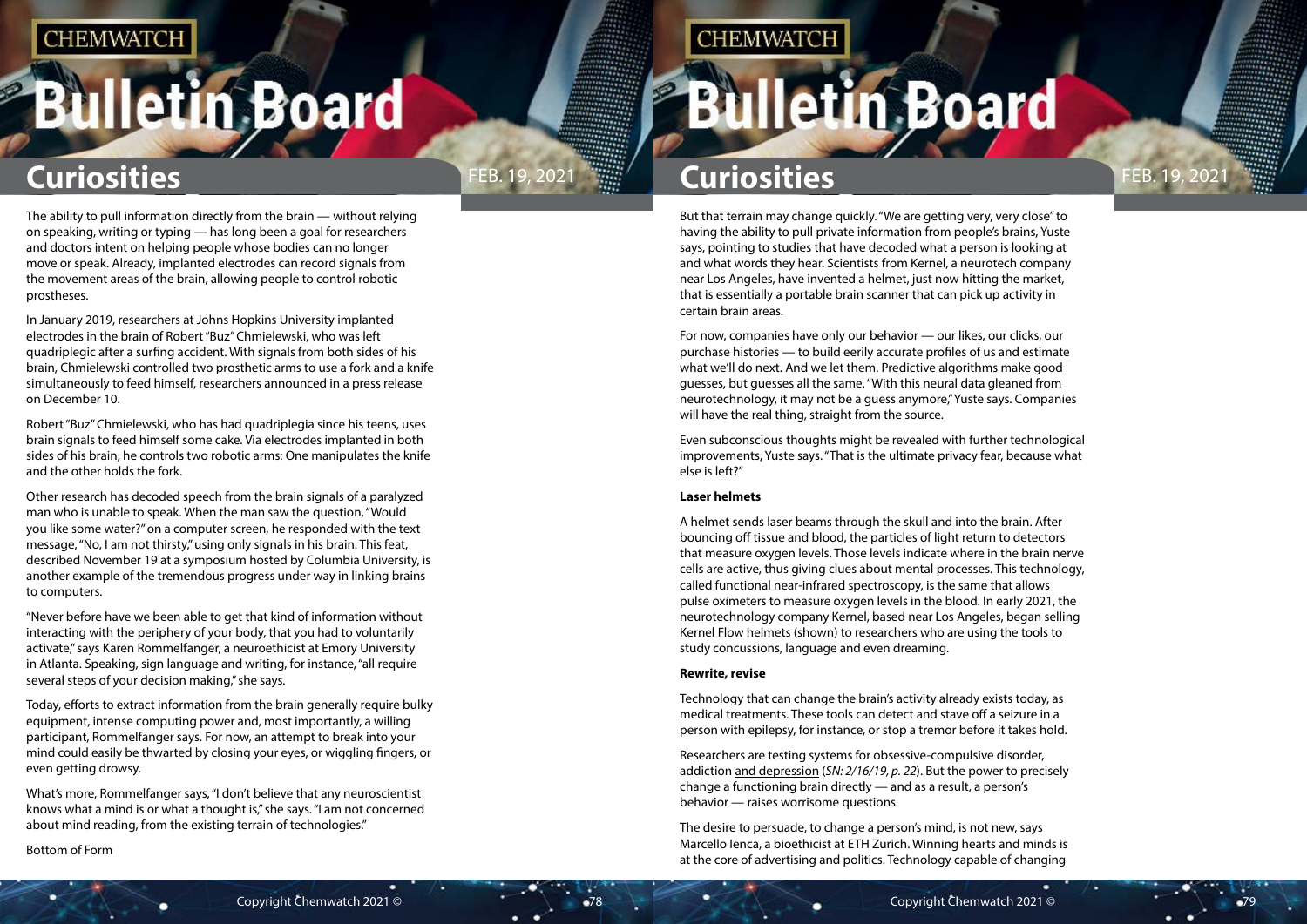# **Bulletin Board**



It's too early to worry about privacy invasions from neurotechnology, Wexler argues, a position that makes her an outlier. "Most of my colleagues would tell me I'm crazy."

At the other end of the spectrum, some researchers, including Yuste, have proposed strict regulations around privacy that would treat a person's neural data like their organs. Much like a liver can't be taken out of a body without approval for medical purposes, neural data shouldn't be removed either. That viewpoint has found purchase in Chile, which is now considering whether to classify neural data with new protections that would not allow companies to get at it.

Other experts fall somewhere in the middle. Ienca, for example, doesn't want to see restrictions on personal freedom. People ought to have the choice to sell or give away their brain data for a product they like, or even for straight up cash. "The human brain is becoming a new asset," lenca says, something that can generate profit for companies eager to mine the data. He calls it "neurocapitalism."

And Ienca is fine with that. If a person is adequately informed — granted, a questionable if — then they are within their rights to sell their data, or exchange it for a service or product, he says. People ought to have the freedom to do what they like with their information.

General rules, checklists and regulations are not likely to be a good path forward, Rommelfanger says. "Right now, there are over 20 frameworks, guidelines, principles that have been developed since 2014 on how to handle neuroscience," she says. Those often cover "mental privacy" and "cognitive liberty," the freedom to control your own mental life.

Those guidelines are thoughtful, she says, but the technologies differ in what they're capable of, and in their possible ethical repurcussions. Onesize-fits-all solutions don't exist, Rommelfanger says.

### **Under-skull implants**

Thin tendrils laced with hundreds or thousands of electrodes will spread out in the brain to listen in on — and perhaps even stimulate — nerve cells. So far, Elon Musk's company Neuralink, based in Fremont, Calif., has tried the method on rats and pigs in the lab. Other labs are testing implanted electrodes in people with paralysis. To make the surgery less risky and more efficient, Neuralink is building a robot that can quickly sew the electrode threads (shown attached to a charging disk) into the brain, ultimately linking people with computers.

your brain's activity with just a subtle nudge, however, "brings current manipulation risks to the next level," Ienca says.

What happens if such influence finds a place outside the medical arena? A doctor might use precise brain-modifying technology to ease anorexia's grip on a young person, but the same might be used for money-making purposes: "Imagine walking into McDonald's and suddenly you have an irresistible urge for a cheeseburger (or 10)," one of our readers wrote.

Is the craving caused by real hunger? Or is it the result of a tiny neural nudge just as you drove near the golden arches? That neural intrusion could spark uncertainty over where that urge came from, or perhaps even escape notice altogether. "This is super dangerous," Yuste says. "The minute you start stimulating the brain, you are going to be changing people's minds, and they will never know about it, because they will interpret it as 'that's me.' "

Precise brain control of people is not possible with existing technology. But in a hint of what may be possible, scientists have already [created](https://www.sciencenews.org/article/manipulating-nerve-cells-makes-mice-see-something-not-there)  [visions inside mouse brains](https://www.sciencenews.org/article/manipulating-nerve-cells-makes-mice-see-something-not-there) (*SN: 8/17/19, p. 10*). Using a technique called optogenetics to stimulate small groups of nerve cells, researchers made mice "see" lines that weren't there. Those mice behaved exactly as if their eyes had actually seen the lines, says Yuste, whose research group performed some of these experiments. "Puppets," he calls them.

### **What to do?**

As neurotechnology marches ahead, scientists, ethicists, companies and governments are looking for answers on how, or even whether, to regulate brain technology. For now, those answers depend entirely on who is asked. And they come against a backdrop of increasingly invasive technology that we've become surprisingly comfortable with.

We allow our smartphones to monitor where we go, what time we fall asleep and even whether we've washed our hands for a full 20 seconds. Couple that with the digital breadcrumbs we actively share about the diets we try, the shows we binge and the tweets we love, and our lives are an open book.

Those details are more powerful than brain data, says Anna Wexler, an ethicist at the University of Pennsylvania. "My e-mail address, my notes app and my search engine history are more reflective of who I am as a person — my identity — than our neural data may ever be," she says.

# **CHEMWATCH**

# **Illetin Board**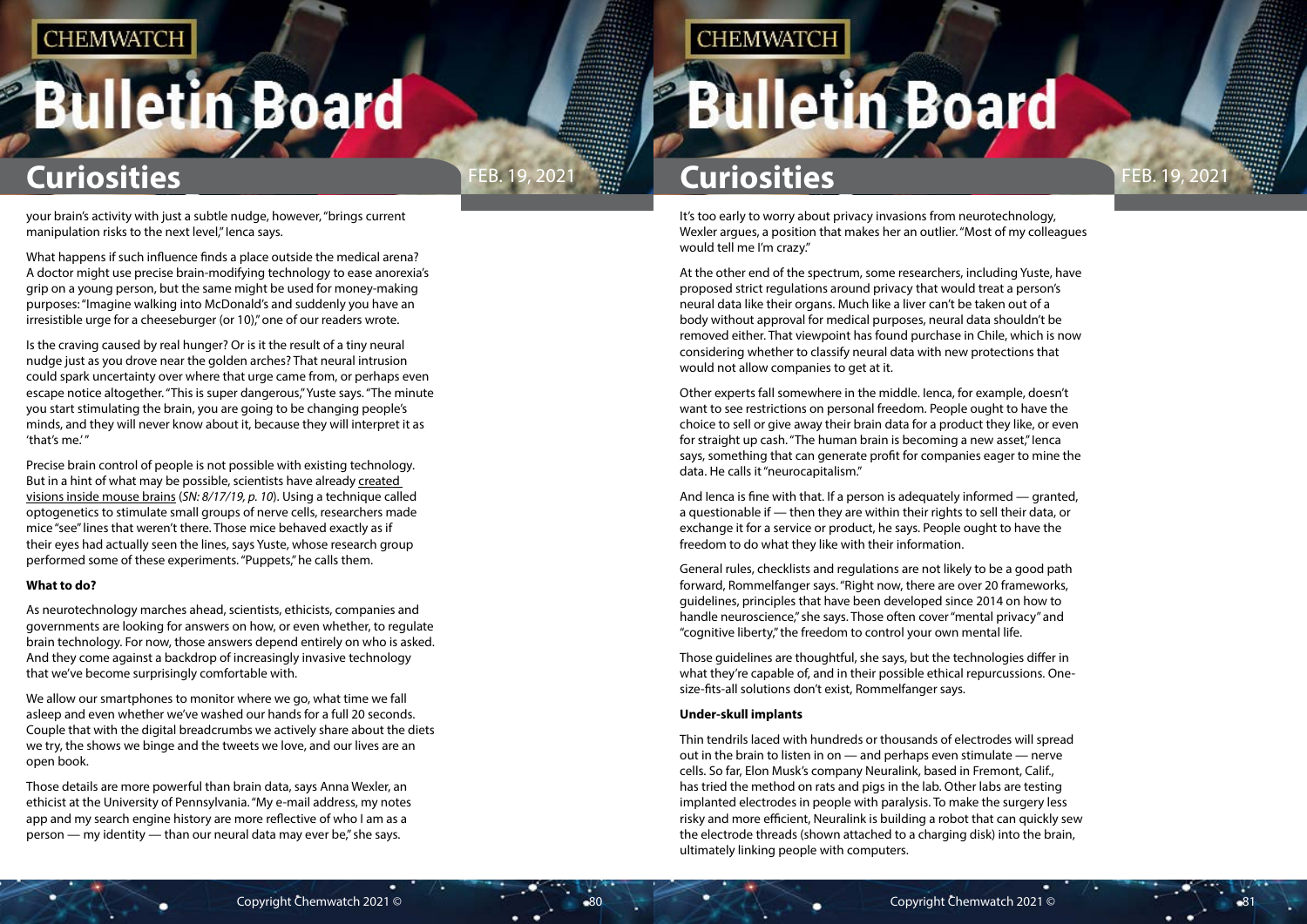# <span id="page-41-0"></span>**Bulletin Board**



## **Antimatter is just like normal matter, except not.**

# **Curiosities Curiosities**

is made of normal matter, [the solar system](https://www.space.com/56-our-solar-system-facts-formation-and-discovery.html) is made of normal matter, the dust between galaxies is made of normal matter; it looks like the whole universe is entirely composed of normal matter.

There are only two places where antimatter exists. One is inside our ultrapowerful particle colliders: When we turn them on and blow up some subatomic stuff, jets of both normal and antimatter pop out. The other place is in [cosmic rays.](https://www.space.com/32644-cosmic-rays.html) Cosmic rays aren't really rays but rather are streams of high-energy particles streaking in from across the cosmos and hitting our atmosphere. Those particles come from ultra-powerful processes in the universe, like supernovae and colliding stars, and so the same physics applies.

But why is antimatter so rare? If matter and antimatter are so perfectly balanced, what happened to all the anti-stuff? The answer lies somewhere in the early universe.**PLAY SOUND**

The anti-galaxy

**CHEMWATCH** 

We're not exactly sure what did it, but something went off balance in the young cosmos. Presumably in the good old days (and I'm talking when the universe was less than a second old here), matter and antimatter were produced in equal amounts. But then something happened; something caused more matter to be produced than antimatter. It wouldn't take much, just a one part per billion imbalance, but it would be enough for normal matter to come to dominate essentially the entire universe, eventually forming stars and galaxies and even you and me.

But whatever that process was — and I should mention that the detailed physics of that antimatter-killing mechanism in the early universe are currently beyond known physics, so there's a lot up in the air here — it may not have been entirely perfect. It's totally possible that the early universe may have left large clumps of antimatter alone, floating here and there throughout the universe.

We don't know why [the universe](https://www.space.com/52-the-expanding-universe-from-the-big-bang-to-today.html) is dominated by matter over antimatter, but there could be entire stars, and maybe even galaxies, in the universe made of antimatter.

> Those clumps, if they survived long enough, would grow up in relative isolation. Sure, when matter and antimatter collide, they annihilate each other in a flash of energy, and that would've caused some headaches in the early universe, but if the antimatter clumps made it through that trial, they would've been home free.

Over the course of billions of years, those clumps of antimatter could have assembled together and grown larger. Remember that the only difference between antimatter and matter is their charge — all other operations of

Instead, each company or research group may need to work through ethical issues throughout the development process. She and colleagues have recently [proposed five questions](https://www.cell.com/neuron/pdfExtended/S0896-6273(18)30823-7) that researchers can ask themselves to begin thinking about these ethical issues, including privacy and autonomy. The questions ask people to consider how new technology might be used outside of a lab, for instance.

Moving forward on the technology to help people with mental illness and paralysis is an ethical imperative, Rommelfanger says. "More than my fear of a privacy violation, my fear is about diminished public trust that could undermine all of the good this technology could do."

A lack of ethical clarity is unlikely to slow the pace of the coming neurotech rush. But thoughtful consideration of the ethics could help shape the trajectory of what's to come, and help protect what makes us most human.

sciencenews.org, 11 February 2021

https://www.sciencenews.org

## **Could there be a cluster of antimatter starts orbiting our galaxy?**

### *2021-02-09*

The anti-stars would continuously shed their [antimatter](https://www.space.com/antimatter.html) components out into the cosmos, and could even be detectable as a small percentage of the high-energy particles hitting Earth. **PLAY SOUND**

### Unbalanced birth

Antimatter is just like normal matter, except not. Every single particle has an anti-particle twin, with the exact same mass, exact same spin and exact same everything. The only thing different is the charge. For example, the anti-particle of the electron, called the positron, is exactly like the electron except that it has positive electric charge.

Our theories of fundamental physics point to a special kind of symmetry between matter and antimatter — they mirror each other almost perfectly. For every particle of matter in the universe, there ought to be a particle of antimatter. But when we look around, we don't see any antimatter. Earth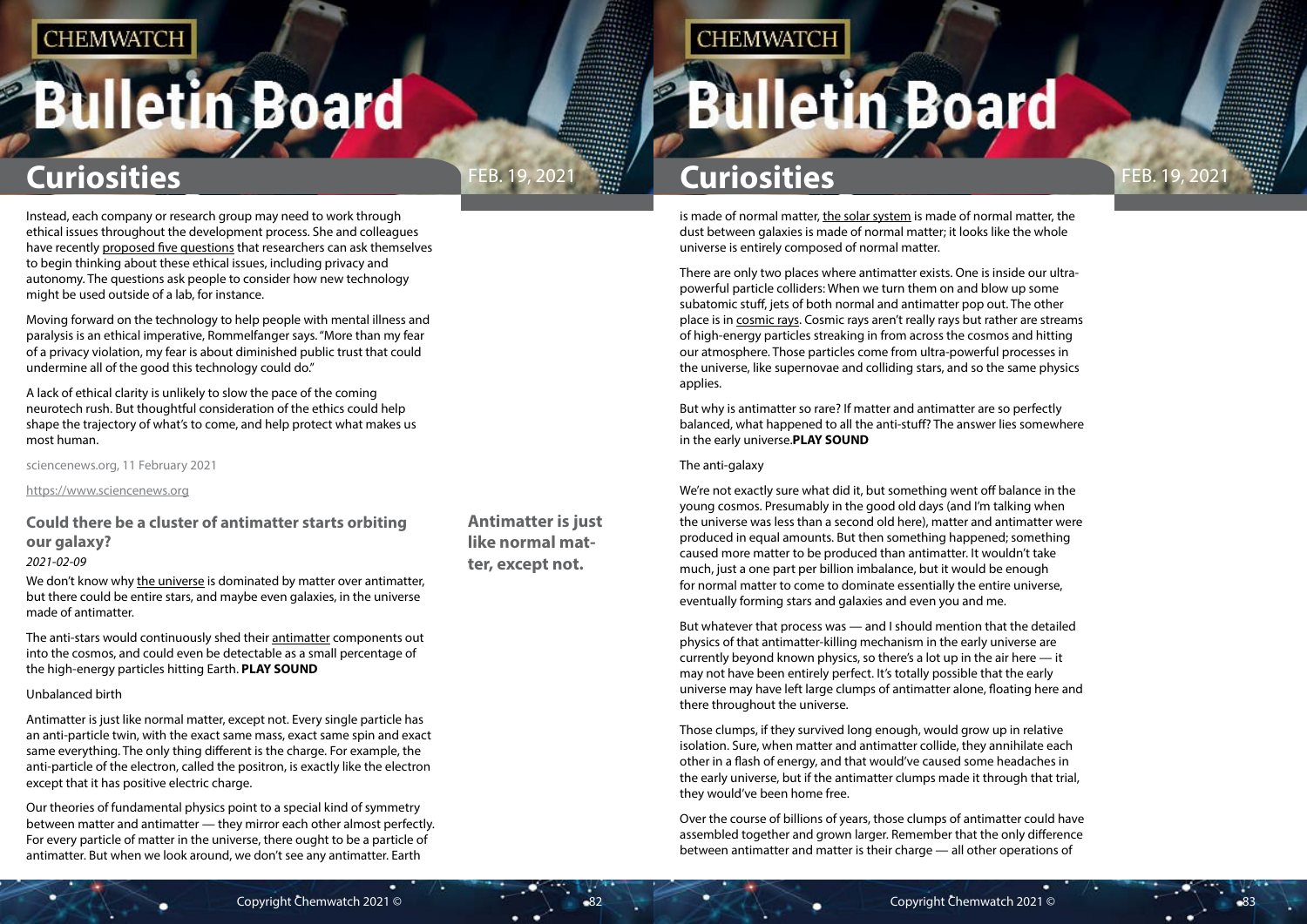# <span id="page-42-0"></span>**Bulletin Board**



**Reptiles are worse transmitters than mammals, so ticks that have lived on reptiles are less likely to make people sick.**

# **Curiosities Curiosities**

So could some of the anti-particles hitting our atmosphere every single day have been launched by an anti-star millions of years ago? Right now it's too difficult to tell. There are certainly anti-particles mixed in as a part of the total cosmic ray population, but because our galaxy's magnetic field alters the paths of charged particles (normal and anti alike), it's hard to tell exactly where a particular cosmic ray actually came from.

But if astronomers are able to pinpoint a globular cluster as a particularly strong source of anti-particles, it would be like opening a time capsule, giving us a window into the physics that dominated the universe when it was only a second old.

We also couldn't ever visit the anti-cluster, because as soon as we did we would blow up.

livescience.com, 9 February 2021

https://www.livescience.com

## **Lizards may be protecting people from Lyme disease in the southeastern United States**

*2021-02-05*

Lyme disease is one of the most devastating tick-borne infections in the United States, affecting more than 300,000 people each year. It's also one of the most mysterious: The creature that spreads it—the black-legged tick—lives throughout the country. Yet the northeastern United States is home to far more cases than anywhere else. Now, researchers have identified an unexpected reason: lizards.

Black-legged ticks (*Ixodes scapularis*), also known as deer ticks, carry corkscrew-shaped bacteria that cause Lyme disease. The ticks pick up the pathogens—spirochetes that belong to the genus *Borrelia*—when they suck the blood of animals like mice, deer, and lizards. In the next stage of their life cycle, the ticks may latch onto an unlucky human. But every host transmits the microbes differently. Reptiles are worse transmitters than mammals, so ticks that have lived on reptiles are less likely to make people sick.

Unless the globular cluster plunged right through the disk of the Milky [Way,](https://www.space.com/19915-milky-way-galaxy.html) it wouldn't really blow up. Since the anti-cluster would just be made of stars, and stars don't take up a lot of volume, there aren't a lot of opportunities for big booms. Instead, the anti-stars in the anti-cluster would go about their normal lives, doing normal star-like things.

> The north-south divide in Lyme cases is a fairly sharp line right along the border of Virginia and North Carolina. Researchers have hypothesized that disparity in cases stems from ticks feeding on different hosts in the two regions.

physics remain exactly the same. So you can form anti-hydrogen, antihelium, and anti-all-the-other-elements. You can have anti-dust, anti-stars fueled by anti-fusion, anti-planets with anti-people drinking refreshing anti-glasses of anti-water, the works.**PLAY SOUND**

### Counting backward

Astronomers don't suspect that there are entire anti-galaxies floating around out there, because their interactions with normal matter (say, when two galaxies collide) would release quite a bit of energy — enough for us to notice by now. But smaller clumps could be possible. Smaller clumps like globular clusters.

[Globular clusters](https://www.space.com/29717-globular-clusters.html) are small, dense clumps of fewer than a million stars orbiting larger galaxies. They are thought to be incredibly old, as they are not forming new stars in the present epoch, and are instead filled with small, red, aged populations. They are also relatively free of gas and dust — all the fuel you need to make new stars. They just sort of hang around, orbiting lamely around their larger, more active cousins, remnants of a bygone and largely forgotten era. The Milky Way itself has a retinue of about 150 of them.

And some of them may be made of anti-stars.

A team of theoretical astrophysicists calculated what would happen if one of the globular clusters orbiting the Milky Way was actually an anti-cluster, as reported in a [paper recently appearing in the preprint journal arXiv.](https://arxiv.org/abs/2011.06973) They asked a simple question: what would happen?

Things like emitting a constant stream of particles. Or having huge [flare](https://www.space.com/11506-space-weather-sunspots-solar-flares-coronal-mass-ejections.html)  [and coronal mass ejection events.](https://www.space.com/11506-space-weather-sunspots-solar-flares-coronal-mass-ejections.html) Or colliding with each other. Or dying in fantastic supernova explosions.

All those processes would release tons of antiparticles, sending them flowing out of the anti-cluster and into the nearby volume of the universe, including the Milky Way. Including our solar system, where those antiparticles would appear as just another part of the cosmic ray gang.

## **CHEMWATCH**

# **Bulletin Board**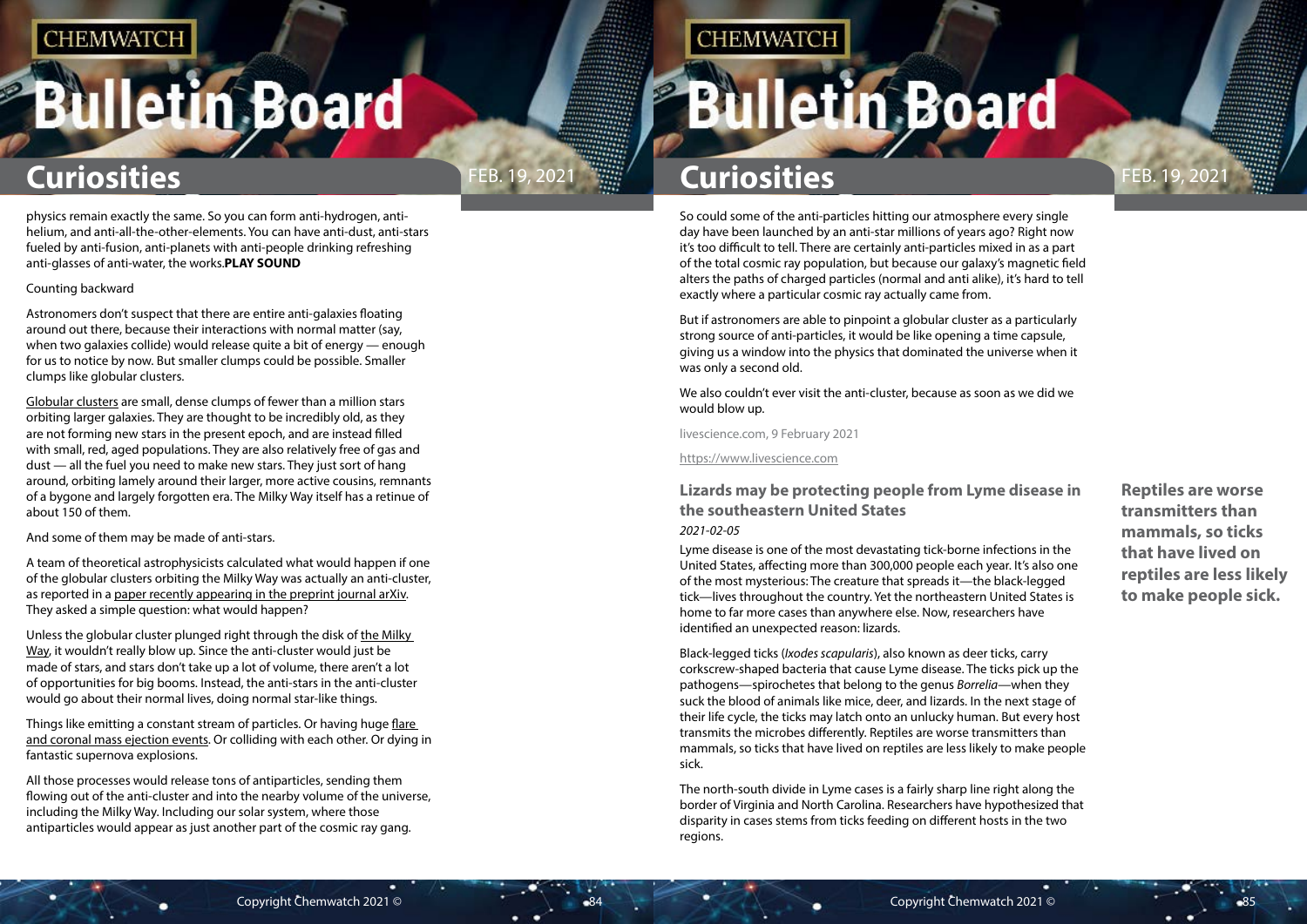# <span id="page-43-0"></span>**Bulletin Board**

**…Somewhere off the Mississippi Delta, there's gotta be an enormous quantity of Mardi Gras beads sitting on the seafloor."**

# **Curiosities Curiosities**

"The quirks of tick ecology have consequences for human health," says study co-author Howard Ginsberg, an ecologist at the U.S. Geological Survey's Patuxent Wildlife Research Center. He hopes the work will inform efforts to both track and reduce the spread of Lyme disease.

Climate change may alter these patterns, Swei notes. Observations show northeastern ticks have already been expanding their ranges. At the same time, the researchers speculate that a warming climate could alter tick behaviors and the presence of particular hosts, upending the patterns of Lyme disease incidence. It is important to keep an eye on the regions around the north-south divide, Swei says. "As that zone shifts," she says, "it would really change the disease risk for people that live right on that border."

sciencemag.org, 5 February 2021

https://www.sciencemag.org

## **Mardi Gras is an environmental disaster** *2021-02-11*

Residents and businesses along the Gulf Coast may be missing the Mardi Gras festivities canceled due to the pandemic this year. The planet probably isn't.

Shiny Mardi Gras beads used to be few in number and relatively high in quality. But in the past few decades, as numerous articles have now pointed out, the practice has gotten out of control, in a region already courting environmental disaster. Unlike other "throws" you might catch from a float, like cups and blinky toys, Mardi Gras beads aren't safe to put [in your mouth or even handle](https://www.becausehealth.org/mardi-gras-beads-toxic-2645184113.html) without washing your hands afterward. Last year, an [Ann Arbor Ecology Center](https://www.ecocenter.org/mardi-gras-beads-toxic-legacy) study found most Mardi Gras beads to be made of the dead electronics and computer equipment that America ships to China for disposal. Chinese companies, under more lax environmental regulations, crush and melt the electronics into beads, cover them in shiny lead paint, then ship them back to the United States glowing with neurotoxins, flame retardants, arsenic, cadmium, and other cancer-causing agents.

The researchers took the right approach to solving the mystery, says Andrea Swei, a disease ecologist at San Francisco State University who was not involved with the study. "They're comparing apples to apples here, and this allows them to say a lot about host association patterns across a large geographic area."

> Environmentalists and researchers who study the Gulf are hoping cities will take the opportunity in this strangely quiet Carnival season to change how Mardi Gras is celebrated going forward. "Mardi Gras beads are polycarbonate, which is what plexiglass is made of, and it's very dense, meaning most beads don't float," oceanography professor Mark



To test the idea, Jean Tsao, a disease ecologist at Michigan State University, and colleagues conducted an extensive study of eastern ticks—their abundance, behavior, and hosts—over 2 years at eight field sites across the United States. They found a clear divide in ticks' preferred hosts and behavior south of Virginia, matching the pattern of both tick infections and Lyme disease.

### **Tick tracker**

The distribution of Lyme disease–causing bacteria in black-legged ticks in the United States. Counties where ticks carry pathogens are orange and light blue, counties in dark blue and green harbor ticks, but have no record of tick infections.

Black-legged ticks (eastern U.S.) without record of infectionWestern blacklegged ticks without record of infectionTicks infected with spirochete bacteriaNo records

U.S. CENTERS FOR DISEASE CONTROL AND PREVENTION; JOURNAL OF MEDICAL ENTOMOLOGY; ENTOMOLOGICAL SOCIETY OF AMERICA

The stark difference seems to be tied to one host in particular. In the northeast, black-legged ticks latch onto small mammals like the whitefooted mouse, which are notorious for transmitting the Lyme disease bacteria to the bugs. But in the south, the ticks prefer to feed on lizards, particularly skinks. These sleek, smooth-scaled reptiles often live in leaves and twigs that have fallen on the ground—so-called leaf litter—and are particularly poor transmitters of the Lyme pathogens. So **[fewer southern](https://journals.plos.org/plosbiology/article?id=10.1371/journal.pbio.3001066%2523pbio-3001066-g002)  [ticks are infected](https://journals.plos.org/plosbiology/article?id=10.1371/journal.pbio.3001066%2523pbio-3001066-g002)** and fewer people get sick—the team reported last week in *PLOS Biology*.

In a previous study, Tsao and her colleagues observed that northeastern and southeastern ticks also seek hosts differently. In the south, the bugs stayed under the forest litter to avoid dehydration from the heat. Northern ticks were more outgoing, climbing onto leaves and twigs, where they were much more likely to encounter and bite humans. That, combined with fewer lizards, makes ticks "a double whammy" in the northeast, Tsao says.

# **CHEMWATCH**

# **Bulletin Board**

# FEB. 19, 2021  $\frac{1}{2}$  Curiosities **Curiosities FEB. 19, 2021**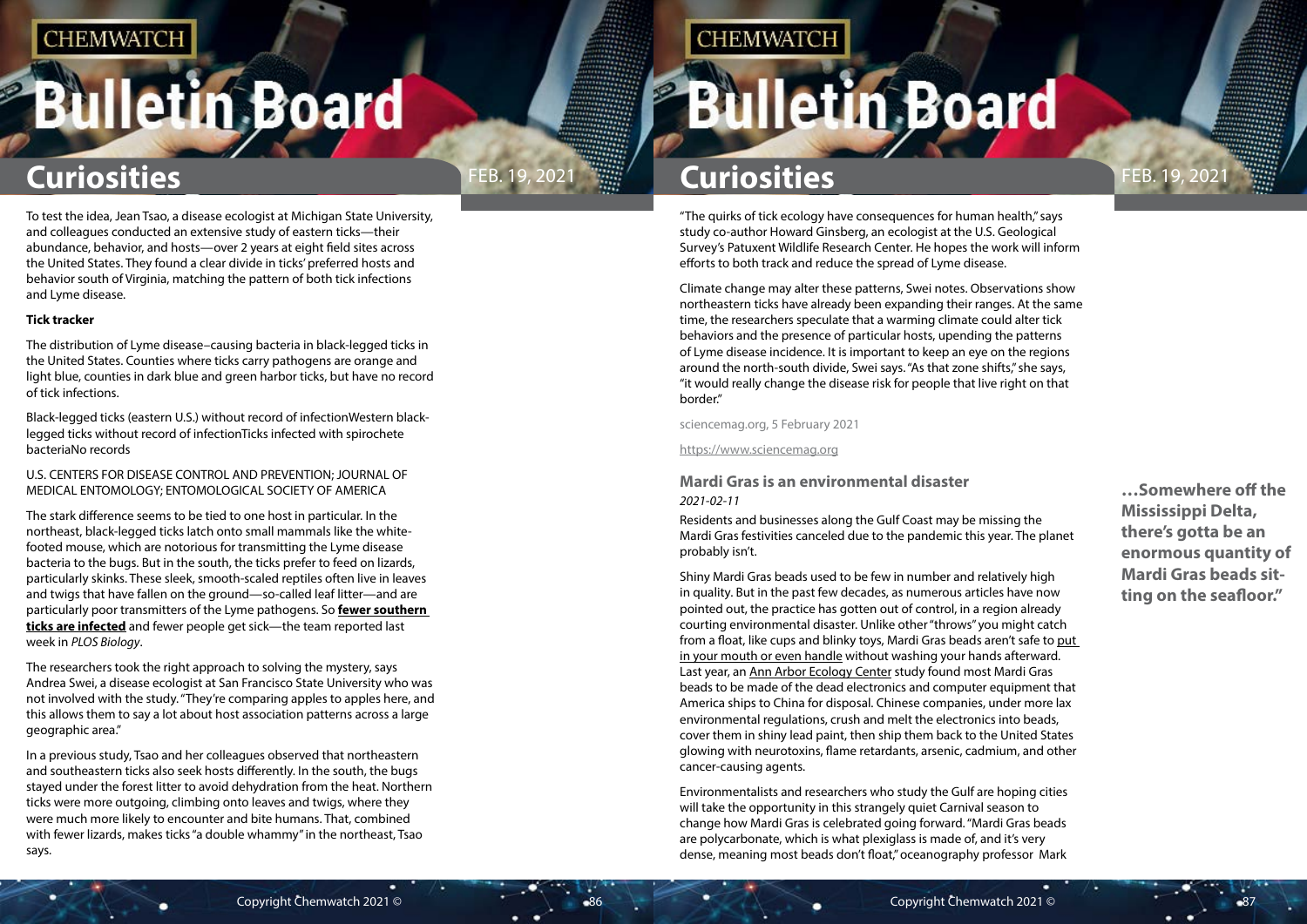# **Bulletin Board**



sublethal, but they are adding to the overall toxin loading in the Gulf's waters," said Dr. Benfield.

Those of us missing Mardi Gras right now can take heart that at least this year, this one little year, we aren't adding to this massive problem. And in that pause, there's an opportunity to work toward a greener celebration next year.

"A beadless Mardi Gras has been hard to implement krewe-wide, because our audience likes their beads," said Maureen Shuh, recycling coordinator for Krewe of Muses, who claims that her popular ladies-only krewe is done using plastic beads.\* "Through the years, we've been slowly making a conscious effort to decrease the number of beads, or anything that looks like beads." The popularity of Muses' signature throw, the hand-painted high-heel shoe, proves that homemade throws rarely end up in landfills. "All my friends give me their old shoes, we paint them, and people go crazy for them," says Shuh, who pays \$800 in dues each year to ride among 1,200 krewe members, and then spends another \$1,000 on throws. "But Muses throws are all things you can take home and use. Last year we threw out bike bells, pocketbooks, cell phone cases. We only throw beads if you can wear them every day: real jewelry."

Muses and several other large krewes are in talks with [Glass Half Full,](https://glasshalffullnola.org/) New Orleans's only glass recycler (the city recycles only plastic and aluminum). Glass Half Full collects and recycles unwanted glass into sand and glass cullet (fine crushed glass) that is used for disaster relief projects and coastal restoration, and also to make glass Mardi Gras beads, not unlike the imported [Czechoslovakian beads](https://www.mardigras.com/new_orleans_parades/article_0a176d32-67b5-5949-9c94-43f9b006ab16.html) originally thrown at parades before the 1970s plastics explosion. "We have a waste problem with glass, and we have a waste problem with beads," says Glass Half Full's Franziska Trautmann. "Some of the bigger krewes don't want to change up unless we can match China's prices for the same volume of beads, which won't happen, because we want to pay fair wages. But we have Muses, and [Krewe of Red Beans](https://www.redbeansparade.com/) is partnering with us. Rex, the 'King of Carnival' is a potential buyer. People are waking up and getting on board."

In the last several years, many small, eco-friendly, local bead companies have popped up, such as [Bayou Throws](https://www.bayouthrows.com/) and [Atlas Handmade Beads](https://www.atlasbeads.com/). Scientists at Louisiana State University even [developed biodegradable](https://futurism.com/the-byte/biodegradable-mardi-gras-beads)  [Mardi Gras beads made from algae.](https://futurism.com/the-byte/biodegradable-mardi-gras-beads) Concerned krewes also try to throw goodies that people will keep: Some krewes talk of switching from beads to wooden doubloon coins that people can cash in with local businesses, as [Popeyes chicken restaurant did in the 1970s.](https://www.ebay.com/itm/popeyes-chicken-popeyes-1976-Doubloon-token-coin-vintage-popeye/192845358927?_trkparms=aid%3D1110006%26algo%3DHOMESPLICE.SIM%26ao%3D1%26asc%3D20200818143230%26meid%3D37f073a272ee47da988a04ace4ed5681%26pid%3D101224%26rk%3D1%26rkt%3D5%26mehot%3Dnone%26sd%3D192845355748%26itm%3D192845358927%26pmt%3D0%26noa%3D1%26pg%3D2047675%26algv%3DDefaultOrganic&_trksid=p2047675.c101224.m-1) The company [Grounds](https://www.groundskrewe.org/) 

C. Benfield, who studies the effect of litter on the Gulf of Mexico, told me. "A lot of the beads from the parades get into the storm drains and are pumped out into canals and bayous that drain into the Mississippi River. They drop to the bottom of the river, where they're carried along the channel out into very deep water. Somewhere off the Mississippi Delta, there's gotta be an enormous quantity of Mardi Gras beads sitting on the seafloor."

New Orleans typically absorbs the fame and the blame for thousands of tons of Carnival garbage. But in fact, the entire Gulf Coast from Texas to Florida celebrates Mardi Gras by throwing poisonous beads.

American Mardi Gras was born in Mobile, Alabama, in 1703, fifteen years before New Orleans was founded. To this day, Mobile hosts parades almost every night for weeks during the pre-Lenten Carnival season, culminating on the Tuesday for which Mardi Gras is named. In 2020, Mobile's Mystics of Time parade had 138,600 people clamoring for beads thrown from 19 floats by almost 1,000 riders. "We cleaned up [One Mile Creek](https://www.mobilebaykeeper.org/bay-blog/2018/2/20/behind-the-scenes-on-one-mile-creek-7xfxy) storm drain, and it was chockablock full of Mardi Gras beads," said Casi Callaway of [Mobile Baykeeper,](https://www.mobilebaykeeper.org/) an environmental group that received a grant specifically to reduce Mardi Gras waste in Mobile. "And all the way to the river we found beads, cups, little plastic footballs, and stuff, all headed to the Gulf of Mexico."

Pensacola, Florida's Mardi Gras last year drew around 90,000 revelers, while Carnival krewes (as the folks riding the floats are called) at Galveston, Texas's 11-day celebration threw three million beads to around 250,000 visitors. Not to be out-trashed, the state of Mississippi's 20 parades last year left behind [5,406 pounds of wasted beads.](http://coastalcleanup.extension.msstate.edu/events/mardi-gras-cleanup-krewe) Anna Harris, executive director for the Coastal Mardi Gras Museum and a member of the Gulf Coast Carnival Association, which has paraded in Biloxi since 1908, estimates her krewe alone buys around \$500,000 worth of beads each year to throw from its 100-plus floats. "The cleanup is a war zone," Harris says. "It takes them a whole day to clean it all up. They have to vacuum out the storm drains." Similar celebrations play out in most Mississippi cities: Pass Christian, Bay St. Louis, Long Beach, Ocean Springs, and Pascagoula.

Mardi Gras could be considered one of the region's top petrochemical polluters.

Given the sheer quantity of poisonous beads dumped, all at once, year after year, along the entire Gulf Coast, Mardi Gras could be considered one of the region's top petrochemical polluters. "The chemical levels are

# **CHEMWATCH**

# **Illetin Board**